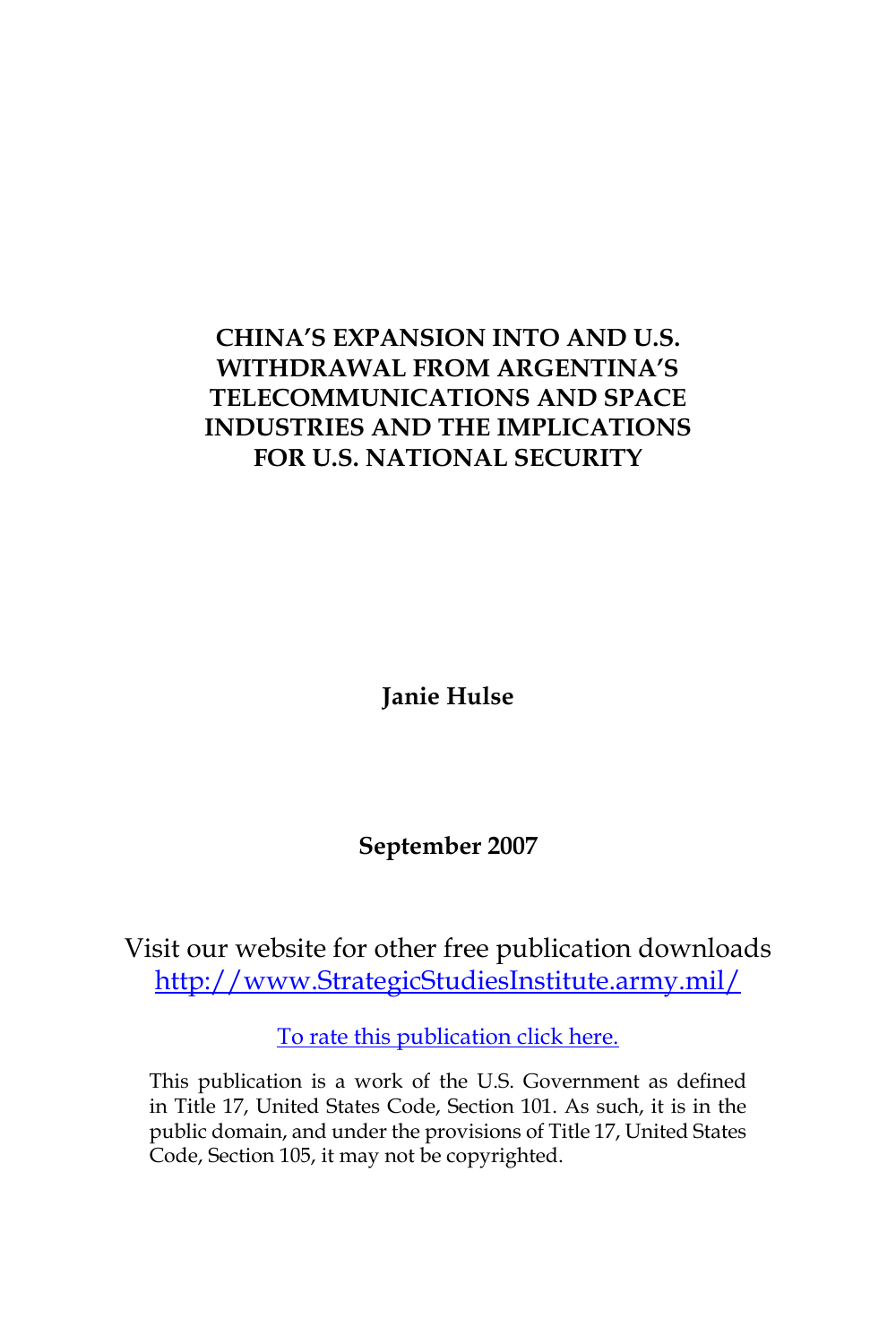\*\*\*\*\*

The views expressed in this report are those of the author and do not necessarily reflect the official policy or position of the Department of the Army, the Department of Defense, or the U.S. Government. This report is cleared for public release; distribution is unlimited.

\*\*\*\*\*

This manuscript was funded by the U.S. Army War College External Research Associates Program. Information on this program is available on our website, *http://www.StrategicStudiesInstitute. army.mil*, at the Publishing button.

\*\*\*\*\*

Comments pertaining to this report are invited and should be forwarded to: Director, Strategic Studies Institute, U.S. Army War College, 122 Forbes Ave, Carlisle, PA 17013-5244.

\*\*\*\*\*

All Strategic Studies Institute (SSI) publications are available on the SSI homepage for electronic dissemination. Hard copies of this report also may be ordered from our homepage. SSI's homepage address is: *www.StrategicStudiesInstitute.army.mil*.

\*\*\*\*\*

The Strategic Studies Institute publishes a monthly e-mail newsletter to update the national security community on the research of our analysts, recent and forthcoming publications, and upcoming conferences sponsored by the Institute. Each newsletter also provides a strategic commentary by one of our research analysts. If you are interested in receiving this newsletter, please subscribe on our homepage at *www.StrategicStudiesInstitute.army. mil*/*newsletter/.*

ISBN 1-58487-307-8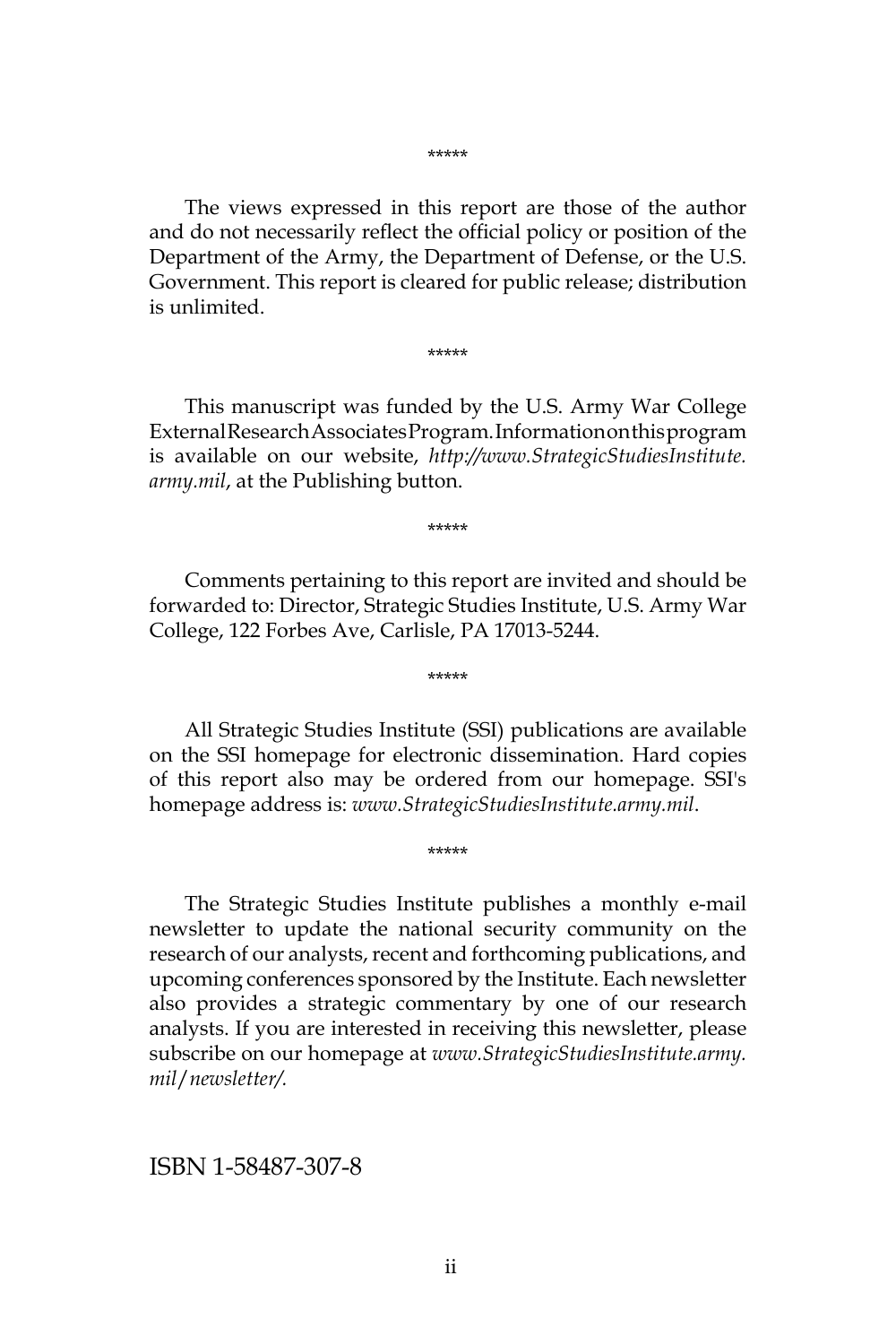#### **FOREWORD**

The U.S. Government is waking up to China's growing presence in Latin America. For the last several years as U.S. policymakers' attention and resources, largely diverted from Latin America, have been focused on the Middle East, China has pursued a policy of economic engagement with the region. Sino-Latin American trade has sky-rocketed, and Chinese investment in the region is picking up. In this monograph, Ms. Janie Hulse, a Latin American specialist based in Buenos Aires, Argentina, argues that increased Chinese investment in regional telecommunications and space industries has implications for U.S. national security. She believes that globalization, advances in information technology and China's growing capacity and interest in information warfare make the United States particularly vulnerable. Ms. Hulse details China's expansion into and U.S. withdrawal from these intelligence-related industries in Argentina and highlights associated risks for the United States. The author calls for the U.S. Government to react to this current trend by increasing its engagement in regional strategic industries and bettering relationships with its southern neighbors.

*Dougla P. Koll J.*<br>DOUGLAS C. LOVELACE, JR.

Director Strategic Studies Institute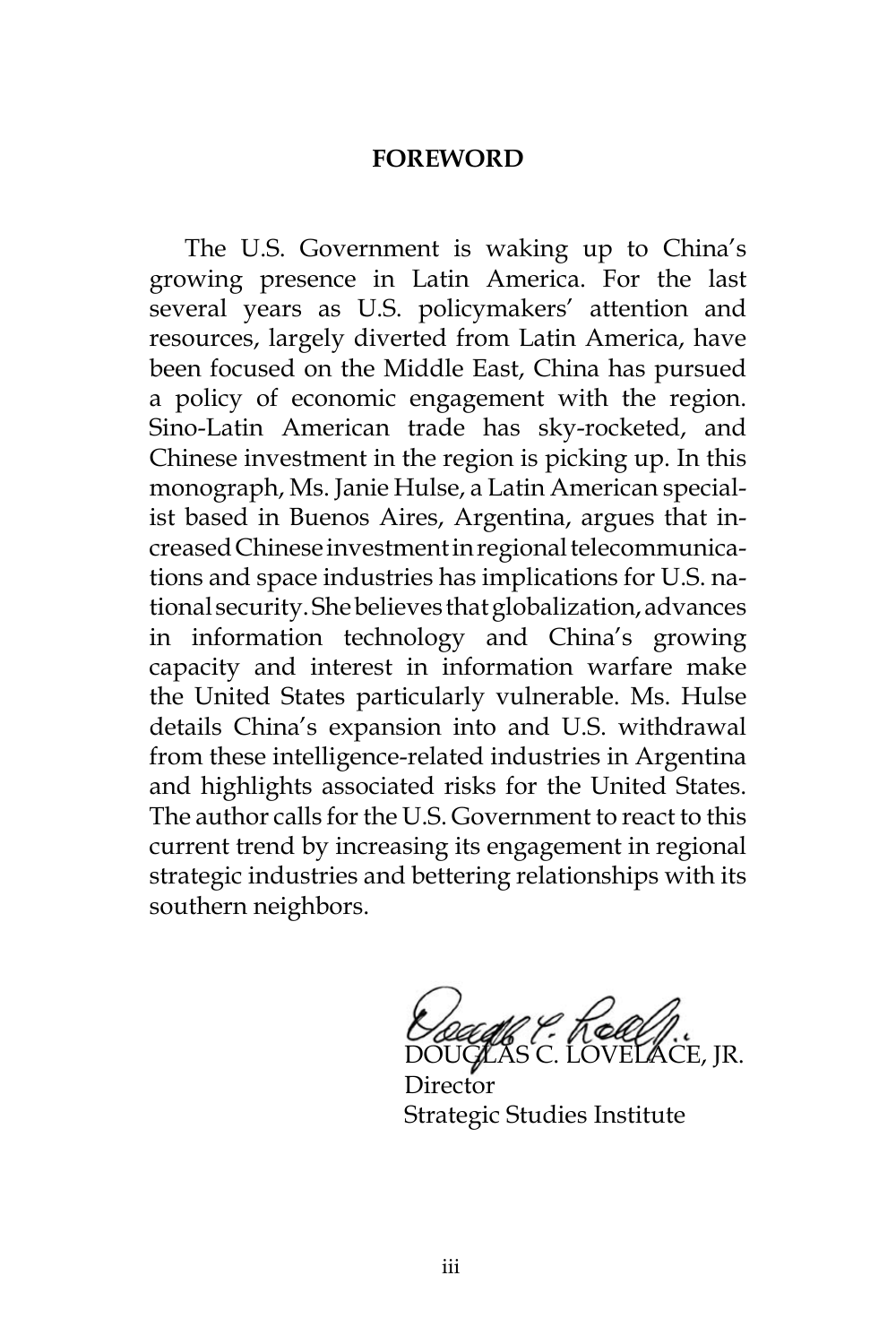### **BIOGRAPHICAL SKETCH OF THE AUTHOR**

JANIE HULSE is an independent contractor based in Buenos Aires, Argentina, who provides communications and research services to private and public sector organizations. Ms. Hulse has extensive professional experience dealing with the Latin American region. She began her career working as Latin American Public Sector Marketing Manager for KPMG Consulting (now BearingPoint), promoting the company's information technology services to Latin American governments. She was based in Buenos Aires during part of her tenure with the company. She later joined the National Defense University as a research associate for the Institute for National Strategic Studies (INSS) Western Hemisphere Department. At INSS, Ms. Hulse researched issues related to security in the Western Hemisphere, culminating in a chapter that she coauthored with John Cope in the book *Caribbean Security in the Age of Terror* (Ian Randle Publishers, 2004). In 2004, she was awarded a Rotary fellowship to continue her Latin American studies in Buenos Aires, during which time she worked in the Economic Section of the U.S. Embassy. Ms. Hulse holds a Bachelor's degree in Industrial and Labor Relations from Cornell University and a Master's degree in Politics of Development of Latin America from the London School of Economics.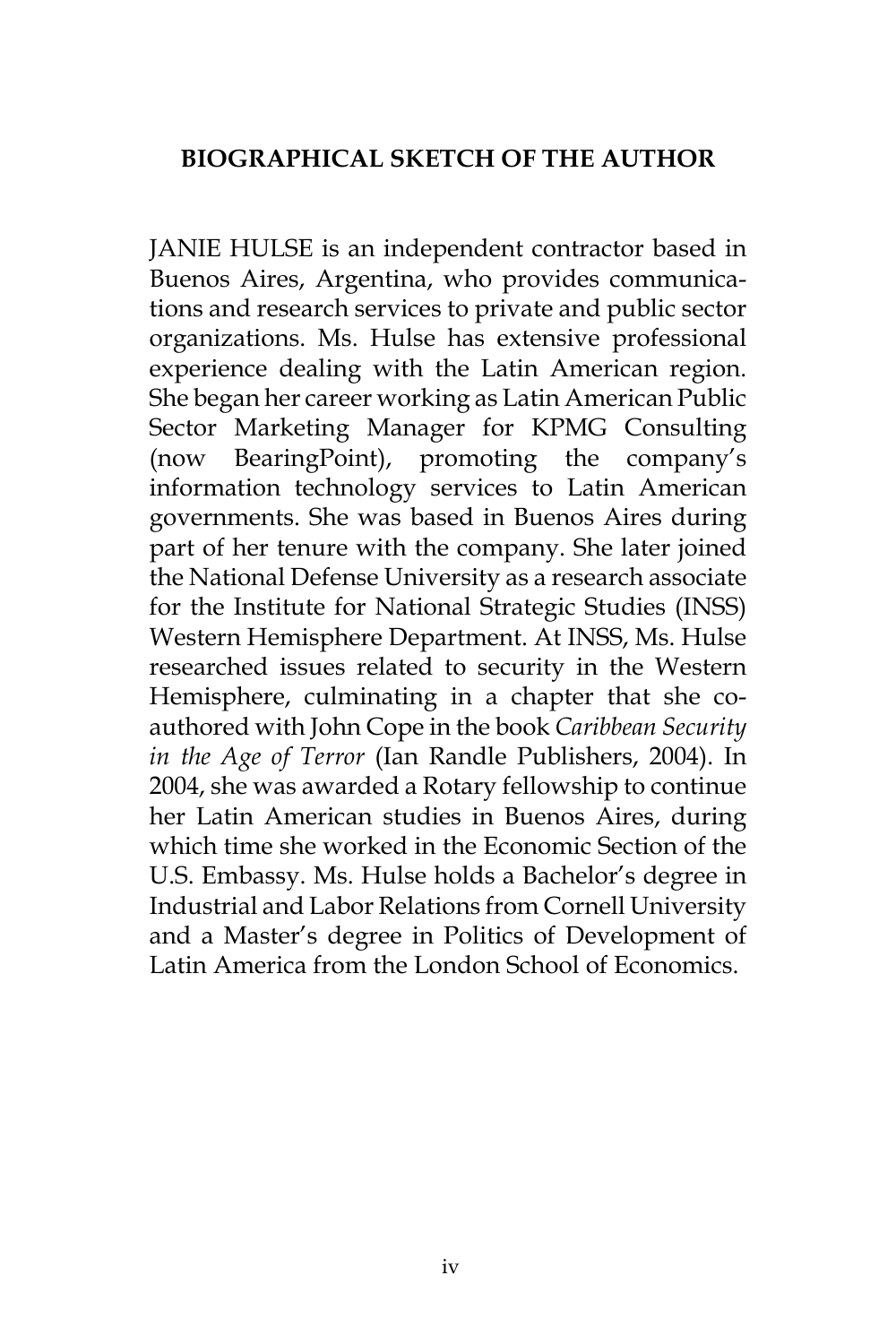#### **SUMMARY**

In April 2005 when the Western Hemisphere Subcommittee of the House International Relations Committee met to discuss Chinese involvement in Latin America, administration officials tended to downplay Chinese engagement in the region except in areas related to communications and intelligence. Indeed, globalization, new technologies, and growing Chinese information warfare capabilities make the United States particularly vulnerable to Chinese activity in these strategic areas. China's recent success in Argentina's telecommunications and space industries exemplifies China's increasing effectiveness in strategic developing markets and raises concerns regarding increasing U.S. reliance on international information networks.

Chinese companies are aggressively positioning themselves for success in Argentina's telecommunications industry. Relative to other developing markets in Latin America, Argentina has a robust telecommunications sector. In the 1990s, the sector was privatized leading to a period of growth and modernization that was briefly offset by a deep economic crisis in the country in 2002. Despite industry setbacks associated with the crisis, Chinese companies fought for a place in the market as many other international companies were fleeing. U.S. companies like AT&T and Bell South, that quickly set up operations after the 2000 privatization, for example, quickly exited Argentina at the first signs of economic instability. Conversely, the government-backed Chinese companies—Huawei and ZTE—doubled their efforts to gain a foothold in the floundering industry, only to receive dividends as the economy picked up a few years later. These companies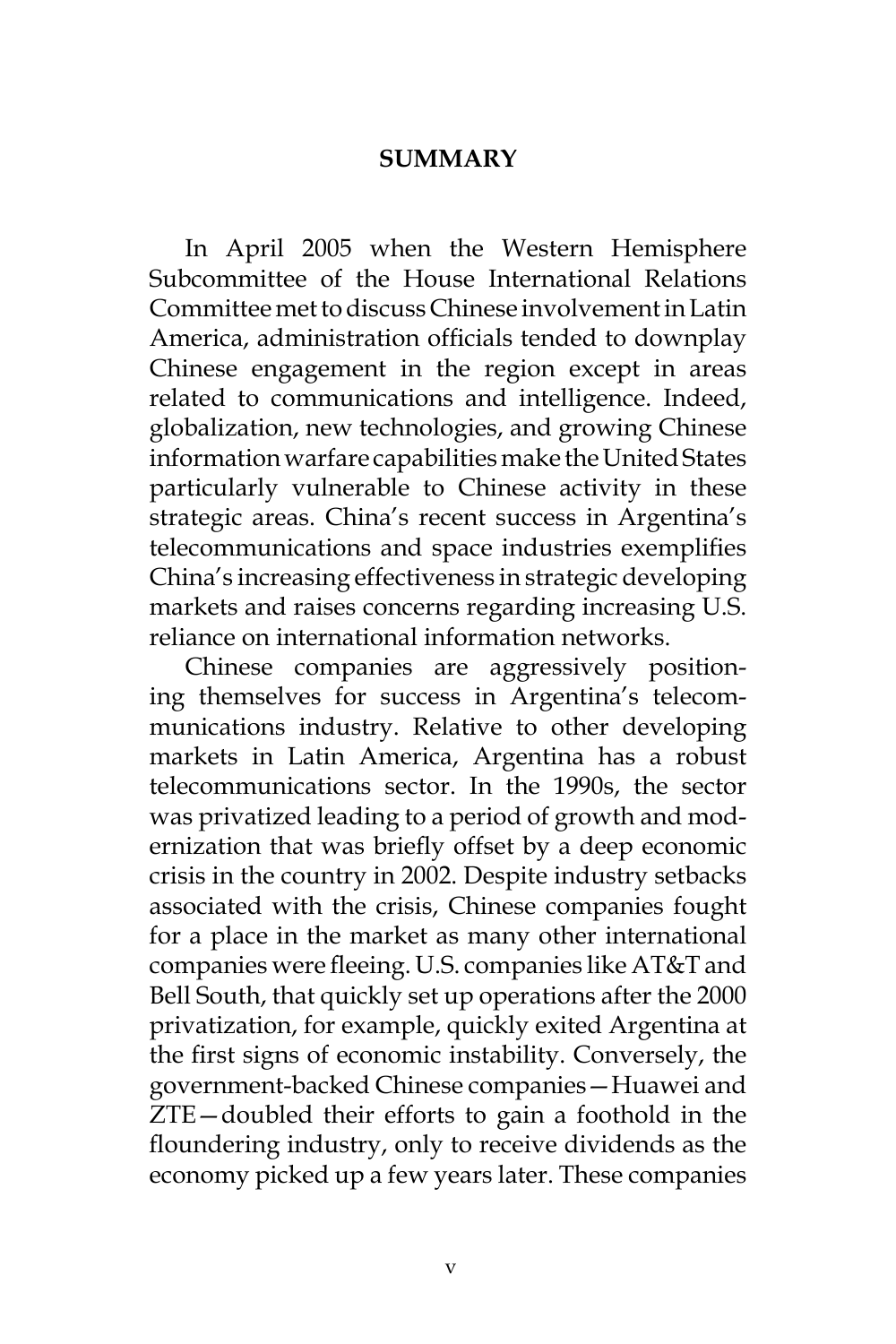first offered technology apt for rural developing markets, then worked their way up the value chain to become suppliers to the country's two main monopolies that operate networks in urban centers. As these two Chinese telecommunications companies grow in Argentina and across the region, U.S. companies continue their retreat, preferring faster, safer returns in developed markets.

At a time when the United States is distracted from the Latin America region and is focusing less attention on cooperation with regional governments, Argentina, which has traditionally relied on U.S. space cooperation, is reaching out to China to modernize its space program. In the last few years, China has pushed to become a player in Argentina's space and satellite industry. During President Hu Jintao's visit to Argentina in November 2004, the countries signed a Framework Agreement on "Technology Cooperation in the Peaceful Use of Outer Space," whereby China expressed willingness to provide Argentina with commercial launch services, satellite components, and communication satellite platforms. The Argentine government—through its newly created state satellite company, ARSAT—is taking advantage of China's offer to launch a satellite in the commercially valuable 81 degrees longitude slot, which allows observation of all the Americas. Payment for services and equipment provided by the Chinese will be made through ARSAT stock, which would give the Chinese ownership stake and corresponding voting rights in the Argentine state satellite company. Moreover, the Chinese are interested in assisting Argentina with the development and fielding of low-orbiting, fixed observance satellites and have already provided the South American country with a third generation precision satellite laser ranger (SLR).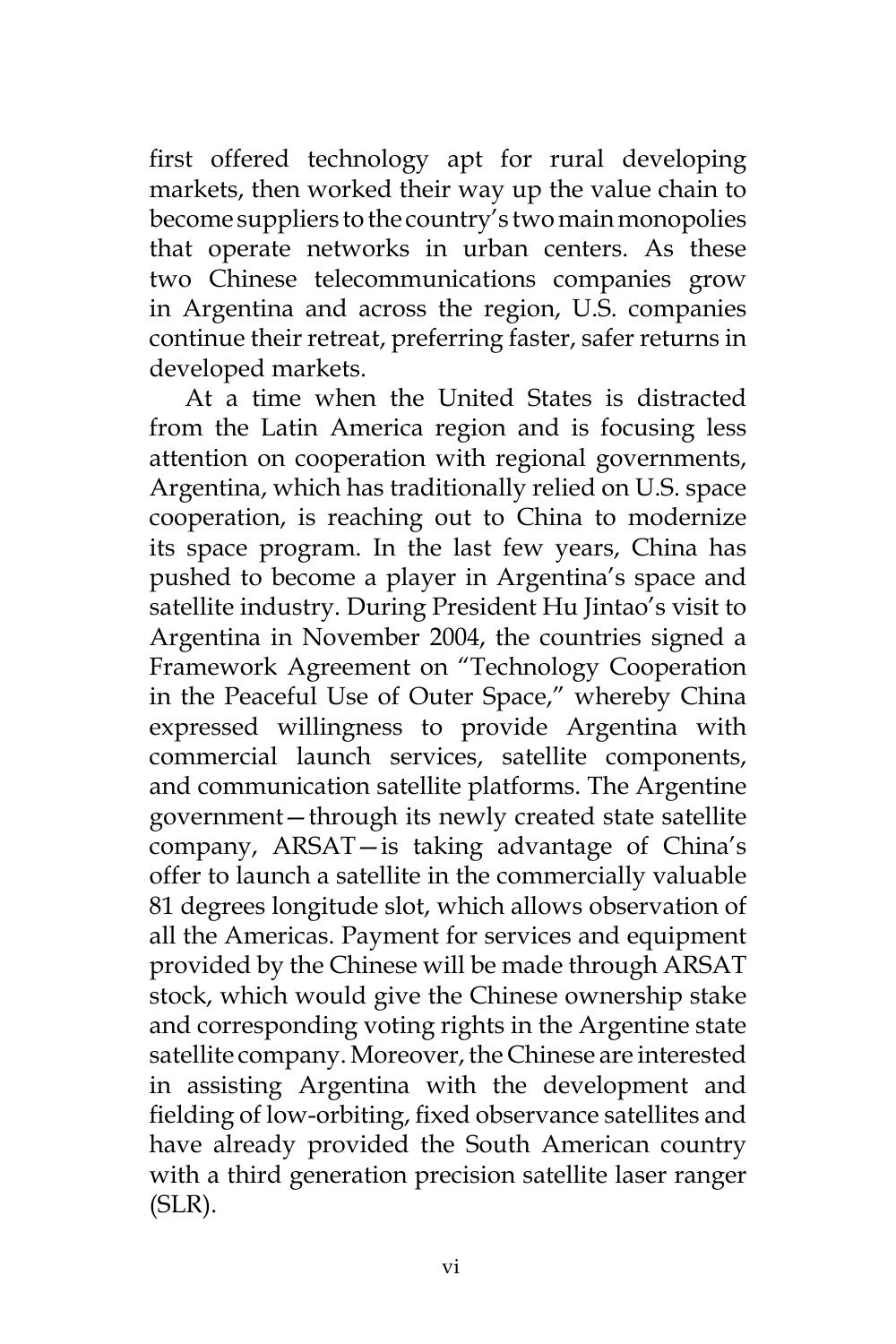The implications for U.S. national security of increasing Chinese presence in Argentine and other regional telecommunications and space sectors will depend on the U.S. response to this trend. Potential threats exist as U.S. companies cede market dominance to Chinese and other foreign companies in strategically sensitive sectors. Telecommunications networks are no longer domestic, terrestrial, and circuit-switch operated. They are interdependent, diverse, and rest on terrestrial, satellite, and wireless technologies. These latter technologies are harder to control and more susceptible to tampering and attacks. Chinese capabilities in information technology and information warfare are increasing as its economic and political influence grow in Latin American countries. If unchecked, the United States leaves itself vulnerable to international information networks, which are of increasing operational importance to a modern military. Some of these international networks are now being operated by Huawei, a Chinese company with close ties to the People's Liberation Army (PLA).

Chinese presence in Western Hemisphere space creates particular vulnerabilities for the United States. Latin America's geographical proximity makes for convenient satellite observance of the United States. Access to space tracking facilities in the region also could give China the ability to attack U.S. satellites. Moreover, Chinese space cooperation with Latin American governments that have historically collaborated with the United States provides the Chinese an opportunity to study U.S. space technologies and practices up close. As is the case with the telecommunications industry, there is increasing competition in the international space markets. If the United States fails to maintain its preeminence in these markets, it will lose the ability to secure this extremely strategic industry.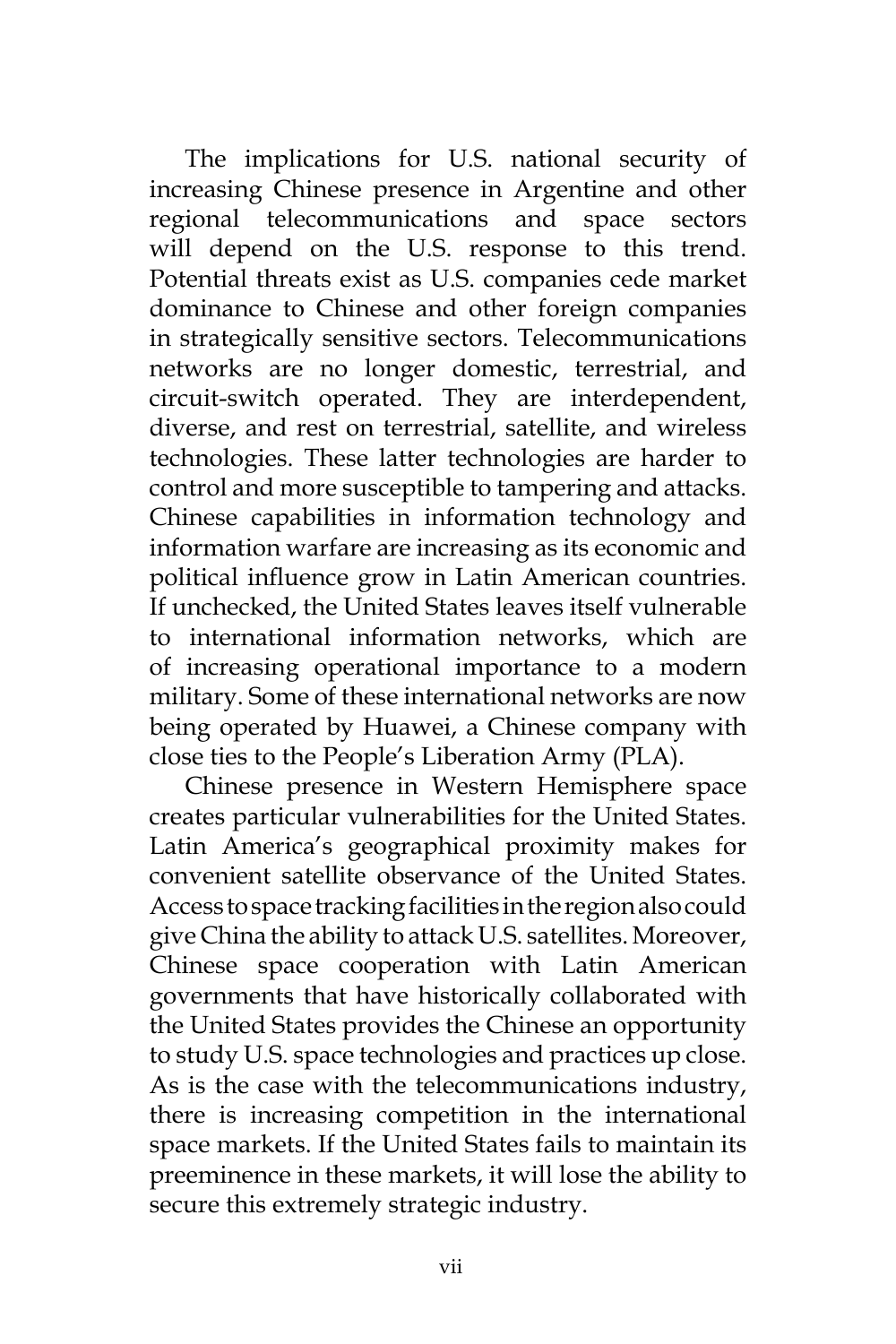While China is not currently building a significant military presence in Latin America, the human and commercial infrastructure that it is building in the region increasingly gives China a powerful lever for disrupting and distracting the United States in the Western Hemisphere, should Sino-U.S. relations turn sour. The United States should work to counter China's growing influence to mitigate future threats. To do so requires improving U.S. relations with Latin American countries and making U.S. companies more competitive in the region—especially in strategic markets where U.S. security is at stake. The most effective way for the United States to improve its standing and influence in Argentina and the Latin American region as a whole is to help these countries succeed economically through increased aid, trade, and investments. Aid should be expanded in a creative, cost-effective manner and should include middle-income countries in South America, which traditionally do not qualify for U.S. Agency for International Development (USAID) assistance. Free trade should continue to be promoted, but in a more generous way. The U.S. Government should promote investment by bolstering the U.S. Commercial Service and assisting U.S. companies in gaining a foothold in the strategic telecommunications and space industries. It also behooves the U.S. Government to increase assistance to and cooperation with Latin American militaries to maintain friendships throughout the region. It is not too late for the United States to take remedial action to increase its presence in Latin America's telecommunications and space sectors. Commercial and aid efforts should be complemented by a heavy dose of improved public diplomacy especially in countries similar to Argentina where U.S. popularity is low and where China has made substantial inroads.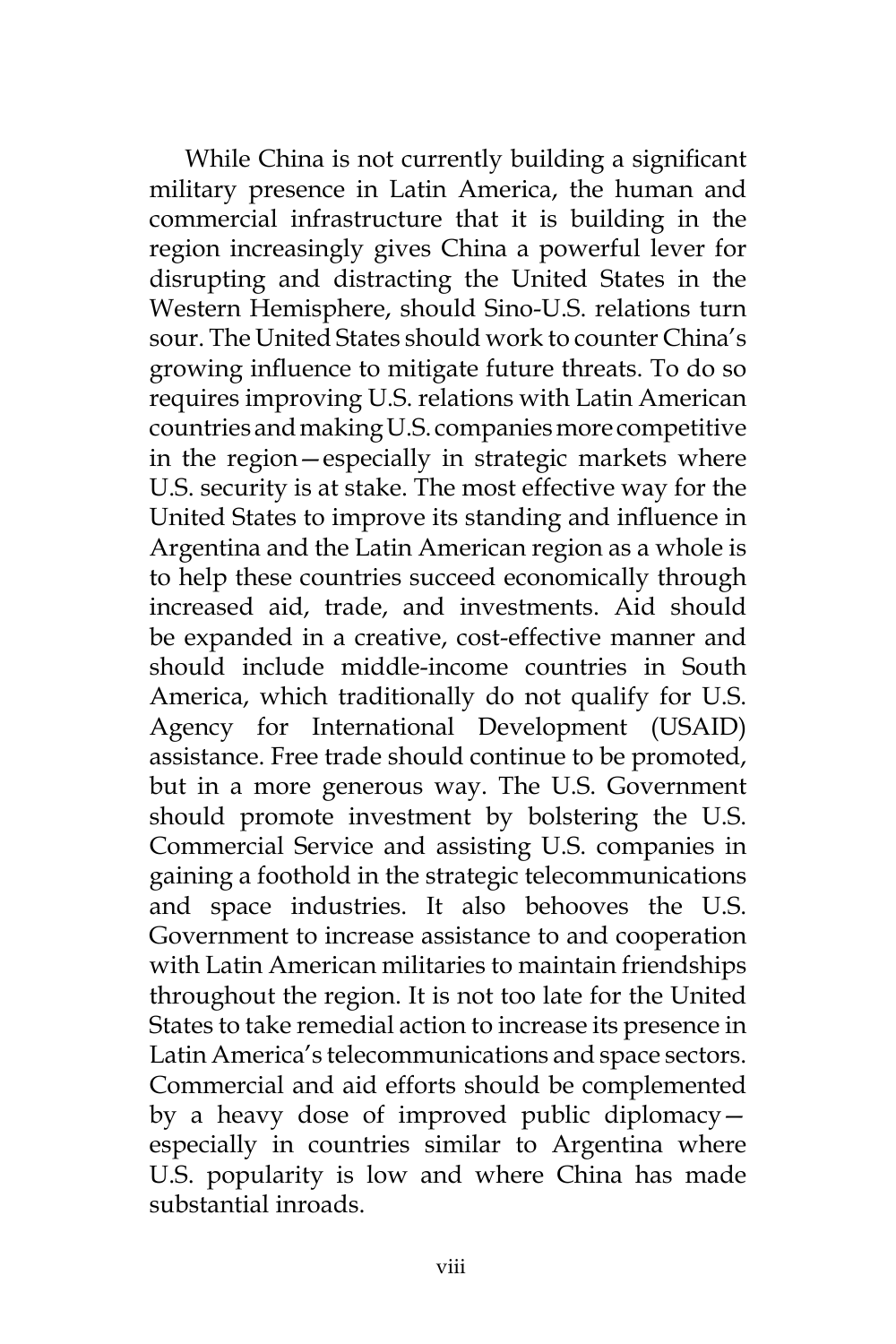### **CHINA'S EXPANSION INTO AND U.S. WITHDRAWAL FROM ARGENTINA'S TELECOMMUNICATIONS AND SPACE INDUSTRIES AND THE IMPLICATIONS FOR U.S. NATIONAL SECURITY**

#### **Introduction.**

Chinese involvement in the Latin American space and telecommunication industries has implications for U.S. National Security. Unlike other commercial activities geared toward supplying raw materials to China's 1.3 billion inhabitants, Chinese investment in space and telecommunications implies broader commercial and strategic interests that potentially put the Chinese into Western Hemisphere air and space. It is in the security interest of the U.S. Government to understand Chinese penetration into these intelligence-related industries in Latin America and to adjust diplomatic and defense policy accordingly in order to mitigate future threats. Argentina, one of China's "strategic partners" and the third largest market in Latin America, makes a good case study as China has already entered its space and telecommunications sectors.

On April 6, 2005, the Western Hemisphere Subcommittee of the House International Relations Committee held a hearing on Chinese involvement in Latin America. At the hearing, administration officials tended to downplay Chinese engagement in the region except in areas related to communications and intelligence. Deputy Assistant Secretary of Defense for Western Hemisphere Affairs Rogelio Pardo-Maurer testified that the United States needs "to be alert to rapidly advancing Chinese capabilities, particularly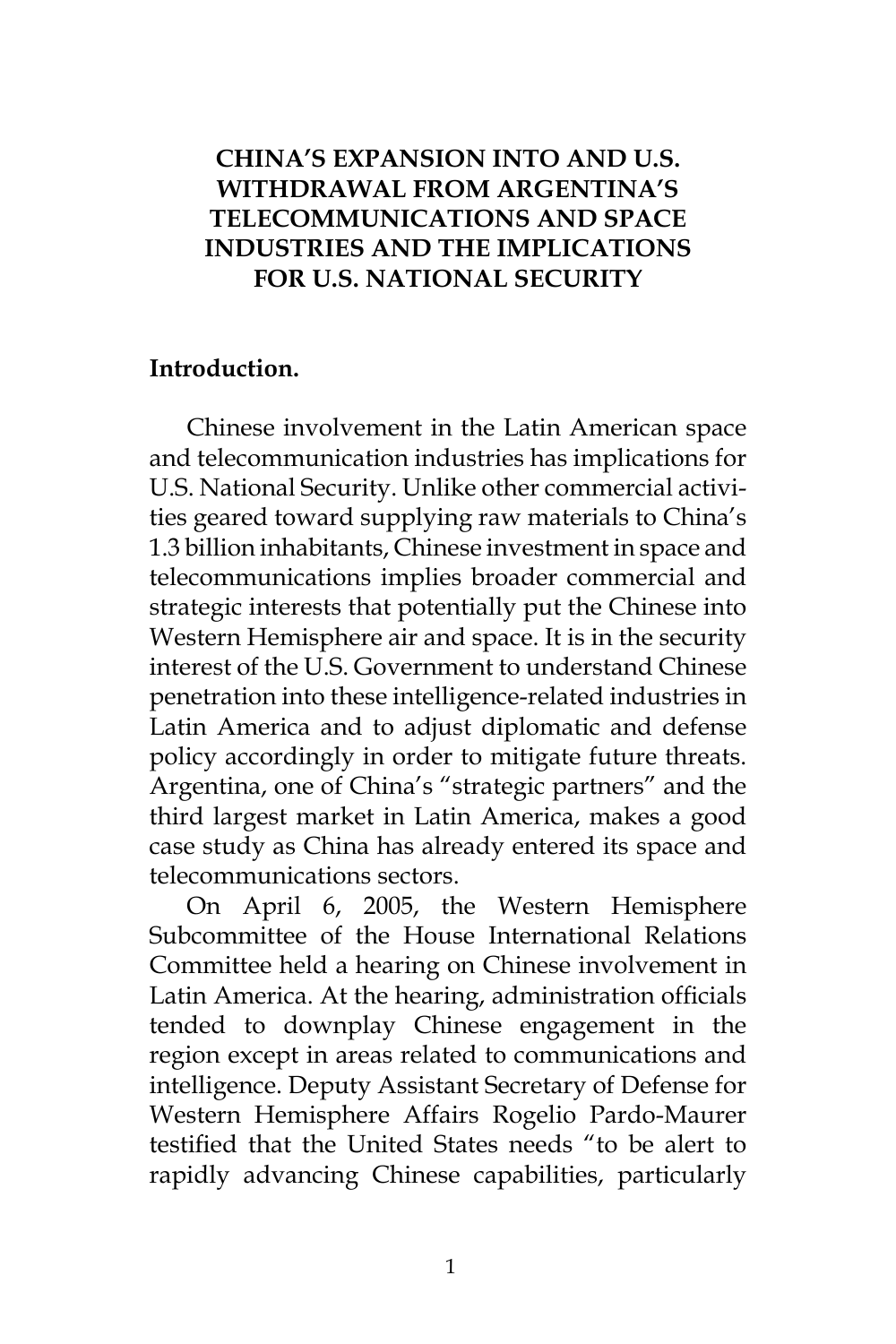in the field of intelligence, communications and cyber warfare, and their possible application in the region." He maintained that the United States "would encourage nations in the hemisphere to take a close look at how such activities could possibly be used against them or the United States."1

The Chinese are long-term strategists who have proven themselves competent in the area of information technology. They are not averse to espionage, and their current military doctrine emphasizes Information Warfare (IW) as a means of overcoming military power asymmetries. How they may use their growing presence in Latin America's space and telecommunications sectors remains unknown, but potential threats for the United States exist. It is in the United States' security interest to monitor the expansion of Chinese involvement in the information technology fields of space and telecommunications in the Western Hemisphere. This monograph is an early attempt to do just that. It explores China's growing presence in these strategic industries. It uses the case of Argentina to highlight China's aggressive approach to business in the region, its recent and rapid success and their implications for U.S. security.

As Chinese companies make inroads into Argentina's telecommunications and space industries, U.S. companies are retreating. Profit-seeking U.S. companies have less staying power in volatile developing markets than government-subsidized Chinese companies with incentives for long-term success. This has implications for U.S. security for a number of reasons. First, the United States loses market share in strategic industries and with it influence in Argentina. Secondly, the United States loses the opportunity to exert control over networks in Argentina and grows vulnerable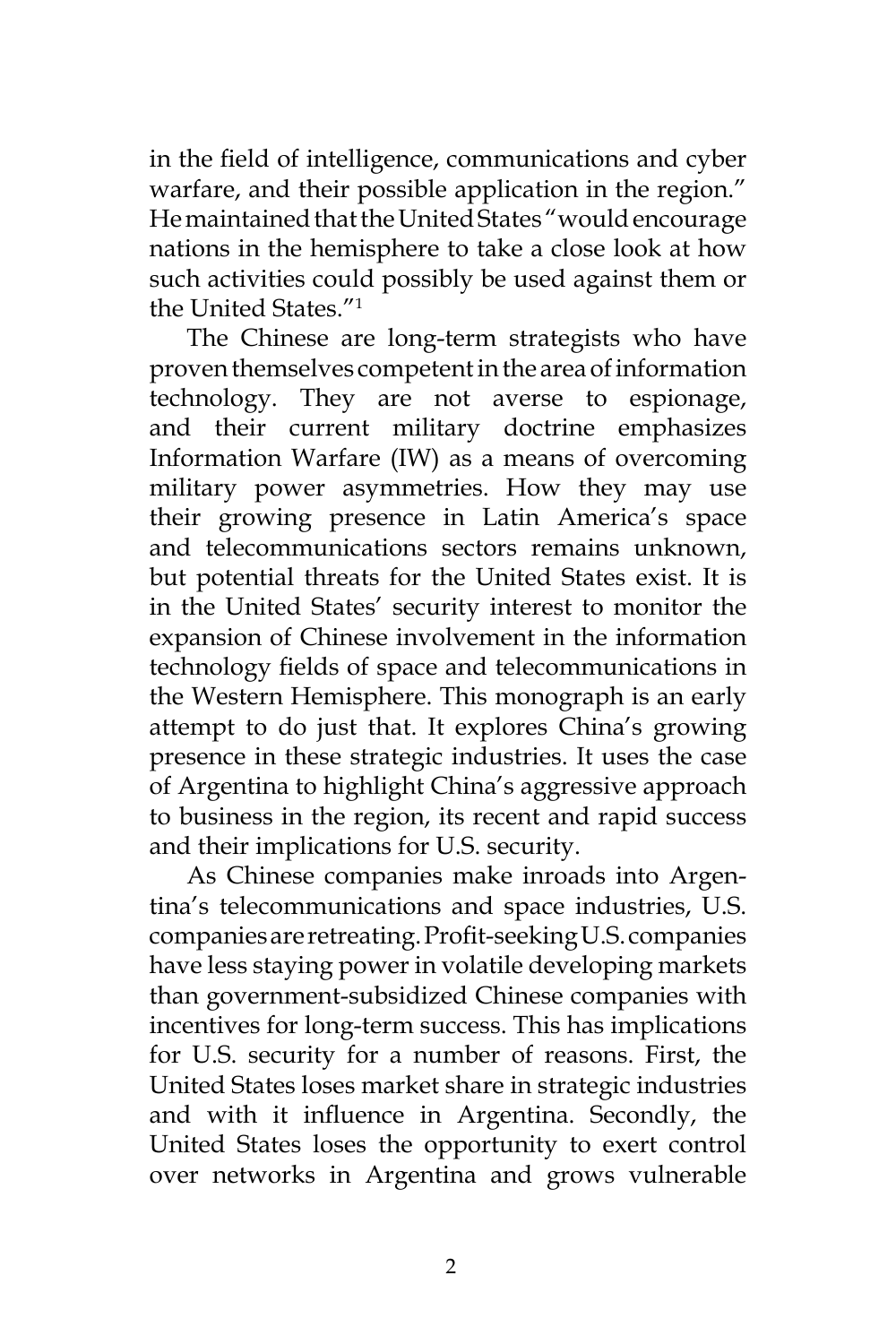to the whims of local and foreign companies and the Argentine government. Third, the void left by the U.S. companies in these strategic industries is being filled by state companies of a strategic adversary—China.

Fortunately, Chinese penetration into Argentina's telecommunications and space sectors is in a nascent phase. There is still time to remedy this undesirable trend found in Argentina and other Latin American countries. Reenergizing U.S. telecommunications and space initiatives in Argentina and Latin America as a whole and improving U.S. standing and influence in the region are of primary importance. Failure to act will only tarnish the United States' image further and leave it vulnerable to foreign information systems in an era when they are of utmost importance to U.S. national security.

### **Argentina's Telecommunications Sector.**

Chinese companies are aggressively positioning themselves for success in strategic industries of developing economies. Over the next 10 years, the International Monetary Fund (IMF) predicts the pace of growth from emerging economies to be double that of developed nations. Chinese companies doing business outside of China are mostly state-owned enterprises (SOEs) that are provided government incentives to penetrate strategic industries in the developing world. Unlike purely profit seeking U.S. companies, Chinese SOEs, cushioned by generous lines of credit, are not averse to entering into uneconomical deals. They tend to be driven less by market and profit considerations and more by their government's strategy to establish strategic footholds and lock up resources.<sup>2</sup>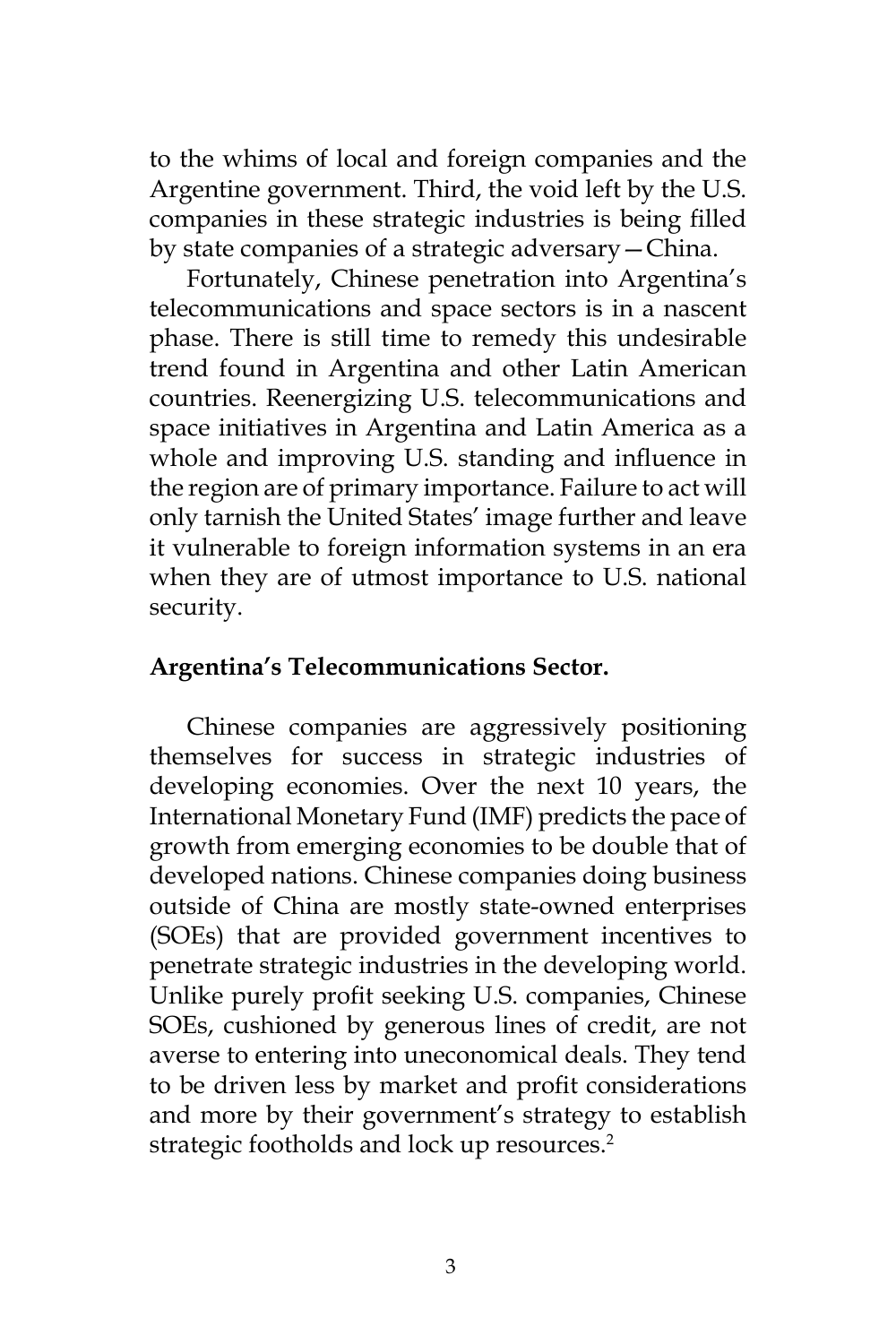The growing importance of developing economies is especially evident in today's telecommunications industry. Mobile phone markets are saturated in developed countries but growing strongly in developing nations. The British arm of Gartner Group, an international telecommunications research firm, recommended that mobile-handset manufacturers worldwide should be looking to emerging markets for the bulk of their sales in the near future. While there is concern that this will not translate directly into high profits, Gartner reported that mobile phone sales worldwide will reach 1 billion units by 2009.<sup>3</sup> Chinese companies are strategically focusing their foreign investments in these growing markets.

Relative to other developing markets in Latin America, Argentina has a robust telecommunications sector. It is second only to Chile in the region for cellular phone penetration and ranks in third place for fixed line penetration after Puerto Rico and Uruguay.<sup>4</sup> Argentina has a population of about 38 million, with more than 32 million cellular phones and nearly 9 million fixed telephone lines in service.<sup>5</sup> Internet is the fastest growing telecommunications technology in the country.6 Data from 2006 reveal more than 13 million internet users in Argentina, which represents 34 percent of the population.7 Argentina has the third largest population of internet users in Latin America and is one of the four main broadband leaders in the region along with Brazil, Chile, and Mexico. Projections from December 2005 estimate a 100 percent annual growth of broadband access.<sup>8</sup>

With increasing internet access, Argentina is quickly becoming more reliant upon Internet Protocol (IP) communications. Considered an early adaptor of new technologies, the Argentine communications market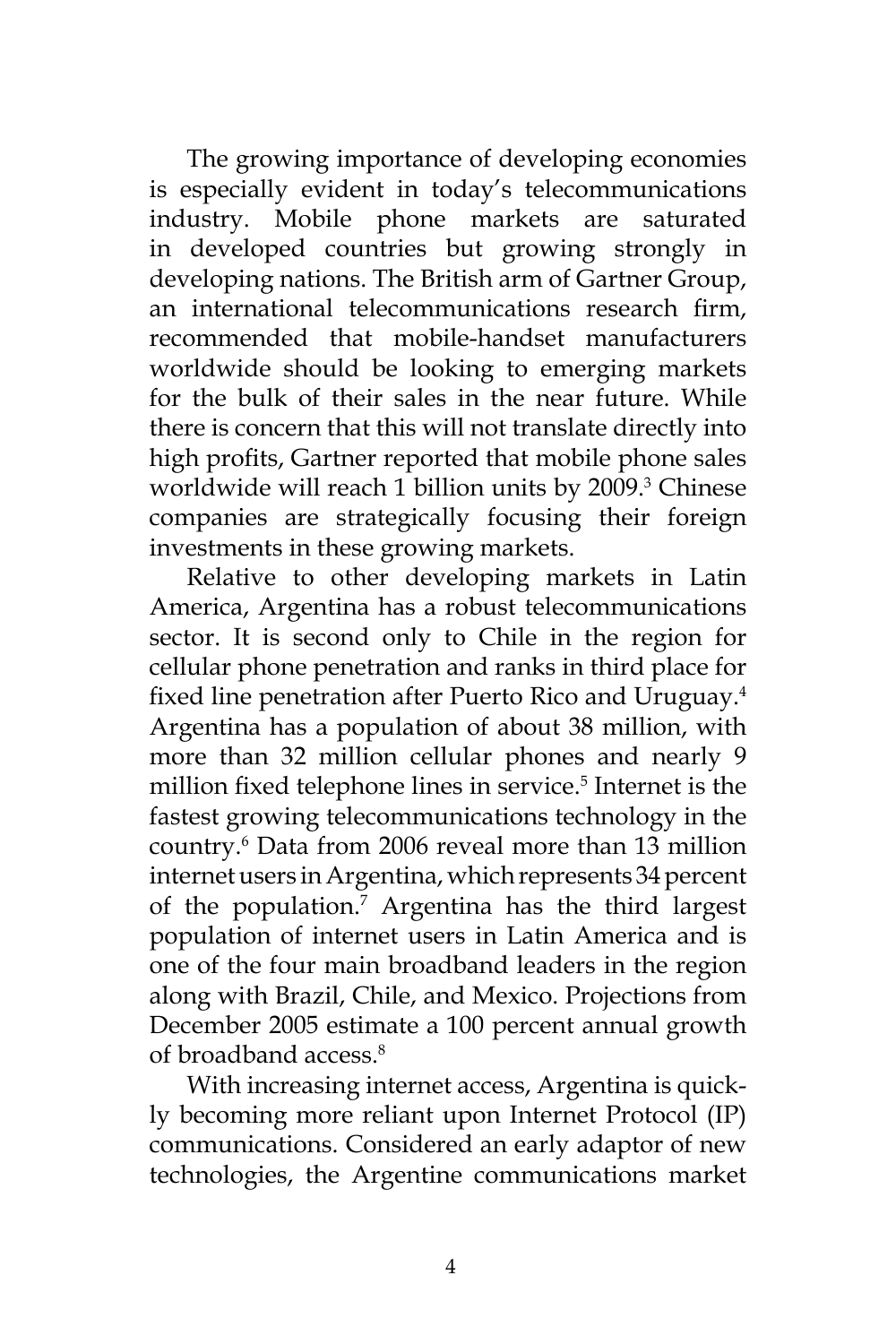will continue to experience significant IP expansion as more businesses harness the potential of IP networks. Even though it is still a nascent technology in the country, a recent survey by Prince and Cooke of the top 130 companies showed that the adoption of IP telephony had already reached 20 percent by mid-2005, from a mere 5 percent penetration in 2004. Argentina is the leader in the adoption of IP telephony in the region followed by Chile.<sup>9</sup> Moreover, Argentina is following the world trend of converging telecommunications services over one multiservice network. This will leave behind the outdated switching systems of the early 1990s.10

Argentina's telecommunications sector went through dramatic change in the 1990s as it was gradually privatized from an inefficient state-run sector. A period of growth and modernization in the sector started with the privatization of the state-owned telephone company ENTEL in 1990. Basic telecommunications services were privatized by splitting Entel in half and creating two monopolies—one in the north of the country owned by Telecom (French Telecom and a Telecom Italia Consortium) and one in the south owned by Spain's Telefónica. After 10 years of gradual change, the market was fully liberalized in November 2000. Deregulation has opened up the market and created fierce competition for new customers and new service niches. New market entrants struggle against the advantages of strong, already established players.<sup>11</sup>

The Argentine telecommunications sector has shown significant investments and growth since 2004 after a period of contraction that began with the country's recession and financial crisis of 2000-02. The sector grew 20 percent in 2005 and 19.5 percent in 2006. Total sector revenues, including equipment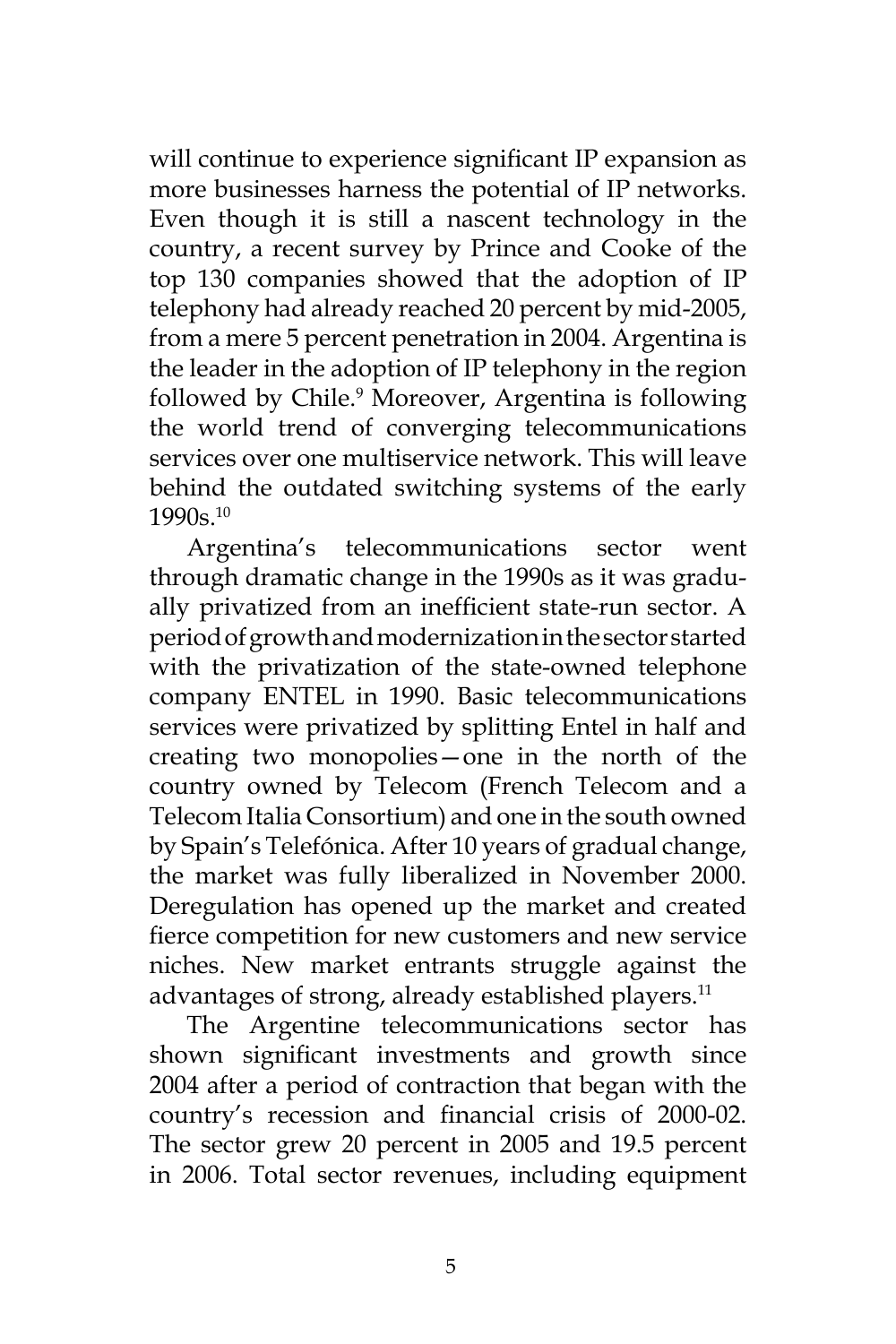and services, reached U.S. Dollars (USD) \$5.1 billion in 2005 and USD \$6.1 billion in 2006, surpassing pre-crisis levels. The market is expected to continue growing by 20 percent in 2007 and 19 percent in 2008.12

#### **The Chinese Enter Argentine Telecommunications.**

There is substantial international interest in Argentina's telecommunications industry owing largely to deregulation, increasingly modern infrastructure, and several years of solid growth. The Chinese have managed to compete in this burgeoning market despite economic setbacks and competition by larger, more established companies. When Argentina's financial crisis hit in 2002, China quickly seized the chance to increase its stake in the country as U.S. investment declined by nearly half. During this economically tumultuous period, the Chinese made inroads into Argentina's telecommunications sector. Two Chinese telecommunications companies, in particular Huawei and ZTE, quickly established a niche supplying hightech telephony suitable for rural and lesser developed regions. These areas proved more penetrable as the two dominant telecommunications companies in Argentina—Telefónica and Telecom—operate mostly in populated urban areas. Five years after the crisis, Huawei and ZTE are established as important equipment suppliers in the Argentine market. It is likely that their presence in the market will grow, and that they will upgrade their service offerings to include networks as they have done in other South American countries. In August 2006, for example, Brazil's Vivo, the biggest mobile telecommunications operator in the southern hemisphere, chose Huawei as the key supplier of the largest new GSM network in Latin America.<sup>13</sup>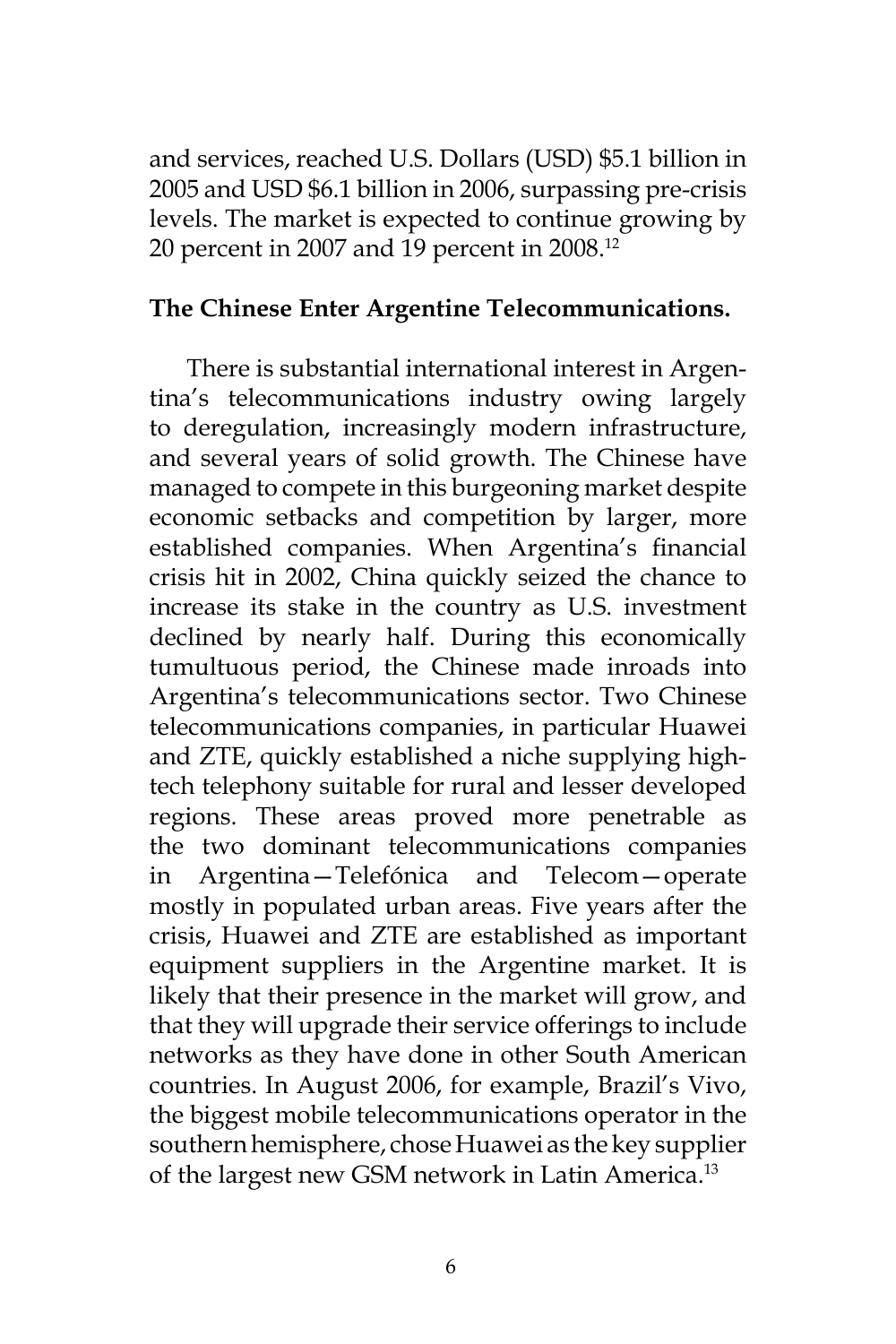Huawei arrived to Argentine in 2001 in the midst of the economic crisis and by 2004 was bringing in revenues of USD \$14 million. It has since replaced traditional equipment providers like Alcatel and Siemens in the Argentine market, thanks to its aggressive commercial approach and low prices. Recently, Huawei invested in a new plant in Buenos Aires Province aiming to produce 100,000-400,000 wireless handsets per year for sale throughout Latin America. Their Code Division Multiple Access (CDMA) 450 Mhz equipment is apt for long signal ranges in rural areas. As of September 2005, Huawei's telephone assembly takes place in a former barracks at a military base in City Bell near La Plata, the capital of Buenos Aires Province. Huawei supplies the funds and the technology, and local telecom cooperatives manufacture the equipment. The property was ceded to the local cooperatives by the Argentine Secretary of Communication. Part of the property is still used by the Army's Communication Battalion 601. Huawei invested USD \$1 million to refurbish the military facilities for its use. Huawei's agreement with the local cooperatives allows it to keep 35 percent of the manufacturing facilities after 36 months.<sup>14</sup>

Chinese company ZTE, Huawei's direct competitor, has also successfully penetrated the Argentine telecommunications market. ZTE has been heavily involved with setting up a "wireless corridor" between El Calafate and Perito Moreno in Argentina's Patagonia region.15 Working alongside a local cooperative, ZTE has provided the technology for the necessary installations free of charge.16 According to press reports, ZTE has offered similar pro-bono work to several other local governments throughout Argentina including López Camelo, Villa Gesell, and Río Turbio. Huawei had also offered to donate equipment to the Calafate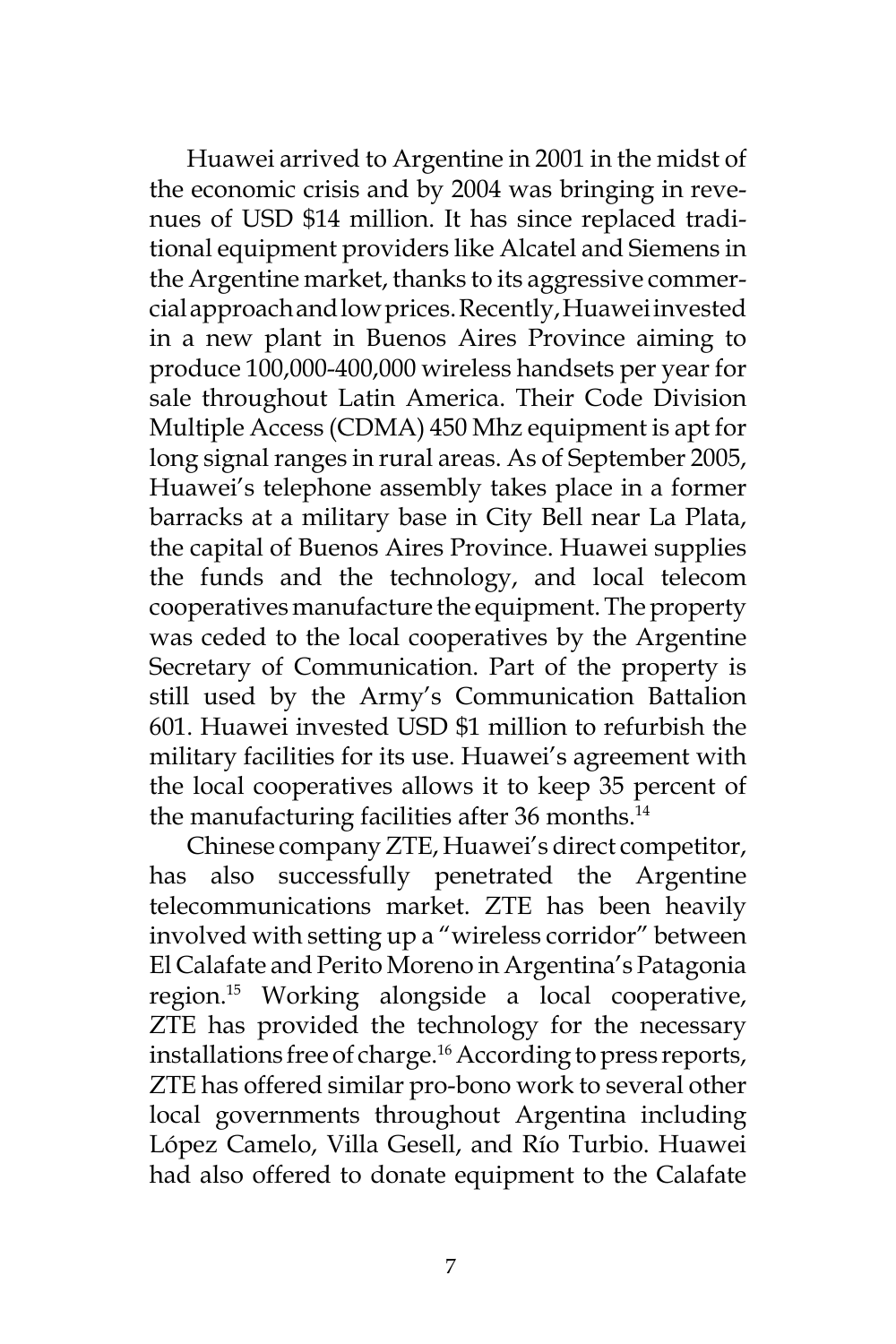project, but there was no need for the local cooperative to accept its offer as it already possessed equipment donated directly by the Chinese government.17 During Argentine President Néstor Kirchner's 2004 visit to China, the Chinese government donated a network of fixed cellular rural telephony for Calafate, providing wireless connections within a 50 kilometer radius of a fixed station and reducing the cost of telephone service in rural areas.18

Huawei and ZTE are China's two largest telecommunications equipment and service suppliers. They are capable of providing end-to-end solutions to telecommunications carriers, and they have built broad product portfolios. Both companies are based in China's Shenzhen region, one of the country's "Special Economic Zones" that provide tax incentives for companies. Huawei and ZTE have both successfully competed against dominant multinational players in China's domestic market and are now expanding internationally by targeting underdeveloped, pricesensitive markets often skipped by major western brands. Norson Telecom Consulting analyst Dave Carini said that since ZTE and Huawei were little known in western countries, developing markets offered the best opportunity for overseas expansion. ZTE and Huawei equipment typically costs 30 to 40 percent less than similar gear sold by western suppliers, who are reluctant to see their margins eroded by price cuts. ZTE and Huawei are quickly gaining a reputation as world-class suppliers and are up-and-coming players in the international marketplace.

Huawei, a private company, was established in Shezhen in 1987 with registered capital of only USD \$27,000. Now the company has total revenues of over USD \$6 billion. Since its founding, Huawei has grown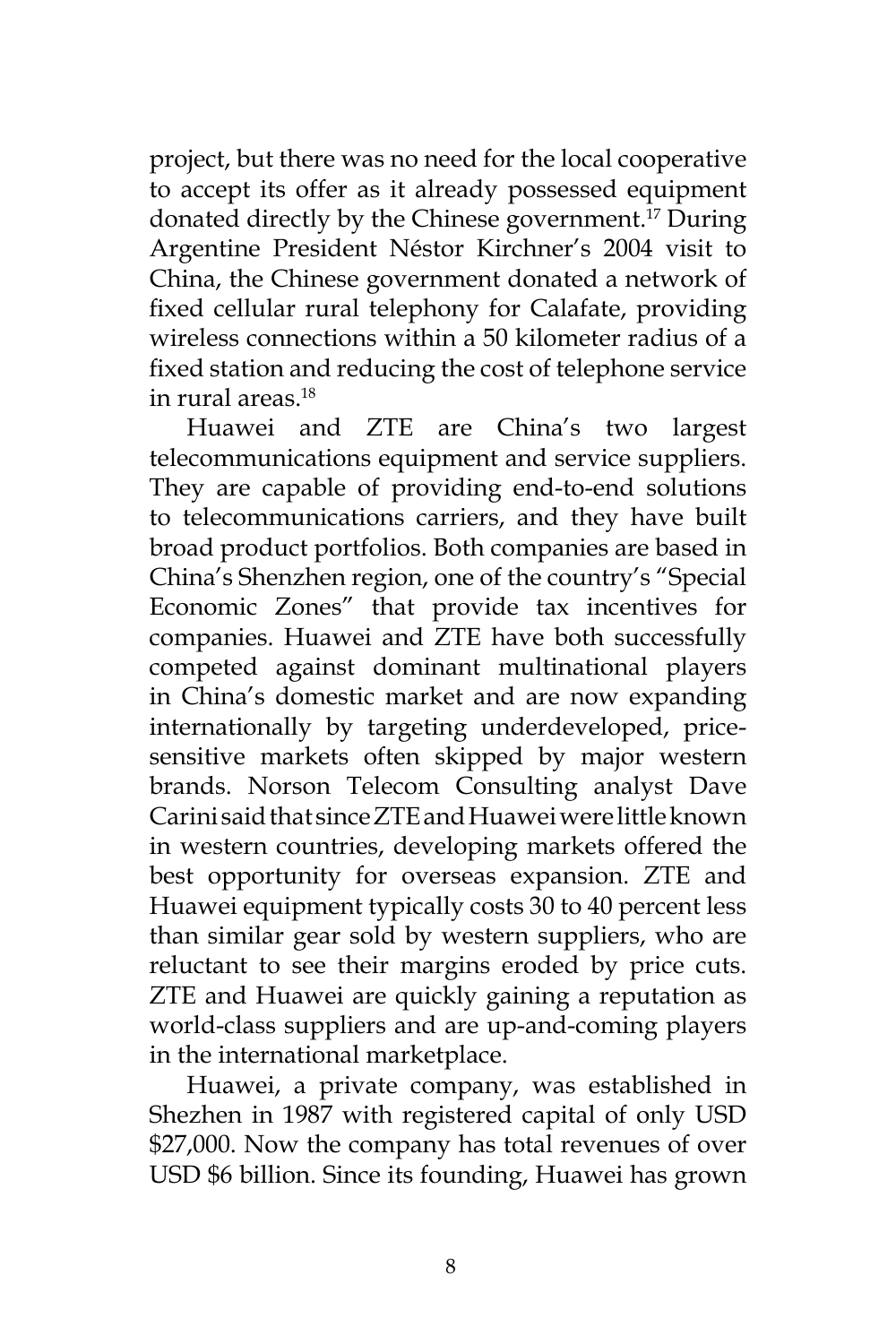quickly and now employs 30,000 people worldwide. It is expanding internationally at an accelerated rate with 65 percent of sales now emanating from overseas markets. Huawei's overseas sales increased from USD \$50 million in 1999 to USD \$5 billion in 2005, a hundred-fold growth within 6 years. Huawei has established over 85 overseas branches, research centers and factories, and has deployed wireless terminal technologies in over 100 countries, providing services for roughly 1 billion customers.<sup>19</sup>

In 2004, Huawei had revenues of 2 billion in Latin America alone, where it now has offices in 13 countries. As mentioned, VIVO, the largest mobile operator in the region, adopted Huawei's EnerG Group Special Mobile (GSM) solutions in 2006 to build South America's biggest mobile network along Brazil's developed coastal states, including Rio de Janeiro, Espírito Santo, Paraná, Rio Grande do Sul, and Santa Caterina.<sup>20</sup> In mid-2006, Huawei was also awarded a Next Generation Network (NGN) transformation contract worth more than USD \$50 million with CANTV, the leading provider of telecommunications services in Venezuela.<sup>21</sup> Less than half a year later, in an effort to nationalize the strategic industry, the Venezuelan government bought New York-based Verizon's 28.5 percent stake in CANTV for USD \$572 million.<sup>22</sup> Venezuela is opening up its telecommunications market to China as it shuts U.S. companies out.

Much of Huawei's overseas success is attributed to the company penetrating rural, developing world markets. Huawei is the number one producer of CDMA 450 Mgz rural telephony and holds 67 percent of the world market share of the technology. According to Li Cheng, Visiting Fellow at the John L. Thornton China Center of the Brookings Institution in Washington, DC,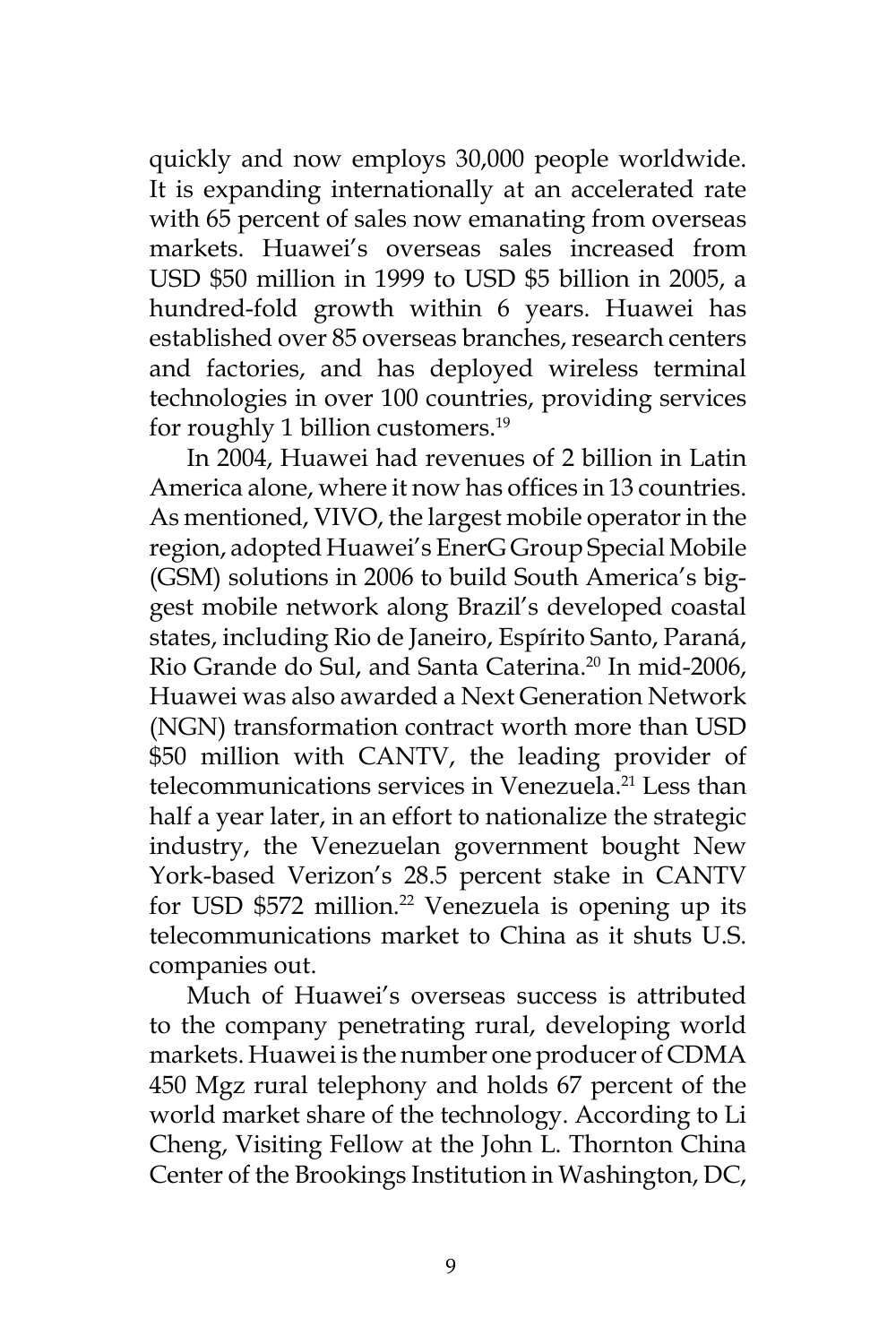Huawei's leadership has been inspired by Mao's ideas of "occupying the country-side first in order to encircle the cities."23 Indeed, Huawei got its start in China by targeting markets in small cities and towns in remote provinces, areas to which multinational companies did not even bother to seek access.<sup>24</sup> The company has moved up the value-chain in its product and service provision in China and is now following the same successful formula overseas.

Huawei's success is also attributed to support it receives from the Chinese government, particularly the People's Liberation Army (PLA). Huawei's chief executive and one of the seven founders, Ren Zhengfie, spent 10 years in the PLA, and Huawei is reported to have installed switches and other telecommunications equipment linking military bases across China in 2000. The company plays down the role of the government and the military in its contracts, yet Huawei receives state support in the form of tax privileges and statesponsored credit because it has been designated a "national champion" of new technology. For example, the company was awarded a massive financing agreement from the state-controlled China Development Bank in December 2004. The agreement establishes a USD \$10 billion credit facility for Huawei and its customers, acting as a government-backed guarantee on international expansion.25

An unclassified Canadian intelligence report<sup>26</sup> labels Huawei a civilian defense enterprise that grew over the years through PLA tutelage. In the 1980s, in order to increase funds for the military, the Chinese army was allowed to enter into profit-making businesses under favorable tax and investment rules. By the mid-1990s, the so-called PLA Inc. included over 20,000 companies in areas such as agribusiness, electronics, tourism, and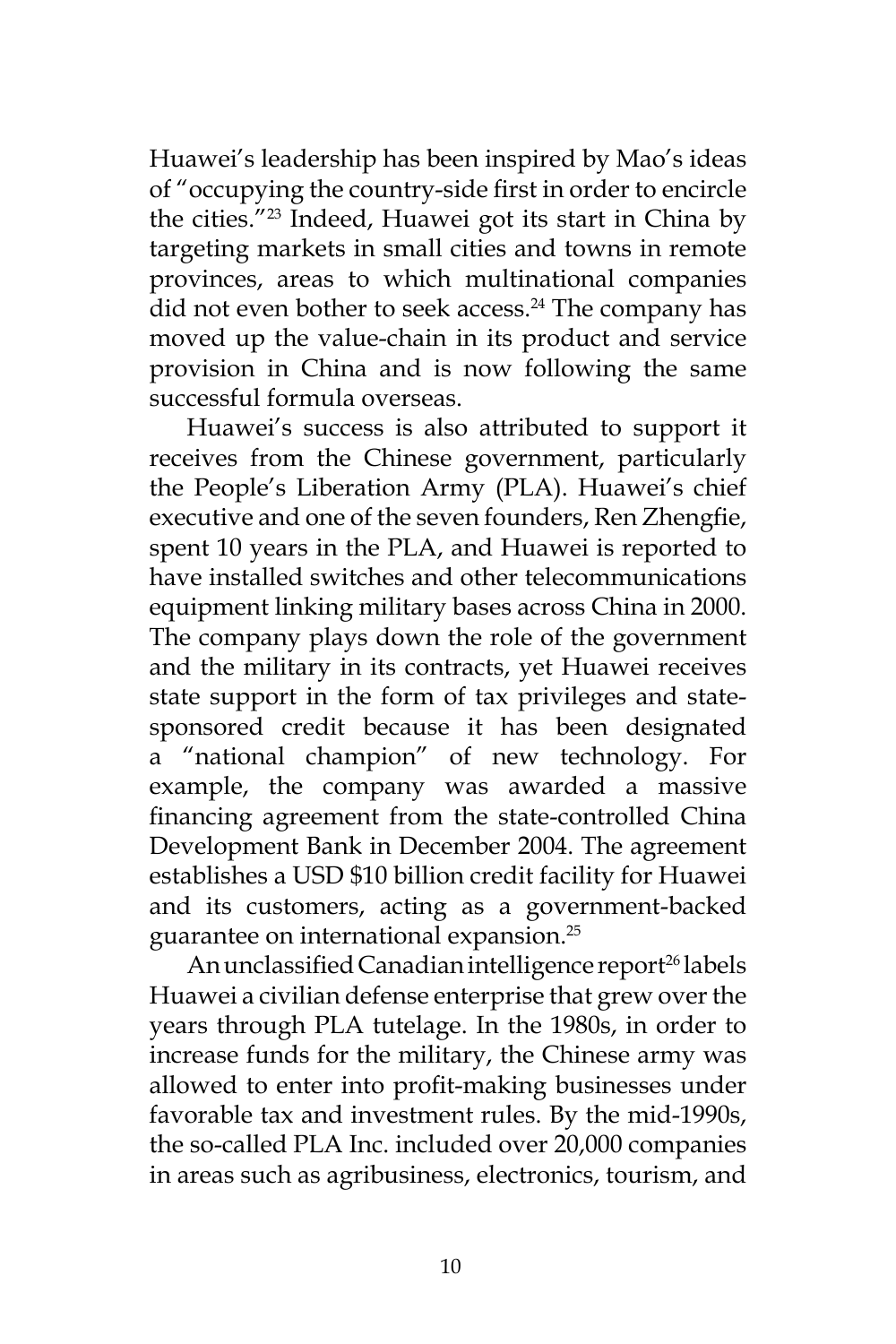telecommunications. In 1998, government leadership ordered the PLA to divest itself of its profit-oriented businesses because of concerns about corruption. The PLA has not, however, completely withdrawn from the economy nor have the divested firms completely severed ties with the PLA. According to the report, Huawei is one of many private companies involved in defense production.

The same Canadian intelligence report claims that Huawei has offices in rogue states like Cuba and Iran and accuses the Chinese company of having aided the Taliban and Saddam Hussein's regime. In 2001, its Indian subsidiary was blamed for tailoring a commercial order for the Taliban in Afghanistan. Also in 2001, Huawei allegedly supplied Iraq with fiber optics to link its radar and anti-aircraft systems.<sup>27</sup> Huawei denied these accusations and explained that its equipment was found in Iraq because it had won a tender under the United Nations (UN) Oil-for Food Program to build a GSM network, but gave up on the project.28

The Indian government has been evaluating the risks of exposing strategic telecommunications networks to Huawei for fear that China could attack India's communications networks should relations between the countries deteriorate. The license in dispute would allow Huawei's India subsidiary, Huawei Technologies India, to bid for installation and maintenance work, among other types of telecommunications projects.<sup>29</sup> According to a *Times of India* article in August 2005, the dilemma facing the government involved a choice "between cheap Chinese equipment and national security." The Indian defense ministry stated, "In view of China's focus on cyber warfare, there is a risk of exposing our strategic telecom network to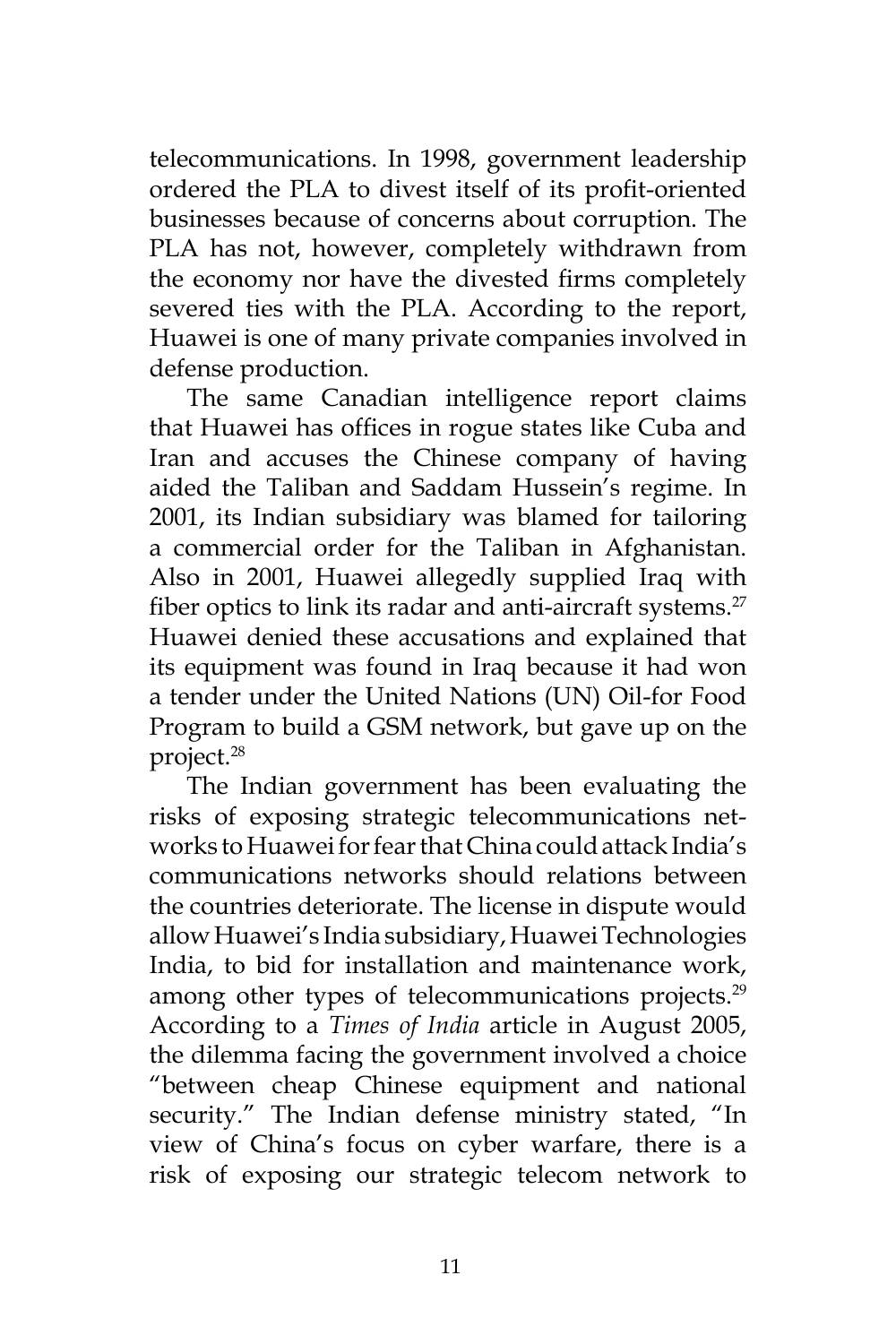the Chinese." India's security agency expressed "reservations regarding the company's links with the Chinese military and intelligence establishment, their clandestine operations in Iraq and Taliban-ruled Afghanistan, and their close ties with the Pakistan army."30

Another more provocative press article in September 2006 warned India against "sleeping with the enemy." It highlights the PLA's recent modernization efforts, which have included "the wholesale shift to digital, secure communications via fiber optic cable, satellite, microwave, and encrypted high frequency radio." This military shift was made possible by what Rand calls the "digital triangle," an alliance among China's booming IT companies, state research and development corporations, and the military. Under the triangle, Chinese companies are called "national champions." They are allowed generous lines of credit from state banks and funding and staff from the military and state research institutions. The PLA is the most favored customer for the high technology made by the "national champions" like Huawei.<sup>31</sup>

ZTE, a publicly listed company, was founded in 1985 in Shenzhen by a handful of state-owned companies affiliated with the Chinese Ministry of Aerospace Industry. ZTE became a publicly listed company in 1997 and has gained credit from analysts and customers alike for being more transparent than the privately held Huawei. Nonetheless, despite its listing, the Chinese government still owns a big portion of ZTE's shares.<sup>32</sup>

ZTE is already China's second-biggest telecommunications equipment vendor, after rival Huawei, and China's largest listed telecommunications solutions provider. The company has grown along with China's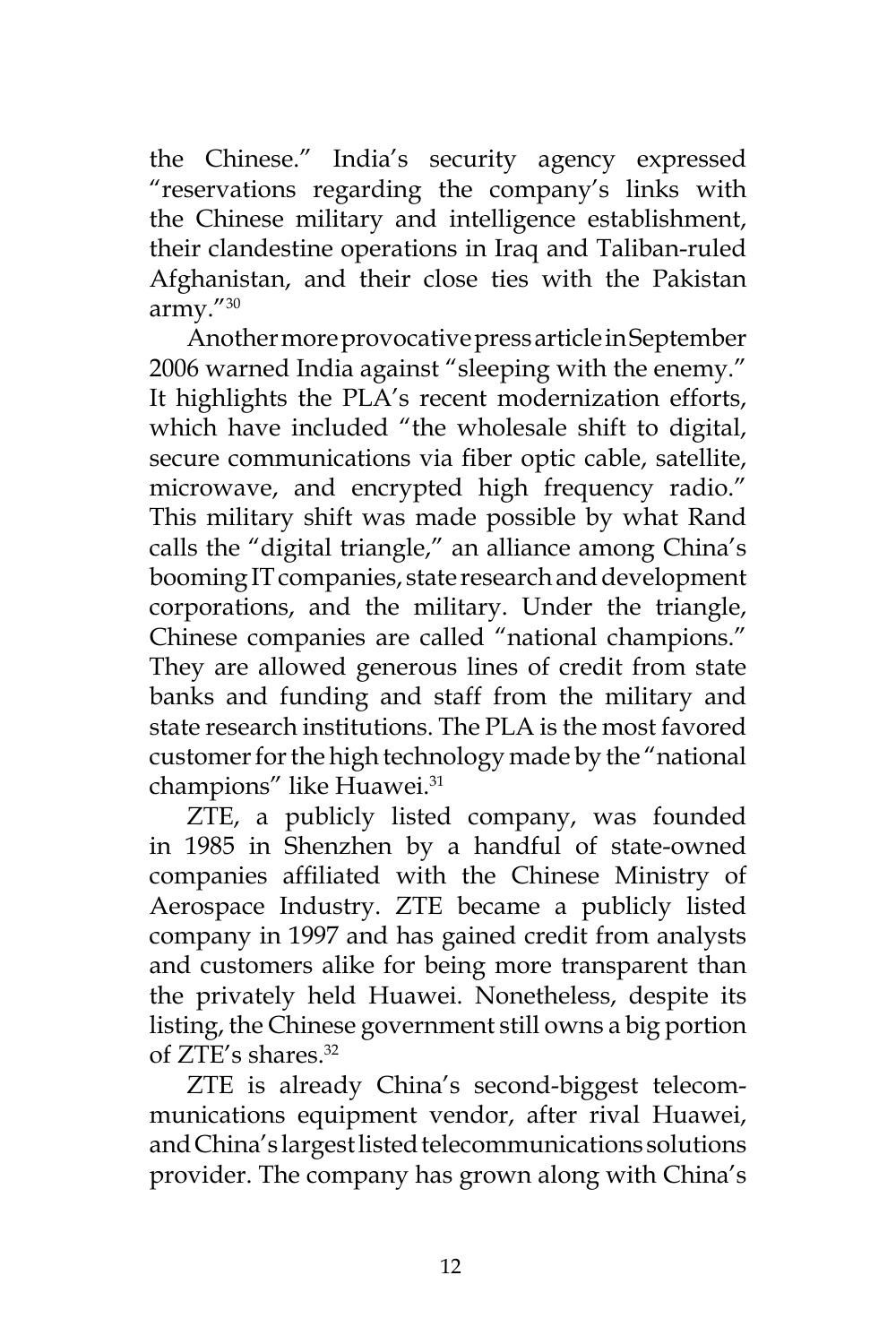big phone companies, which are ZTE's top customers. ZTE's revenue reached USD \$2.68 billion in 2005. More than 25 percent of ZTE's business comes from international markets, and the company is actively focused on expanding overseas sales. ZTE expects that more than 50 percent of its revenue will come from the international market by 2008.

ZTE has been successful in the Asian and African markets and is now making inroads into Latin America where its revenues reached USD \$400 million in 2005.<sup>33</sup> In May 2004, ZTE signed a USD \$100 million contract to supply CDMA handsets to Vivo in Brazil. The Chinese company, like its rival Huawei, has focused energies on rural areas in the Latin American market where big multinationals dominate the populous urban areas. ZTE's Chief Executive officer (CEO), Yin Yimin, says the company is able to prevail over bigger competitors in developing markets because its home base in China gives it a better understanding of how to operate in developing countries. According to *Business Week Online*, Yimin is one of a new breed of bosses within China's state-owned enterprises. "He is keenly aware of how competitive the industry is, doesn't take state support for granted, and thinks about business as a constant battle."34

Both Huawei and ZTE are making their mark in the world's telecommunications industry, with the former raising alarm bells for its connection with the PLA. Both companies benefit from China's increasing supply of highly skilled, cheap labor and the world's—especially the developing world's—hunger for reasonably priced high-quality technology. The companies are also able to leverage their experience in China's expansive developing world market in other emerging markets. Andrew Chetham, an analyst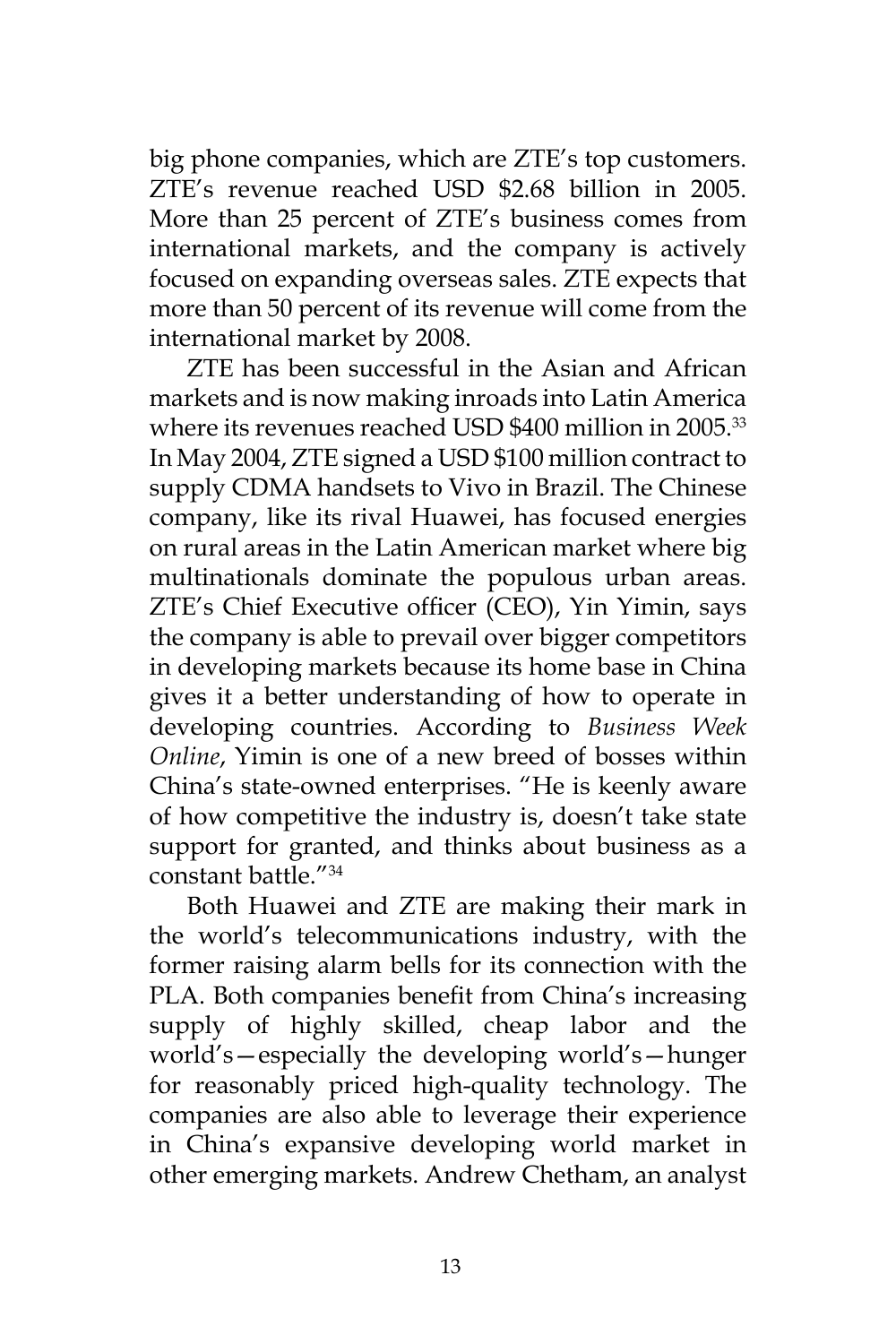with Gartner Inc. in Hong Kong, believes Huawei and ZTE could potentially change the structure of the telecommunications industry. He said, "In 5 years' time, western companies [won't be able to] keep up with their research and development spending because of their low-cost advantage."35 In fact, some analysts believe that the recent merger and acquisition deals between Ericsson and Marconi, Alcatel and Lucent, and Nokia and Siemens were at least partly designed to fight off competition from Huawei and ZTE.<sup>36</sup>

Part of Huawei and ZTE's successful international expansion is owed to their aggressive approach to business. In Argentina, their style has been described as ruthless. They are known to bribe and "trap" clients. They frequently offer Argentine clients and prospective clients full-paid trips to China. Upon arrival, it is alleged that they are presented with an envelope containing a significant amount of cash. Industry analyst Carlos Blanco disclosed one known case where, after a day of sightseeing, the Chinese left photos of their guests taken while touring in their hotel rooms. According to Blanco, such behavior is frowned upon by Argentine businessmen and is seen as a form of extortion. $37$ Blanco views Huawei as the more ruthless of the two companies. He explains that Huawei is known for its cunning tactics of roping in clients. It often lends its equipment for trial periods, but if the prospective client does not wish to make a purchase after the trial, the Chinese company backtracks, claiming that it must charge for the use of the equipment. Uruguay's state telephone operator ANTEL purportedly fell into this trap. Huawei had offered ANTEL a 1-year trial of third generation telephone radios. After the trial period, ANTEL dragged its feet about purchasing the expensive, high-tech equipment, but Huawei insisted.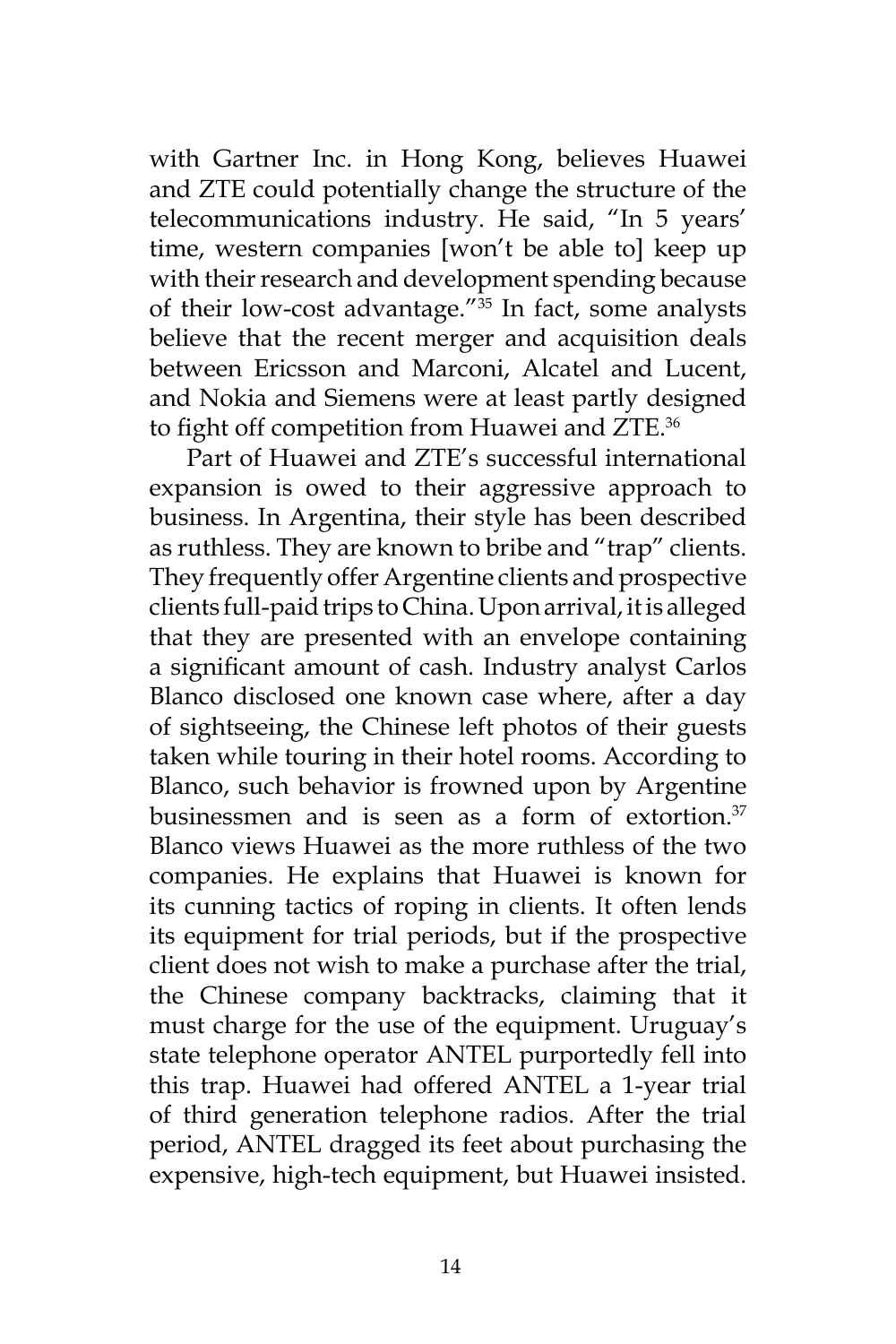ANTEL bought the equipment even though the marketplace did not warrant it.<sup>38</sup>

While they are the dominant players, Huawei and ZTE are not the only Chinese companies in Argentina's telecommunications sector. Hutchison Whampoa Limited, a Hong-Kong based holding company rumored to have ties to Chinese leadership and the PLA, also has a stake in the market. Hutchinson's diverse array of holdings include, but are not limited to, the world's biggest port operators, retailers, property development and infrastructure companies, and telecommunications operators. Hutchinson operates telecommunications businesses in Europe, Hong Kong, and various emerging markets. The conglomerate has been particularly successful in India where it owns 67 percent of the mobile phone business.<sup>39</sup> In Argentina, Hutchinson operates a telecommunications network called "Port-hable" in the western part of Buenos Aires Province. It is a fixed line service but acts as a mobile service as customers can receive the signal outside of their homes. Hutchinson has about 70,000 users in Argentina. It wants a license to expand into the mobile market, but the Argentine Communications Secretariat denied its petition in January 2006. The government favored a local Argentine cooperative for the space. $40$ Hutchinson, which has raised concern among U.S. politicians for its operation of strategic ports at each end of the Panama Canal, also runs a state-of-the-art container terminal in the Port of Buenos Aires.<sup>41</sup>

The two big telecommunications monopolies in Argentina—Telefónica and Telecom—are contributing to the rise of Chinese telecommunications companies. Both companies buy equipment from Huawei and ZTE, and both have other deepening ties with China. In July 2005, Telefónica International broke into China's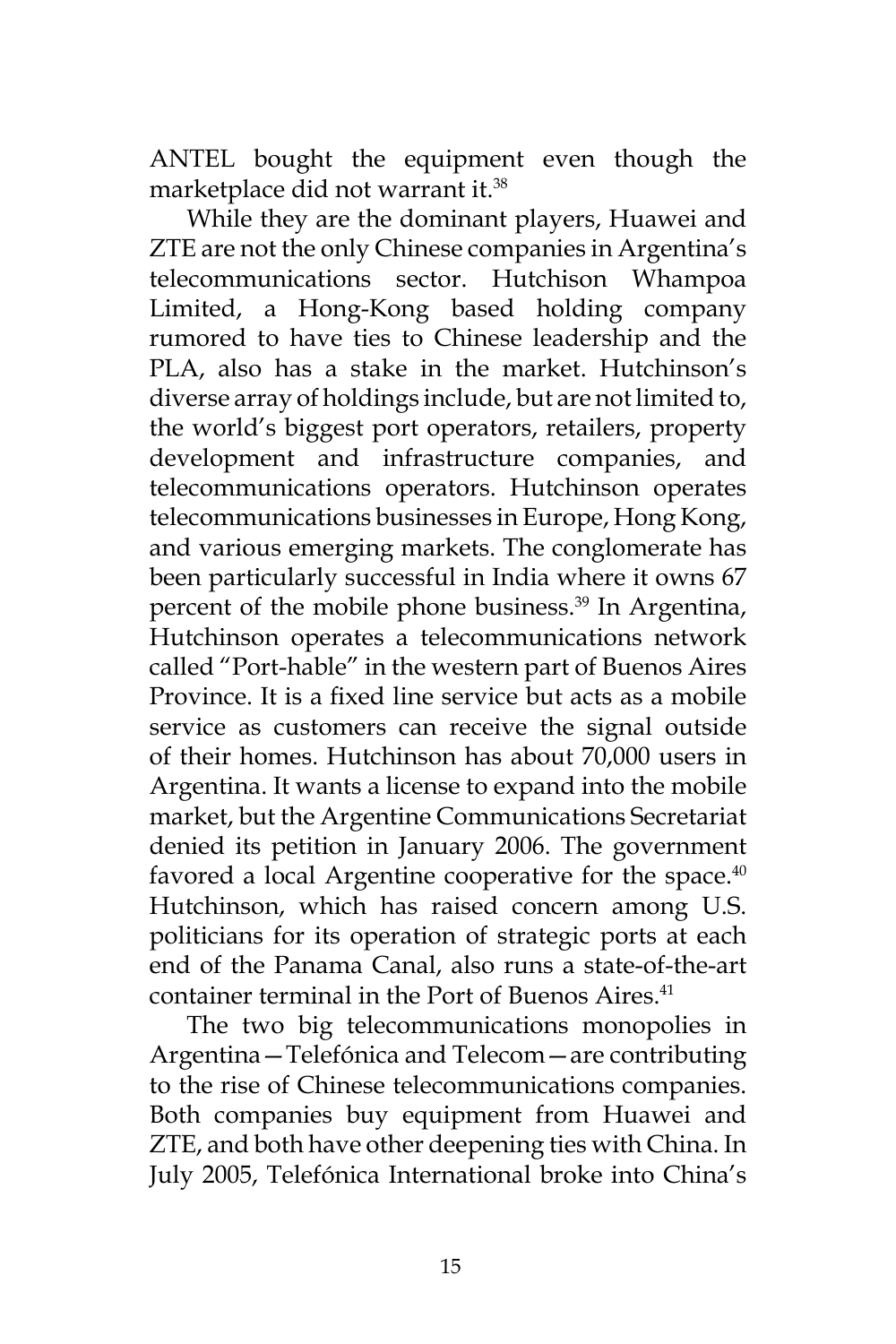state-run telecommunications sector by agreeing to pay USD \$290 million for 2.99 percent stake in China Netcom, China's second-largest fixed-line operator. In September 2005, the company bought another 2.01 percent for USD \$242 million, lifting its stake to the maximum 5 percent and qualifying for a seat on the board.<sup>42</sup> While the transaction was carried out by Telefónica Spain, according to a journalist at Xinhau news agency in Buenos Aires, the investment funds were provided by Telefónica Argentina. Netcom and Telefónica are expected to cooperate on equipment purchasing, research and development, marketing, and business strategies.<sup>43</sup> According to industry analyst Carlos Blanco, it was the Chinese company who sought out the partnership with Telefónica. China Netcom is interested in extending its geographical operations of fixed and mobile services.<sup>44</sup> Also, it is rumored that Telefónica is strategically aligning itself with the Chinese so as to beat out potential competition. Telecom Argentina also has developed close ties with the Chinese. The Werthein family, which together with Telecom Italia owns over 50 percent of Telecom Argentina, was one of the first in Argentina to do business with the Chinese beginning in the 1970s. Since then, they have maintained good relations with the Chinese. In fact, the patriarch of the family, Julio Werthein, is the current President of the Argentine-China Chamber of Commerce.45

Now deregulated, Argentina's telecommunications sector is undergoing continuous change associated with increased competition, mergers, acquisitions, and shifting strategic alliances. New entrants like Chinese companies Huawei and ZTE have faired well and are even beating out more experienced competitors for market share. They have also garnered the support of the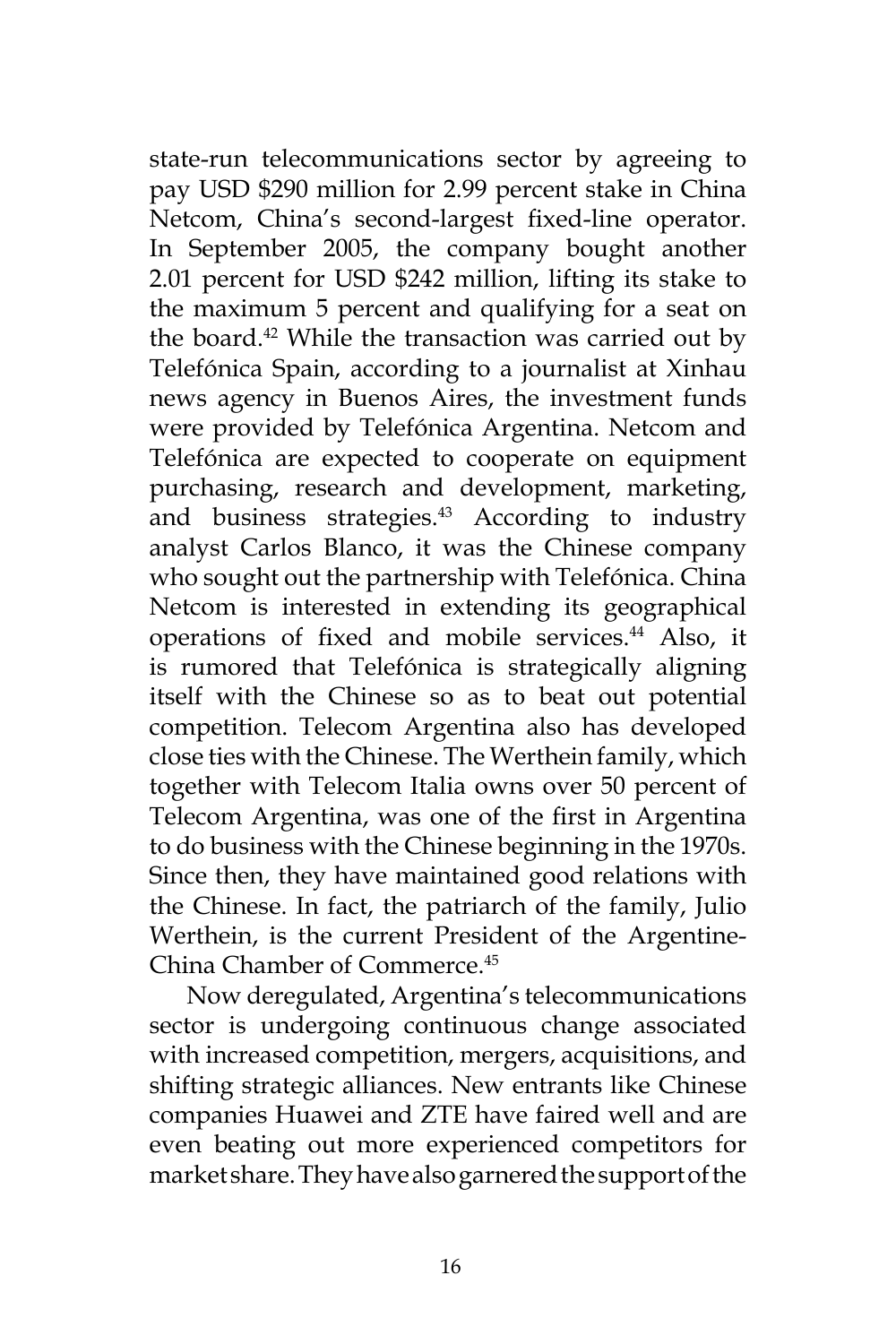market's dominant players—Telefónica and Telecom which now buy their equipment. Beyond Huawei and ZTE, Telefónica and Telecom continue to strengthen ties with the Chinese. Positive market conditions and good relationships are helping the Chinese succeed as equipment suppliers and increasingly as network providers in Argentina and elsewhere in Latin America. While viewed as competent and successful, these largely state-owned companies' past dealings, motivations, and business practices are increasingly called into question.

# **China Enters Argentine Space Operations.**

China has been pushing for increased international space cooperation and is looking to expand its share of the international market for satellite launches and other space services. Jin Zhuanglong, Deputy Director of the Commission of Science, Technology, and Industry for National Defense, speaking at an international conference on the space industry in Beijing in August 2006, mentioned that China will strengthen cooperation in the international space community with the aim of achieving "the peaceful development of outer space." China has already signed 16 agreements with 13 governments and organizations, and established space industry cooperation with more than 40 countries and international bodies. Specifically, China is looking to further cooperation with European and South American countries.<sup>46</sup>

Argentina and most other Latin American countries have historically relied on cooperation with the United States to support their space programs. Argentina opened the door to increased space cooperation in 1991 when it created the Argentine National Commission on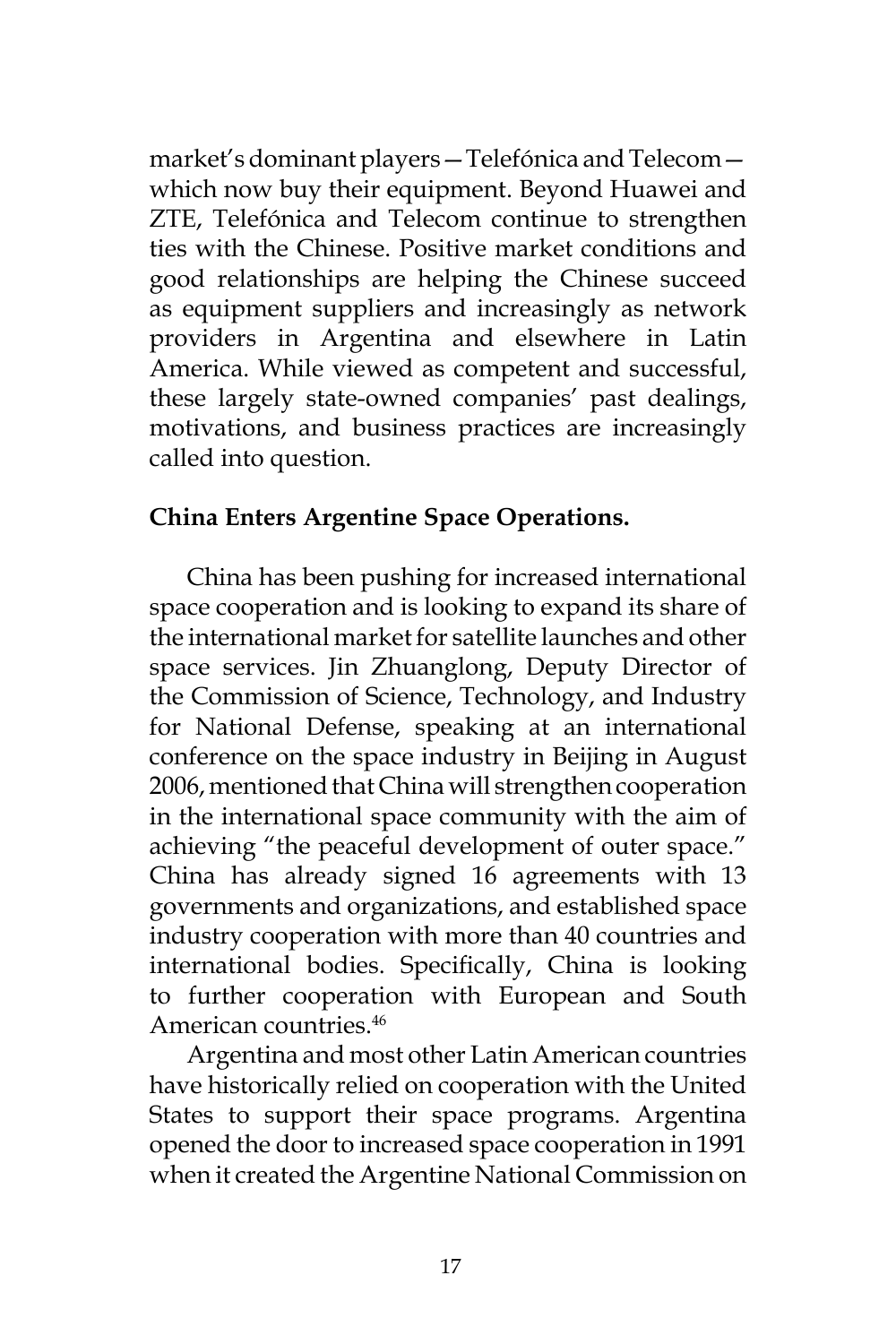Space Activities (CONAE). Its first cooperative efforts were with the U.S. National Aeronautics and Space Administration (NASA). The same year CONAE was created, it signed an agreement with NASA for the promotion of civilian space research and cooperation. (An agreement extending the 1991 agreement was signed in 1996.) Since then, cooperative activities have included scientific exchanges, the launching by NASA of Argentine scientific satellites, and a 1997 U.S.-Argentine space conference hosted by CONAE and NASA. In addition, the U.S. and Argentina have worked closely on the Gemini and Auger projects, two multinational space programs.<sup>47</sup>

In 2000, the United States assisted Argentina in launching its first Earth orbiting SAC-C satellite. The project was a collaborative effort between Argentina, the United States, Brazil, Denmark, France, and Italy. The satellite was launched from Vandenberg Air Force Base in California.<sup>48</sup> Moreover, CONAE and NASA are currently collaborating on the SAC-D/*Aquarius* satellite, under construction by the Argentine hightech firm INVAP, which is scheduled for launch in 2008.49 U.S. private companies have also played a role in the development of Argentina's satellite program. For example, General Electric Capital Corporation (GE), later to be acquired by SES Global and become SES Americom, was one of the early investors, with 28 percent of shares in Nahuelsat, a private company created to operate satellite communications systems in orbital positions assigned to Argentina.

In the last few years, China has pushed to become a player in Argentina's space and satellite industry as well. During President Hu Jintao's visit to Argentina in November 2004, the countries signed a Framework Agreement on "Technology Cooperation in the Peaceful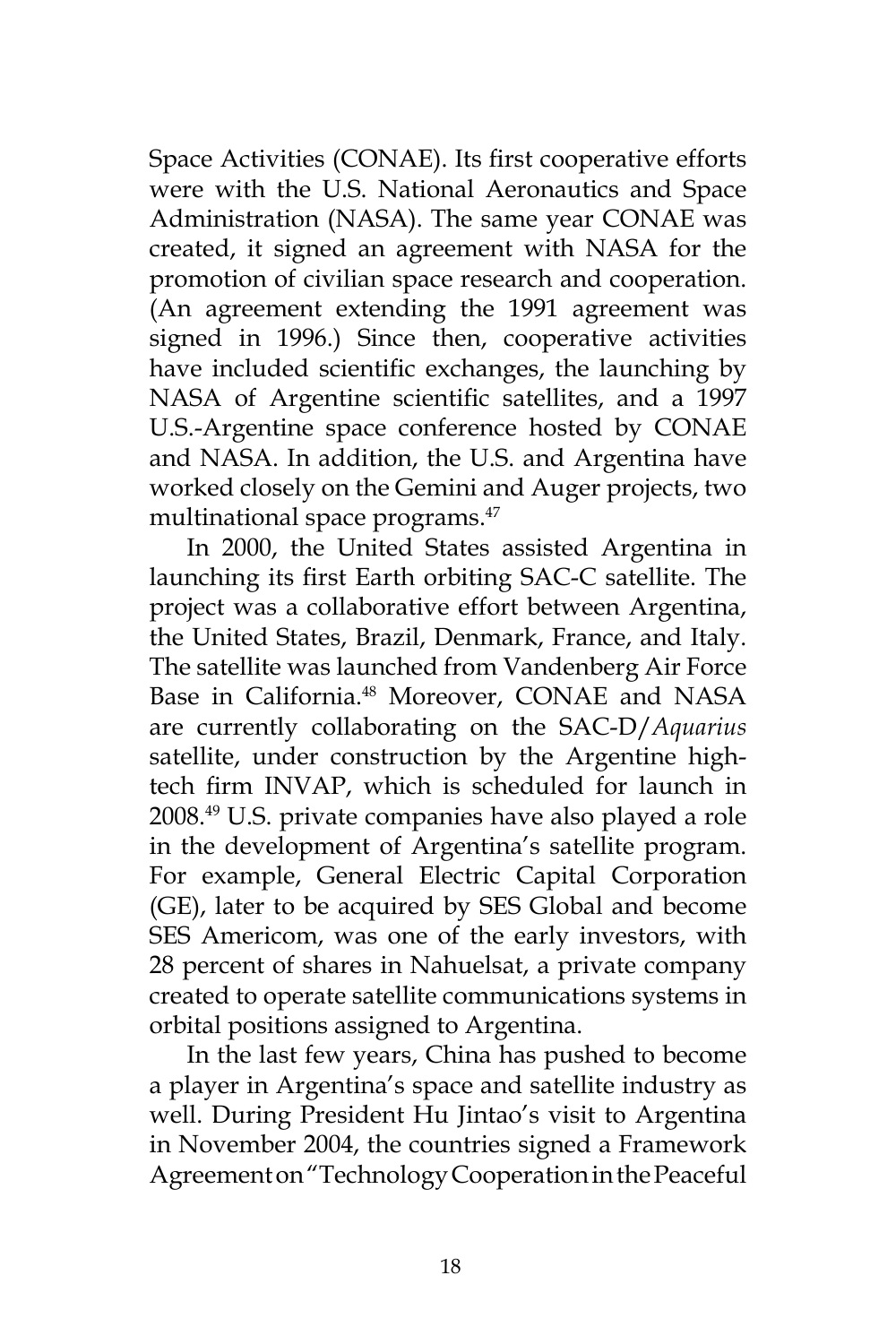Use of Outer Space." According to the agreement, the Chinese government is willing to provide the Argentine government with commercial launch services, satellite components, and communication satellite platforms. The Argentine government is taking advantage of this offer so as to launch a satellite in the commercially valuable 81 degrees longitude slot, which allows for observation of all the Americas.

The 81 degrees slot was allotted to the Argentine government by the International Telecommunications Union (ITU) in 1998. It occupies a strategic orbital position 36,000 kilometers above the equator, with a reach to North America, including all of the United States and the southern part of Canada. To date, the government has been unable to launch a satellite into the slot. The Argentine government had originally commissioned the work to Nahuelsat, but financial issues impeded its success in filling the 81 degrees slot. There is pressure mounting for the Argentine government to fill the slot, and it has already asked for extensions to the original deadline of October 2003 and the extended deadline of October 2005 imposed by the ITU. At present, the government is enjoying a de-facto 2 year grace period until the World Telecommunications Conference in October 2007, after which the ITU will decide on its case.

In 2004, the Argentine government promoted the creation of ARSAT, a national satellite company, to be responsible for placing a satellite into Argentina's 81 degrees slot and repairing its older satellite, *Nahuel 1*, now occupying position 72 West. The ARSAT program was approved by the Argentine Senate in September 2004 and was signed into existence by the Congress in March 2006. The company was assigned an initial 50 million pesos (roughly USD \$16.6 million)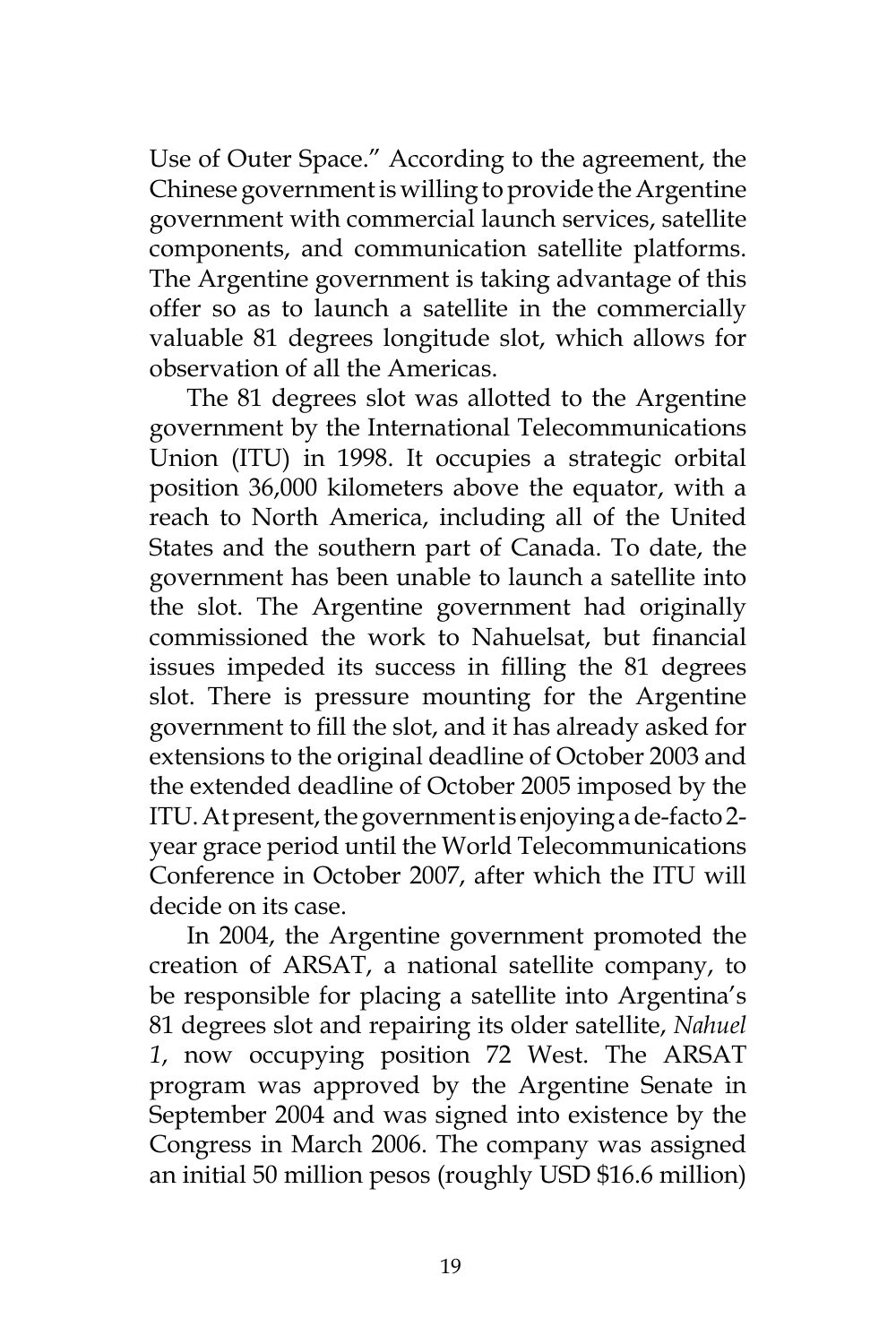from the government, with the rest of the needed capital to be generated by stock sales. Large and small telecommunications companies in Argentina had promised the government that they would buy capacity once the satellite was up and running. In December 2005, Nahuelsat was reorganized due to the withdrawal of SES Americom, and it was decided that the company will be absorbed into ARSAT, leaving only one satellite operator in Argentina.

INVAP, a space satellite manufacturing company run by the Argentine Province Rio Negro, will be responsible for creating and launching the satellite for ARSAT. In 2004, during his visit to Latin America, Chinese President Hu Jintao visited the INVAP facility in Rio Negro.50 In May 2005, the Chinese government signed an agreement with the Argentine government to provide technical support and equipment to INVAP for the development of the satellite. According to industry experts, INVAP does not have the capability to build a communications satellite on its own. Chinese experience and expertise will complement INVAP's capabilities. The Chinese also have offered Argentina a full launching system for the satellite at a 30 percent discount from international market prices. Payment for services and equipment provided by the Chinese will be paid through ARSAT stock, which would give the Chinese ownership stake and corresponding voting rights in the Argentine state satellite company.<sup>51</sup> According to one press report, there are conversations going on between the Argentine and Venezuelan governments about the possibility of Venezuela joining the ARSAT project.<sup>52</sup>

Chinese space assistance to Argentina goes beyond the high-profile slot 81. Indeed, according to industry analyst Carlos Blanco, China is largely interested in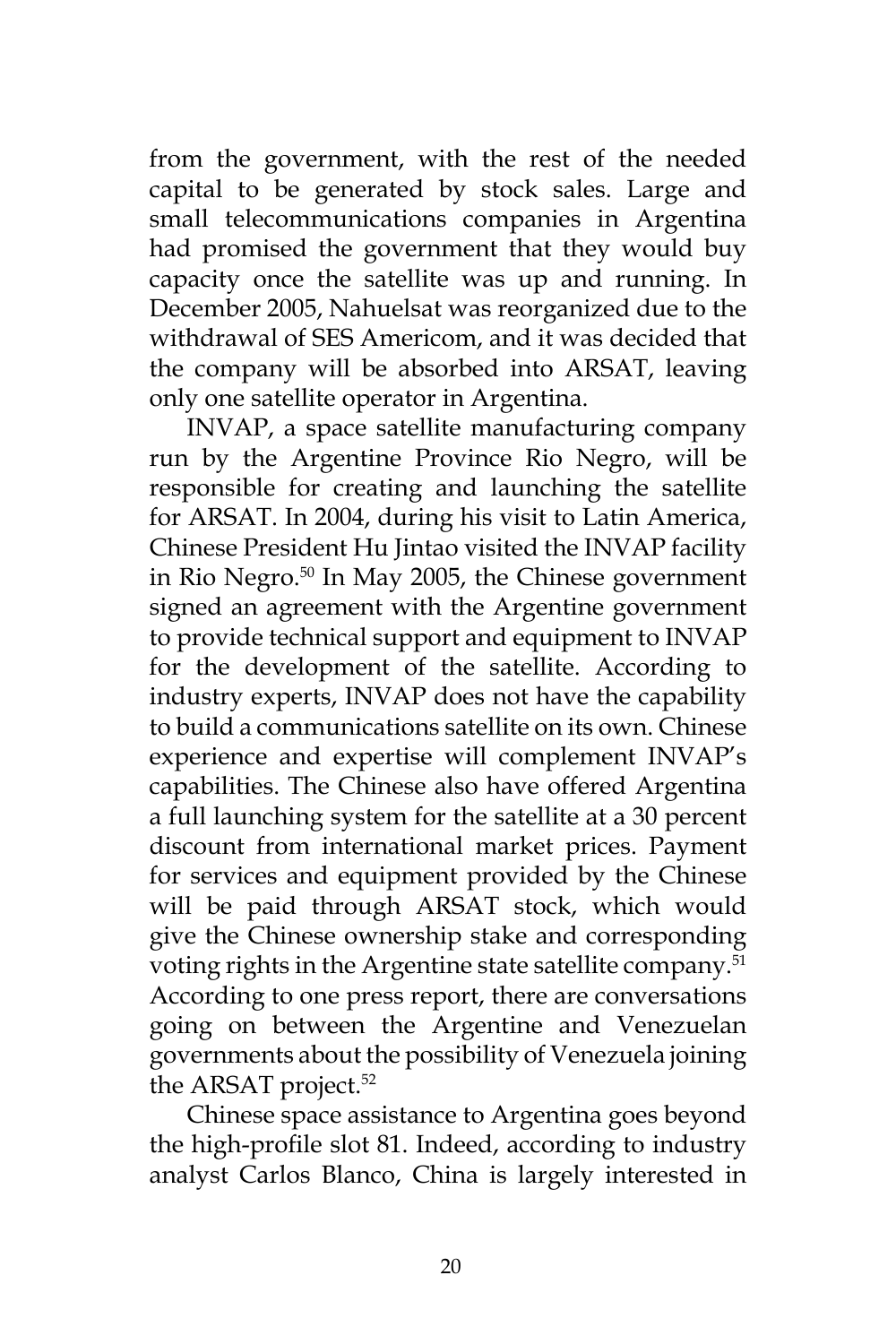low orbiting, fixed observance satellites in Argentina. Argentina already has two in place, and China is interested in helping Argentina develop and field more. Moreover, in early 2006, China provided Argentina with a third generation precision satellite laser ranger (SLR). According to press reports, the astronomical instrument was installed in San Juan University of Argentina, and will be launched jointly by China National Astronomical Observatories (NAOC) and Argentine San Juan University. The primary function of the SLR is the measurement of precise distances between laser telescopes and reflectors on passing satellites. SLR is mainly used in monitoring earth rotation and polar motion, modeling the temporal and spatial variation of the earth's gravity field, and the determination of ocean and earth tides.<sup>53</sup>

China's space cooperation in South America extends beyond Argentina. For example, China has signed a contract to manufacture and launch satellites for Venezuela, and has cooperated with Brazil on the development and launch of four satellites under the China-Brazil Earth Research Satellite (CBERS) program. The CBERS program involves, among other things, Brazilian digital imaging technology that may help the Chinese to augment their over-the-horizon military targeting capability.54 Brazilian space cooperation with China is more advanced than Argentina-China cooperation. According to Stephen Johnson, Deputy Assistant Secretary of Defense for Western Hemisphere Affairs who works for the Undersecretary of Defense for Policy, the Chinese began collaborating with Brazil on spy satellite technology in 1999, providing rocket launch expertise in exchange for digital optical technology that would permit high resolution, realtime imaging.<sup>55</sup>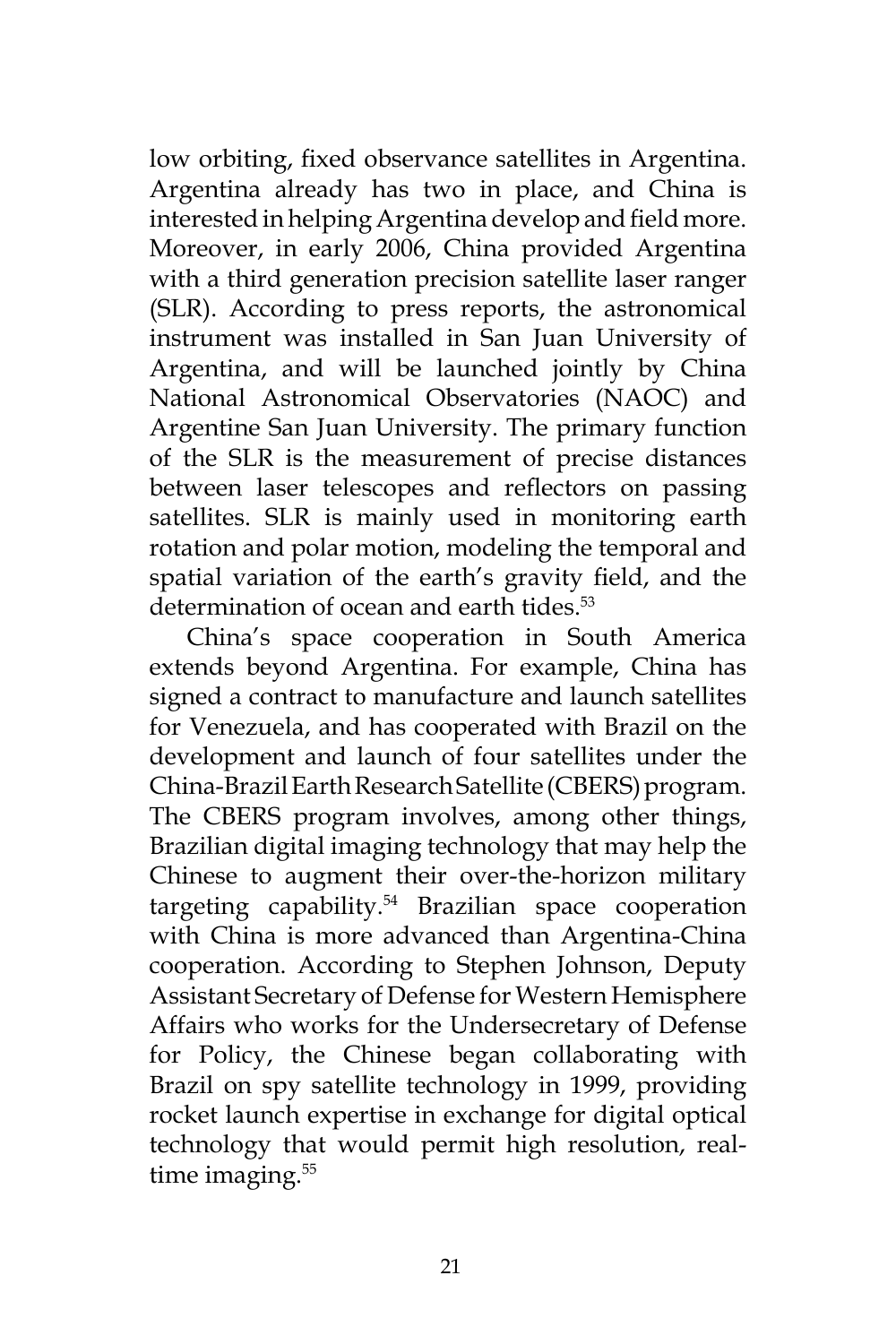The United States has a good track record of space cooperation with Argentina dating back to the early 1990s. However, the 2005 withdrawal of SES-Americom from Nahuelsat means that the United States will not participate in the operation of Argentina's two orbital slots allotted to it by the ITU. Argentina's state-run company ARSAT will now be the sole operator of the slots. Moreover, China will be providing ARSAT's satellite manufacturer INVAP, another state company, the technical assistance needed to create the satellite that will eventually fill the 81 degrees position.

Argentina's historic reliance on U.S. space cooperation is waning as China offers alternative assistance. This is part of a larger pattern best described by Latin America scholar Peter Hakim as U.S. disinterest post-September 11, 2001 (9/11), and resulting in sporadic and narrowly targeted policies toward the region since then. As a result, Latin American leaders' support for Washington's policies has diminished. According to Hakim, few Latin Americans today, in or out of government, consider the United States to be a dependable partner. $56$  It is not surprising, then, that they are reaching out to other willing partners like China in areas such as space operations.

# **Implications for U.S. Security.**

The implications for U.S. national security of increasing Chinese presence in Argentine and other regional space and telecommunications sectors will depend on the U.S. response to this trend. Potential threats exist as U.S. companies cede market dominance to Chinese and other foreign companies in strategically sensitive sectors. Telecommunications networks are no longer domestic, terrestrial, and circuit-switch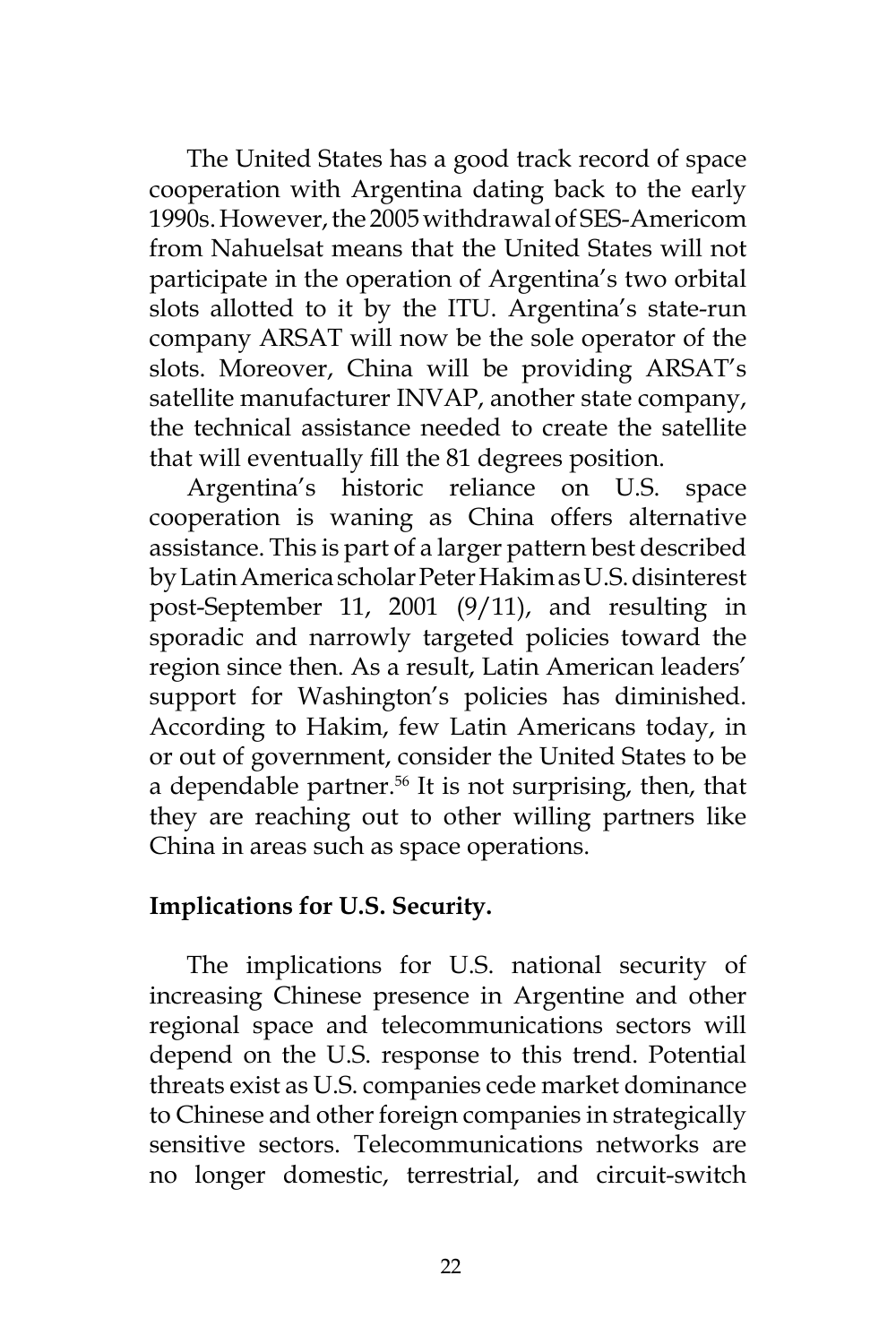operated. They are interdependent, diverse, and rest on terrestrial, satellite, and wireless technologies. These latter technologies are harder to control and more susceptible to tampering and attacks. Chinese capabilities in information technology and IW are increasing as its economic and political influence grows in Latin American countries. If Chinese influence is left unchecked, the United States will leave itself vulnerable to international information networks, which are of increasing operational importance to a modern military.

### **Ceding Commercial Dominance.**

According to a report written by Robert Fonow in 2006 for the Center for Technology and National Security Policy, $57$  it is expected that within 5 to 10 years, the United States will be only one of several regional telecommunications centers, and not necessarily the most powerful and influential. U.S. leadership in telecommunications has experienced a relative decline, with countries like China well positioned to challenge current U.S. dominance in the industry. Rather than a global integrated system, the international telecommunications system, including the Internet, email, and other applications, relies on a physical set of private networks owned by businesses and governments within sovereign states.

The United States used to be the undisputed leader in international telecommunications operations and innovations with more influence internationally, but U.S. telecommunications companies have retreated from the ownership of fundamental international network assets. U.S. leadership is particularly threatened in the telecommunications technologies that make up the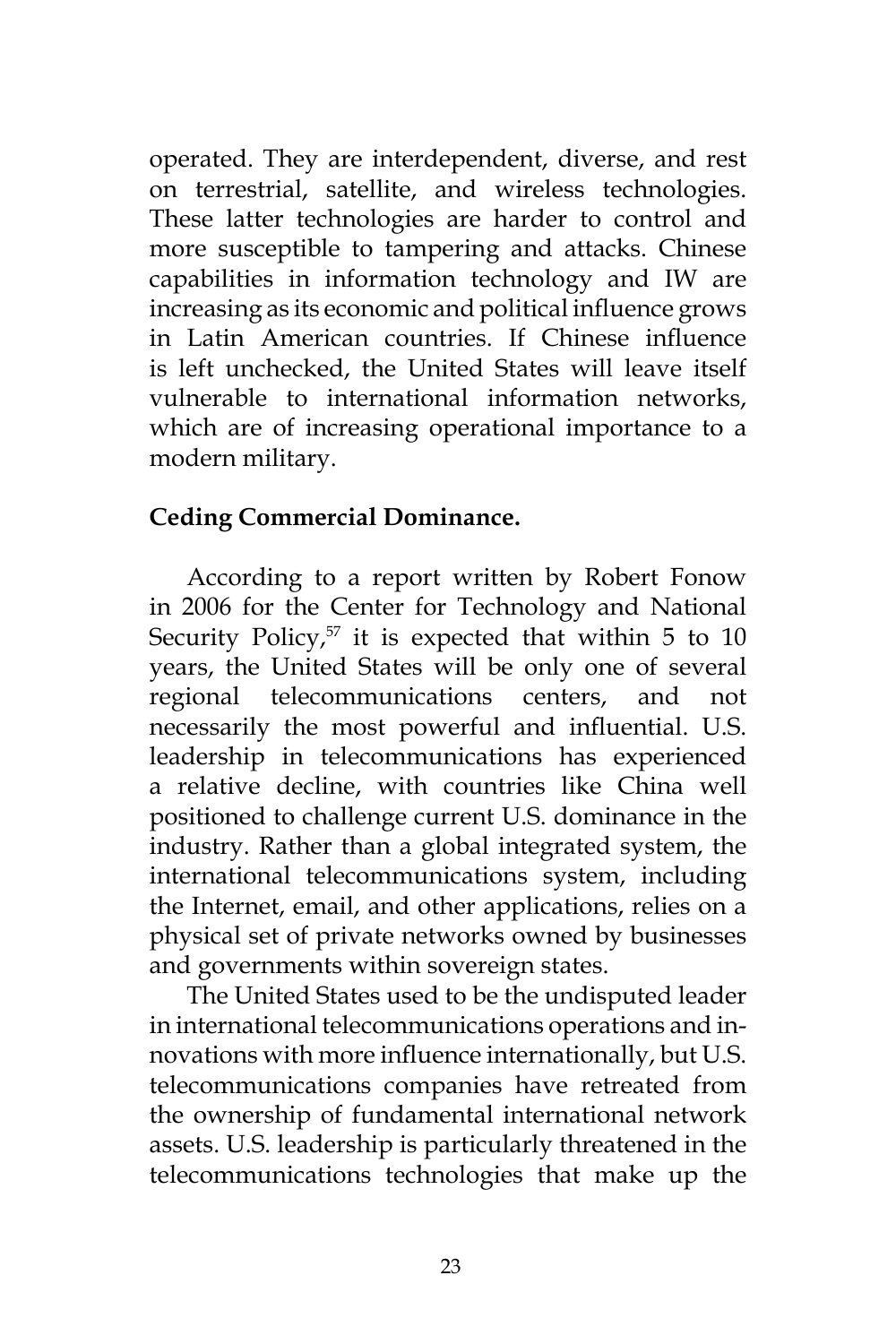underlying routing and protocol fabric of the Internet. Countries capable of challenging the United States have invested heavily in networks. China in particular has a network infrastructure that is as good in its critical cores as the current U.S. telecommunication system and shows every possibility of surpassing it in the coming years.<sup>58</sup>

Fonow explains that U.S. companies' retreat from active ownership of international telecommunications networks is not simply a matter of ceding commercial dominance; it has implications for modern U.S. military operations as well. In periods of high traffic, which often accompany a crisis, it is estimated that up to 90 percent of Department of Defense (DOD) traffic is carried on networks owned and maintained by entities in other countries.59 As a result, Fonow believes these countries have the capacity to inhibit or disrupt U.S. telecommunications outside U.S. borders at any time.<sup>60</sup> He laments that U.S. citizens tend to think the United States drives events, yet U.S. Government perceptions and actions have been largely irrelevant to China's takeover of the international telecommunications industry.<sup>61</sup>

The perception that the United States is still the global telecommunications leader is dangerous insofar as U.S. defense planners fail to accurately assess China's future military capabilities. With the ability to collect and share information a vital part of any modern military, China's capacity to improve the PLA in this area must be considered. China and other countries are in the process of taking the lead in several technologies that are critical to telecommunications-based warfare. Fonow states: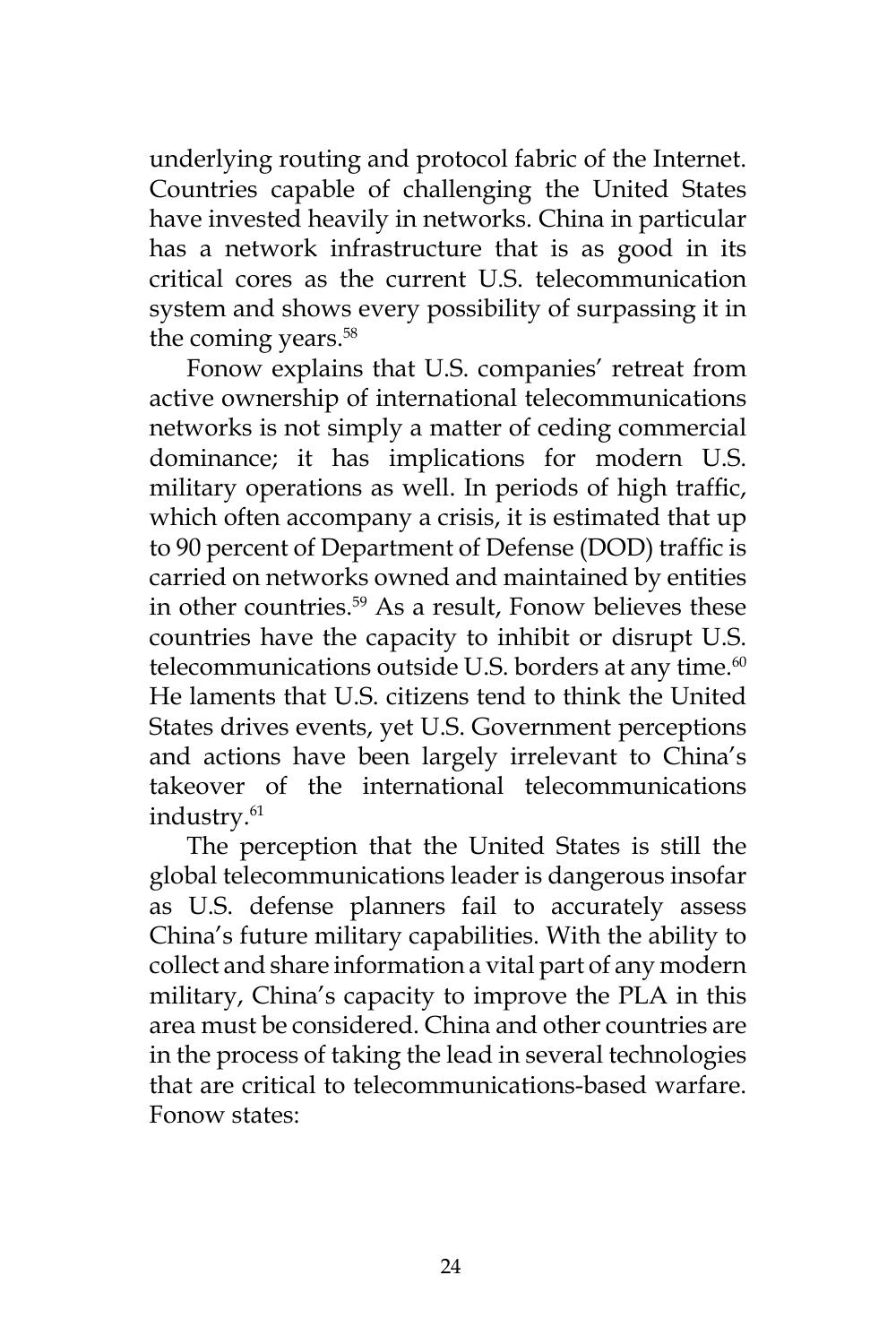In telecommunications-based warfare, where the battlespace includes the international telecommunications network, traditional military tactics become dependent on the switches, routers, and software algorithms that provide direction and intelligence. When the technology and software algorithms belong to China, the rules of the game change. This obvious fact is not understood very well, or perhaps is just not acknowledged. The emerging reliance on international networks in military operations should thus be considered very carefully. The United States no longer has control of the international telecommunications system in any essential or meaningful way, especially outside the continental United States. The United States only has the use of the international telecommunications network for military purposes in any country at the pleasure of the host government. Most Department of Defense (DOD) traffic crosses other national networks, including those of every potential adversary. Foreign nationals control U.S. military information once it leaves the United States.<sup>62</sup>

Chinese companies are now formidable competitors in the world's telecommunications markets. They are making impressive gains in developing world markets where their low price technologies beat out the competition. Moreover, the developing world governments often prefer to deal with the Chinese. China can bargain on the spot without a lot of caveats. Its transactions are based on simple exchanges. Its leaders have broad authority to negotiate foreign deals without worrying about legislative oversight, the rule of law, or altruistic objectives. Unlike western company executives, Chinese leaders represent state monopolies that mesh well with Latin American government management of the telecommunications industry. Moreover, authoritarian leaders and corrupt oligarchies control a number of governments. For them, signing purchase agreements with the Chinese is much easier than dealing with the array of private corporations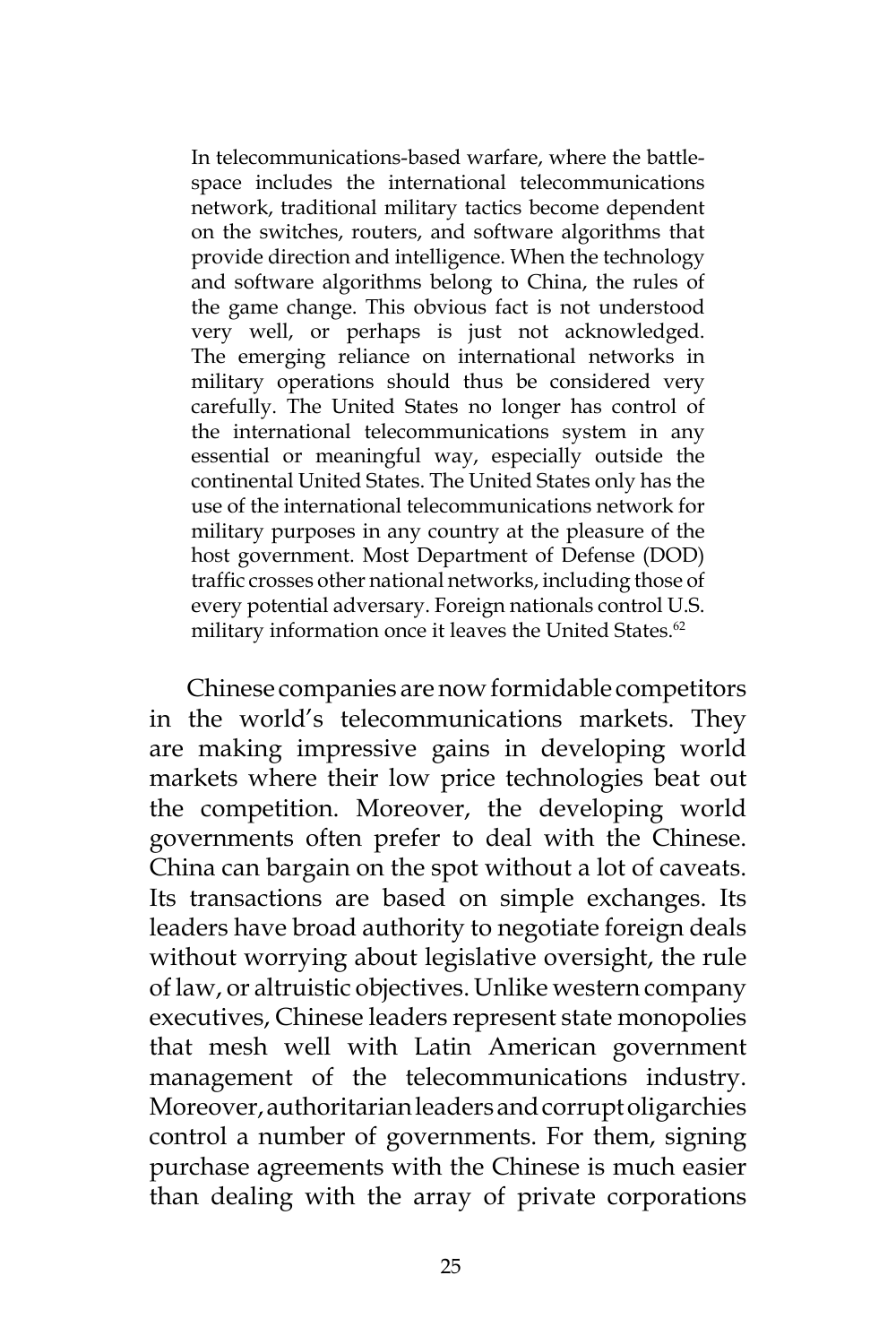from more democratic countries.<sup>63</sup> Moreover, Chinese companies enter these developing markets for the long term. Buffered by generous government credit lines, they do not feel the same urgency to make a profit.

As Chinese companies gain strategic footholds in the developing world, U.S. firms are withdrawing from these places, preferring quick returns in more developed markets. Fernando Guerrero, Vice President of Nextel Argentina, believes that this is the case for U.S. firms in Argentina. He explained that U.S. telecommunications companies tend to be so driven by quarterly results and resulting stock fluctuations that they give up on markets that do not provide quick returns. In Argentina, for example, U.S. companies that lined up to enter the market just prior to deregulation of the telecommunications industry in 2000 have already bailed, unable or unwilling to weather the storm of Argentina's economic downturn in 2001-02. AT&T and Bell South set up operations in Argentina prior to deregulation in 2000, and both companies have left already. Telmex acquired AT&T Latin America, including AT&T Argentina, and Telefónica bought Bell South Latin America's assets, significantly strengthening its position in the region.

Nextel is now the only U.S. telecommunications company with robust operations in Argentina. Yet Nextel does not work within the consumer market, rather it is a niche player offering radio-operator technology to businesses and government agencies. When the crisis hit Argentina, Nextel already had an investment of USD \$600 million at stake in the country. It kept operating through the dark days of economic turmoil, and today it has investments totaling about 1 billion dollars.64

Besides Nextel, there is virtually no U.S. stake in the Argentine telecommunications industry. This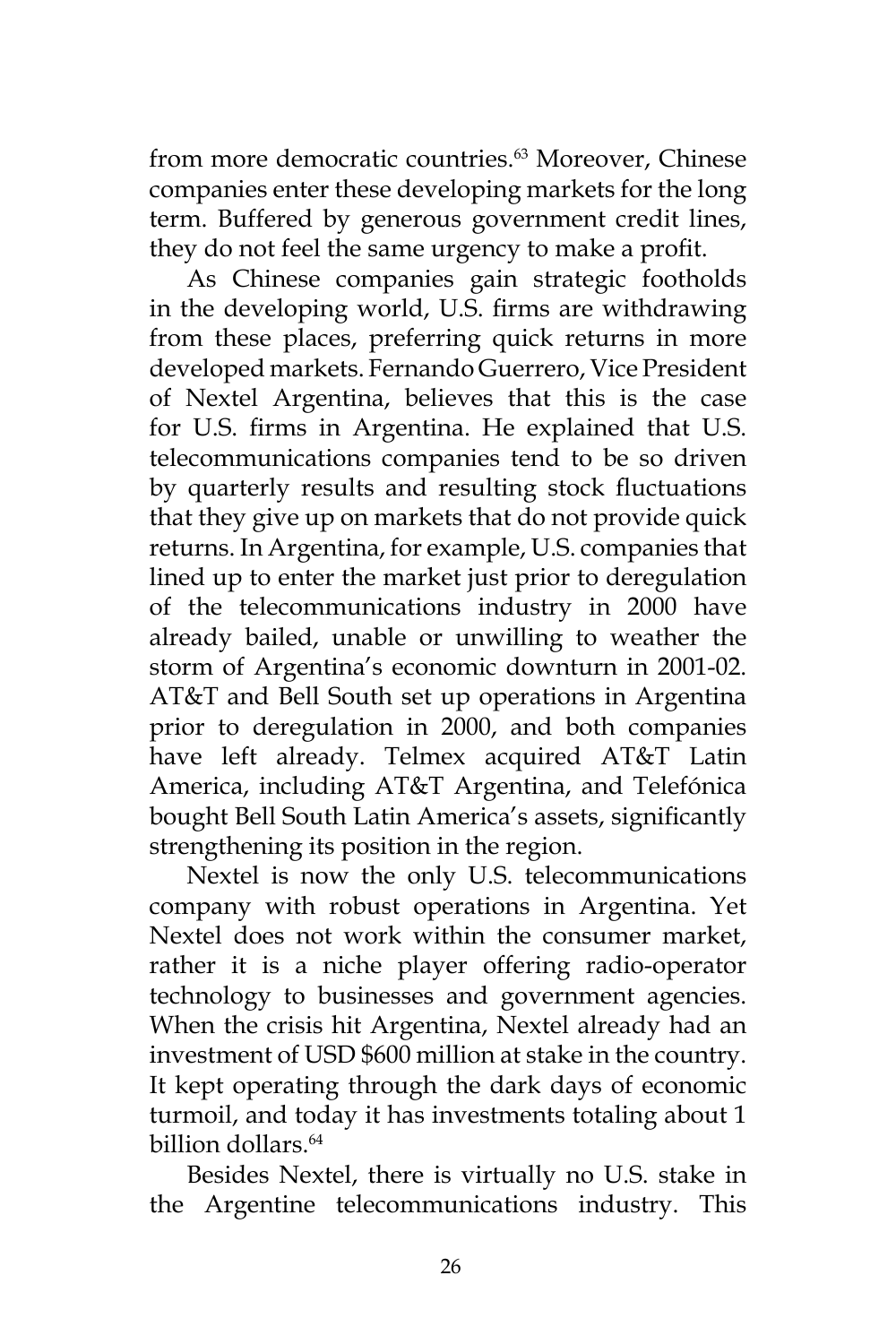leaves it an open playing field for other national and international players and creates vulnerabilities for U.S. security. As the U.S. withdraws from the market, it loses an opportunity to participate in securing the industry. The U.S. Government and U.S. companies rely on local networks for overseas operations. If there are no U.S. service providers and network operators, the United States is fully dependent on foreigners for its communication. In the case of conflict, the United States would have little recourse to protect vital lines of communication.

# **Newer Technologies Create Vulnerabilities.**

According to the U.S. National Security Telecommunications Advisory Committee,<sup>65</sup> the impact of today's technological environment is profound. New technologies and the increasingly competitive marketplace combine to bring both new opportunities and new vulnerabilities to the information infrastructure. Thirty years ago, communications services were provided by a communications infrastructure based on a domestic, terrestrial, circuitswitched voice network, supported primarily by manual controls. Today's communications network is composed of interdependent, diverse, circuit and packet switched networks using terrestrial, satellite, and wireless transmissions systems to provide voice, data, image, and video communications, supported primarily by software-based controls.

Globalization introduces another element of diversity and interdependence as domestic service providers establish joint ventures or merge with foreign service providers. Communications networks and information systems have inextricably converged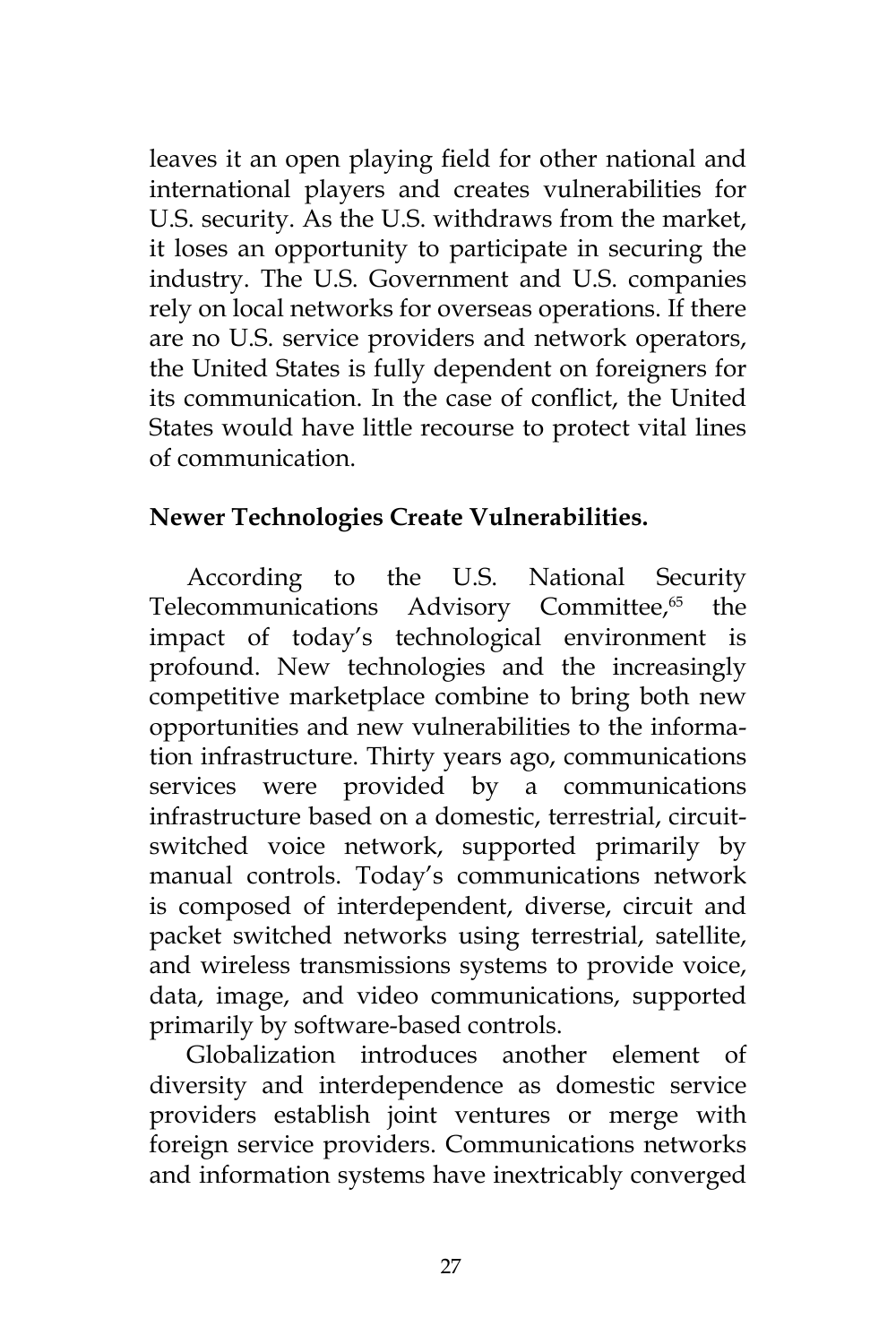into an information infrastructure in which neither communications nor information processing can fully function without the other. This growth and convergence have offered capabilities and applications that have profoundly changed how both the public and private sectors conduct business, increasing their dependence on the technologies comprising the information infrastructure. While it is critical to the U.S. Government, the information infrastructure in the United States is owned and operated by the private sector. This is not entirely true in China where, despite major privatization over the last decade, the Chinese government maintains strong control over the industry. The Chinese, for example, do not allow foreign companies to operate information networks in China.

In today's interconnected and increasingly networked world, societies and their governments are vulnerable to a wide variety of threats, including deliberate attacks on critical information infrastructure. The United States is especially at risk as it relies heavily on computer and networked systems. Further, as an open society where critical infrastructures are controlled by independent nongovernmental entities and where some critical military systems depend on independently operated critical infrastructure, the potential vulnerability of the United States to cyber attack is huge.<sup>66</sup>

The Internet and related technologies are being used to facilitate acts that could adversely impact national security. Evidence suggests that attacks on critical communication infrastructure are growing. Cyber threats now are growing at a pace that exceeds governments' ability to address them. Safety and security on the Internet is a national security issue. The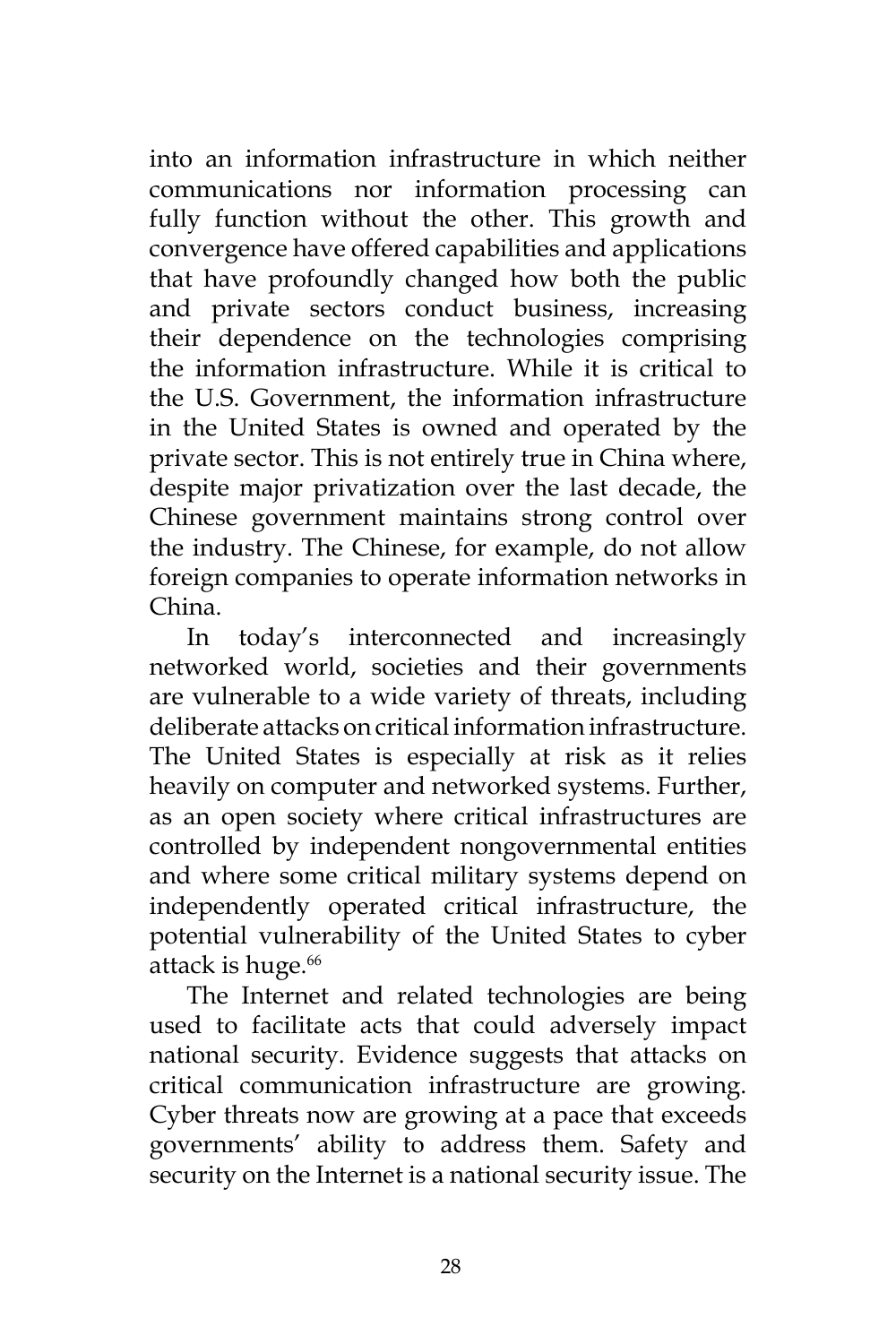Internet is a major component of the U.S. economy and a communications tool for both government and military messages.67 According to an August 2005 computer security report by IBM, more than 237 million overall security attacks were reported globally during the first half of 2005. Government agencies were targeted the most, reporting more than 54 million attacks. The most frequent targets for these attacks were government agencies and industries in the United States. U.S. DOD officials acknowledged that hackers, apparently based in China, have been successfully penetrating U.S. military networks since 2001, and perhaps earlier. Although the hackers are suspected to be based in China, DOD and security officials remain divided over whether the ongoing attacks are coordinated or sponsored by the Chinese government.<sup>68</sup>

A 2004 survey by Counterpane Internet Security, covering 450 networks in 35 countries, shows that hacking has now become a profitable criminal pursuit. Hackers now sell unknown computer vulnerabilities on the black market to criminals who use them for fraud.<sup>69</sup> A February 2005 report by the President's Information Technology Committee stated that the information technology infrastructure of the United States, which is vital for communication, commerce, and control of the physical infrastructure, is highly vulnerable to terrorist and criminal attacks. A May 2005 report by the U.S. Government Accountability Office (GAO) stated that because of the growing sophistication of malicious code on the Internet, the federal government may be increasingly limited in its ability to respond to cyber threats.70

The trend toward wireless technologies in the telecommunications industry makes the industry increasing vulnerable to tapping and manipulations.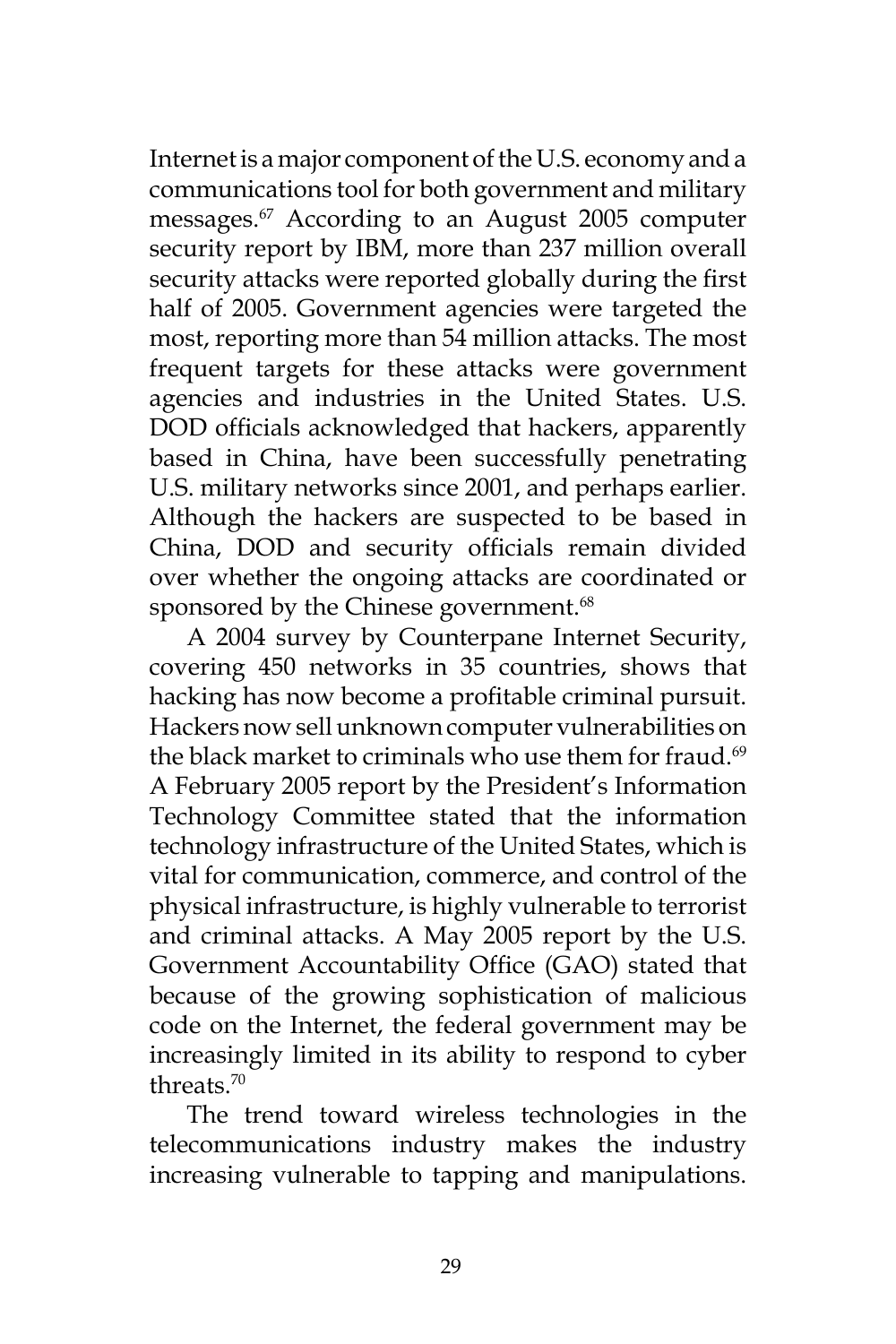Wireless interception devices pick up waves easier than having to physically tap a cable line. Again, if U.S. companies can exert some control over wireless networks, there are better chances of safeguarding official U.S. communication. When these networks are controlled by foreign nations or companies, U.S. communications can never be 100 percent secure.

Telecommunications systems rest on fragile infrastructure that can be crashed by anyone with a serious intention to do so. National governments can deny their networks to U.S. use, and vulnerable network points could be easily located and destroyed by any organization or state adversary with its own telecommunications infrastructure.71 John Lowry, an information security specialist, claims that all countries need to be careful of anyone operating their telecommunications infrastructure. Governments should make sure that the companies' interests match the governments' interests. Countries should be aware of the source of equipment, software, and other products that they purchase and understand who could potentially tamper with them. According to Lowry, it has to be tempting for any country to include a control button or some sort of devise in the equipment they sell that provides shut-down capabilities. Lowry explains that there is particular distrust of Chinese telecommunications companies owing to the PLA's role in the industry.**<sup>72</sup>**

### **China's Growing Information Warfare Capabilities.**

In 1999, two senior colonels of the PLA, Qiao Liang and Wang Xiangsui, wrote a book on military strategy entitled in English "Unrestricted Warfare." In it, they discuss innovative forms of warfare where new concept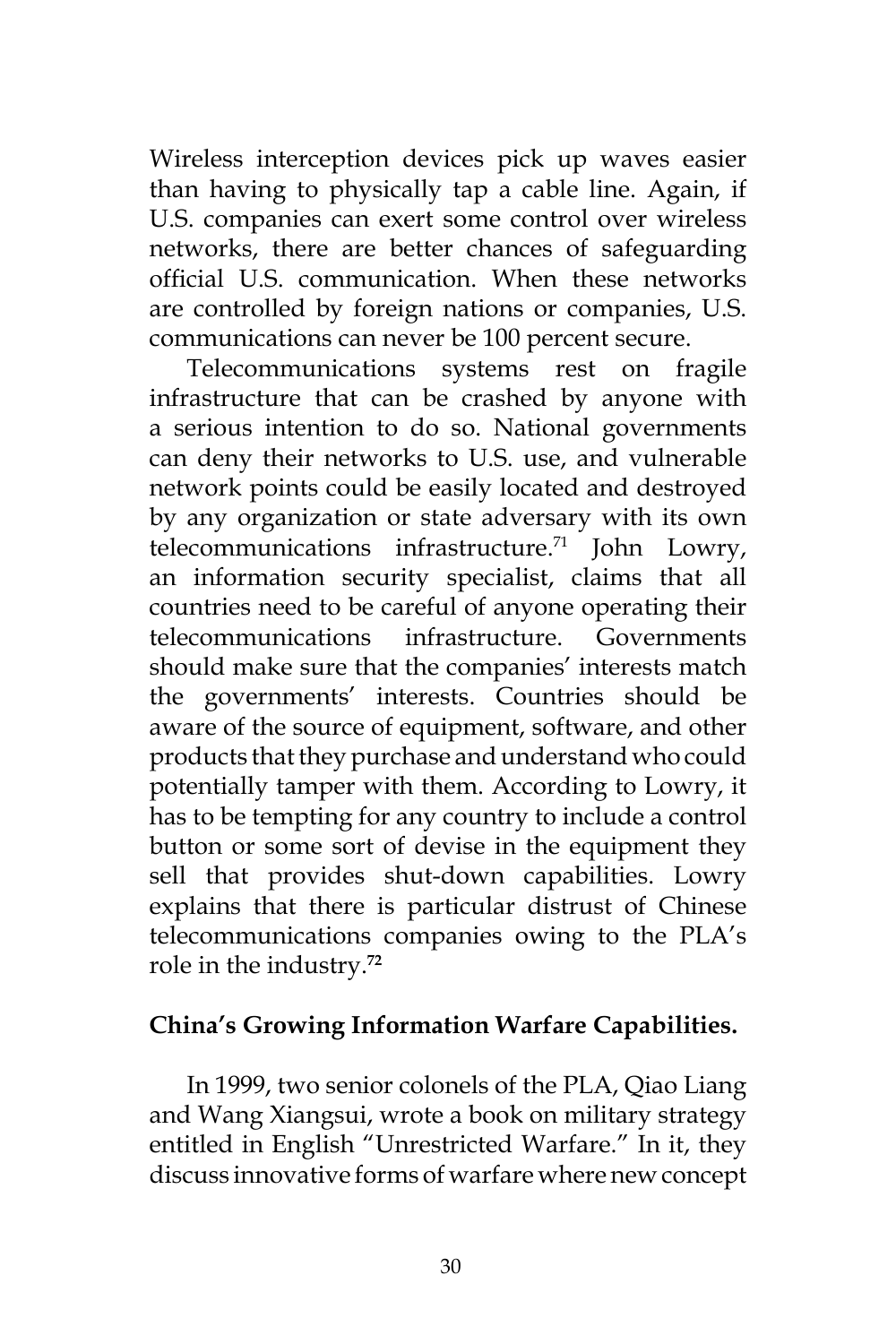weapons take center stage and there is nothing in the world that cannot be used as a weapon. They encourage China to overcome traditional military asymmetries with powers like the United States by placing new emphasis on IW methods such as attacking enemy financial markets, civilian electricity networks, and telecommunications networks.73

A report written in 2001 by Dr. Toshi Yoshihara,<sup>74</sup> professor in the Strategy and Policy Department at the U.S. Naval War College, confirms China's interest in IW. Having reviewed Chinese literature and debates, Yoshihara concludes that the Chinese have demonstrated an intense fascination with IW. Yoshihara uncovered a definition of IW provided by Major General Wang Pufeng, widely recognized as the founder of Chinese IW. According to the General,

Information war is a product of the information age which to a great extent utilizes information technology and information ordnance in battle. It constitutes a "networkization" (*wangluohua*)of the battlefield, and a new model for a complete contest of time and space. At its center is the fight to control the information battlefield, and thereby to influence or decide victory or defeat.<sup>75</sup>

One way to succeed in IW, according to Yoshihara, is by implementing a *Computer Network Attack* (CNA). CNA is the use of computers and telecommunications equipment to disrupt, deny, degrade, and destroy enemy computers, computer networks, and the information being transmitted. One Chinese article reviewed by Yoshihara noted that the information technology revolution is the core and foundation of this military revolution, because "information and knowledge have changed the previous practice of measuring military strength by simply counting the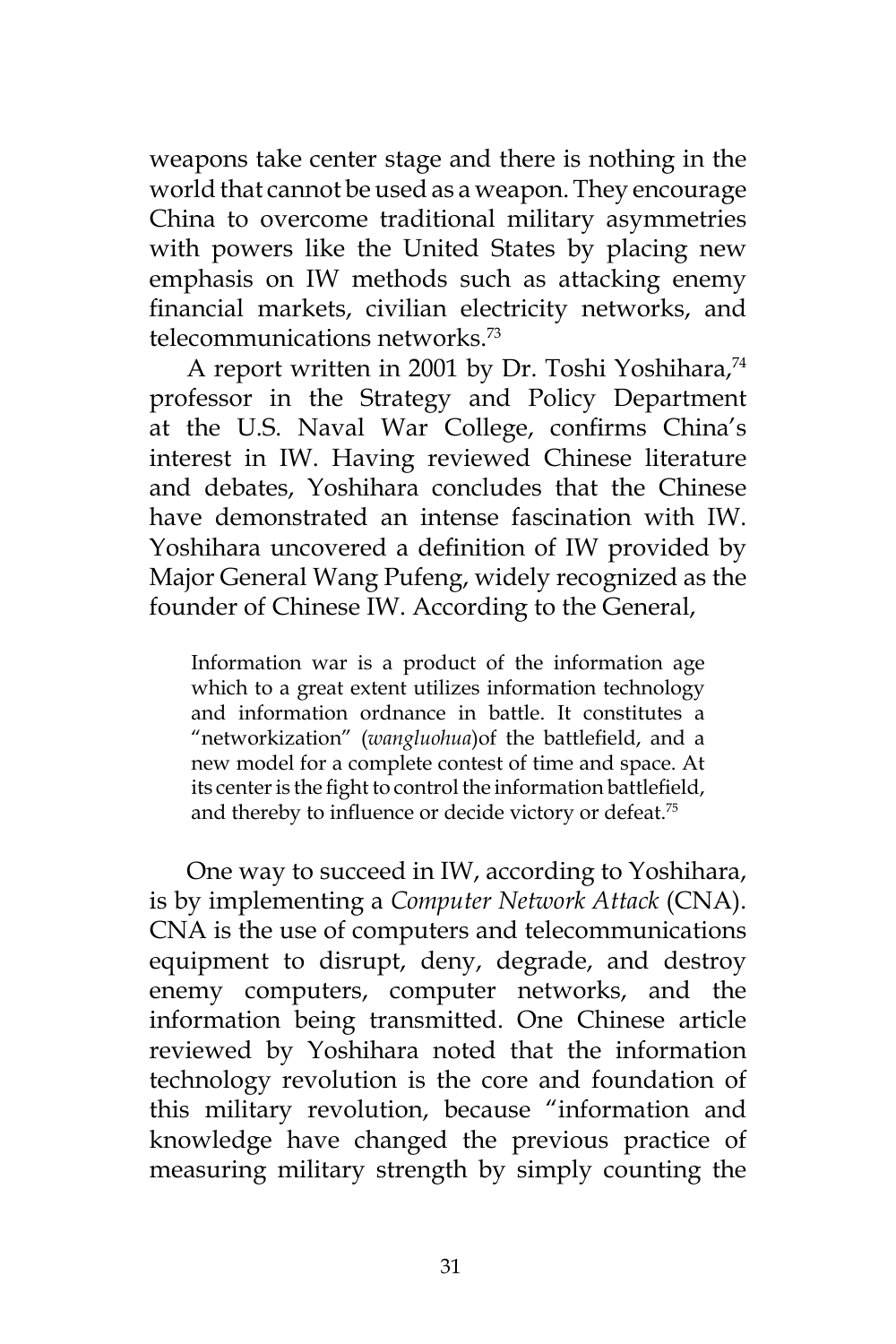number of armored divisions, air force wings, and aircraft carrier battle groups. Nowadays, one must take into account some invisible forces, such as computing capabilities, communications capacity, and system reliability."76

China is expanding cyber related military training and is already incorporating cyber warfare into military exercises. An article published in 2000 in the *Liberation Army Daily*, the official newspaper of the Chinese PLA, discusses Chinese preparations to carry out high-technology warfare over the Internet and advocates the creation of a fourth branch of the armed services within the PLA devoted to IW.<sup>77</sup> Moreover, a Chinese presidential decree in year 2000 established a military university whose mission includes training soldiers in IW, among other communications-related fields.78 Cyber warfare is an extreme example, but one cannot discount it as a potential threat to U.S. national security.

Growing out of a need to control the free flow of information domestically, China has developed impressive capabilities with the Internet. The Chinese "Internet Policy," officially known as the Ministry of Public Security's Internet and Security Supervision Bureau, is reportedly more than 300,000 people strong. Its Beijing branch proudly claimed that, in 2002 it participated in a multiagency exercise to rid the Internet of "harmful content" within 48 hours of the onset of an emergency. They surpassed expectations by removing the harmful content in 19 hours.<sup>79</sup> Information security specialist John Lowry agrees that China has good practice in controlling the Internet, but its strength has yet been tested as Internet penetration in China remains limited; the Chinese may not have similar successes as the scale of Internet use increases, which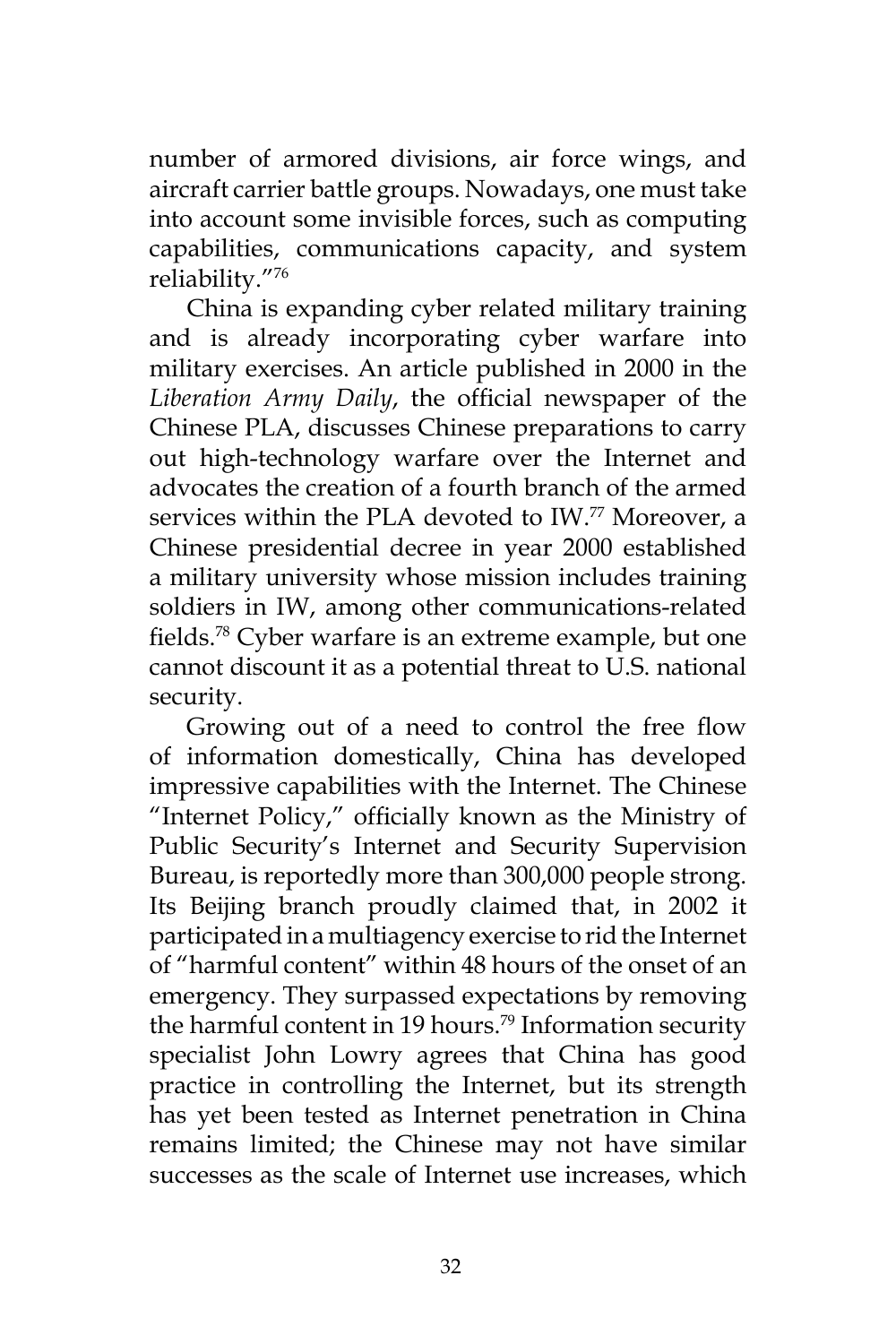it surely will.<sup>80</sup> Nonetheless, China appears to maintain a tight grip on Internet content and its number of users as of April 2006 stood at 200 million, higher than the 154 million U.S. users. $81$ 

#### **Chinese in Western Hemisphere Space.**

As the Chinese gain a foothold in the international telecommunications industry, they are simultaneously working to enter international space programs. The United States already has reason to be wary of how the Chinese may use their increased presence in Western Hemisphere space against it. According to former U.S. Ambassador to Beijing James Lilly, "[T]he facts are that [the Chinese] run massive intelligence operations against us, they make open statements against us, their high-level documents show that they are not friendly to us." Chinese military white papers promote power projection and describe U.S. policies as "hegemonism and power politics."82

China has already been caught spying on the United States. In 1999, through collaboration with Fidel Castro, China was reportedly intercepting satellite signals from facilities in eastern Cuba. In 2000, it obtained access to a base outside of Havana to intercept U.S. telephony. In 2001, Russia announced that it would abandon its extensive electronic espionage center at Lourdes, Cuba. Chinese personnel reportedly now occupy it. A February 2004 agreement cloaks such operations under the pretext of technical communications cooperation. In fact, Radio China International signals originate from Cuba, as does interference with U.S. East Coast radio communications and air traffic control, according to Federal Communications Commission complaints.<sup>83</sup> According to Deputy Assistant Secretary of Defense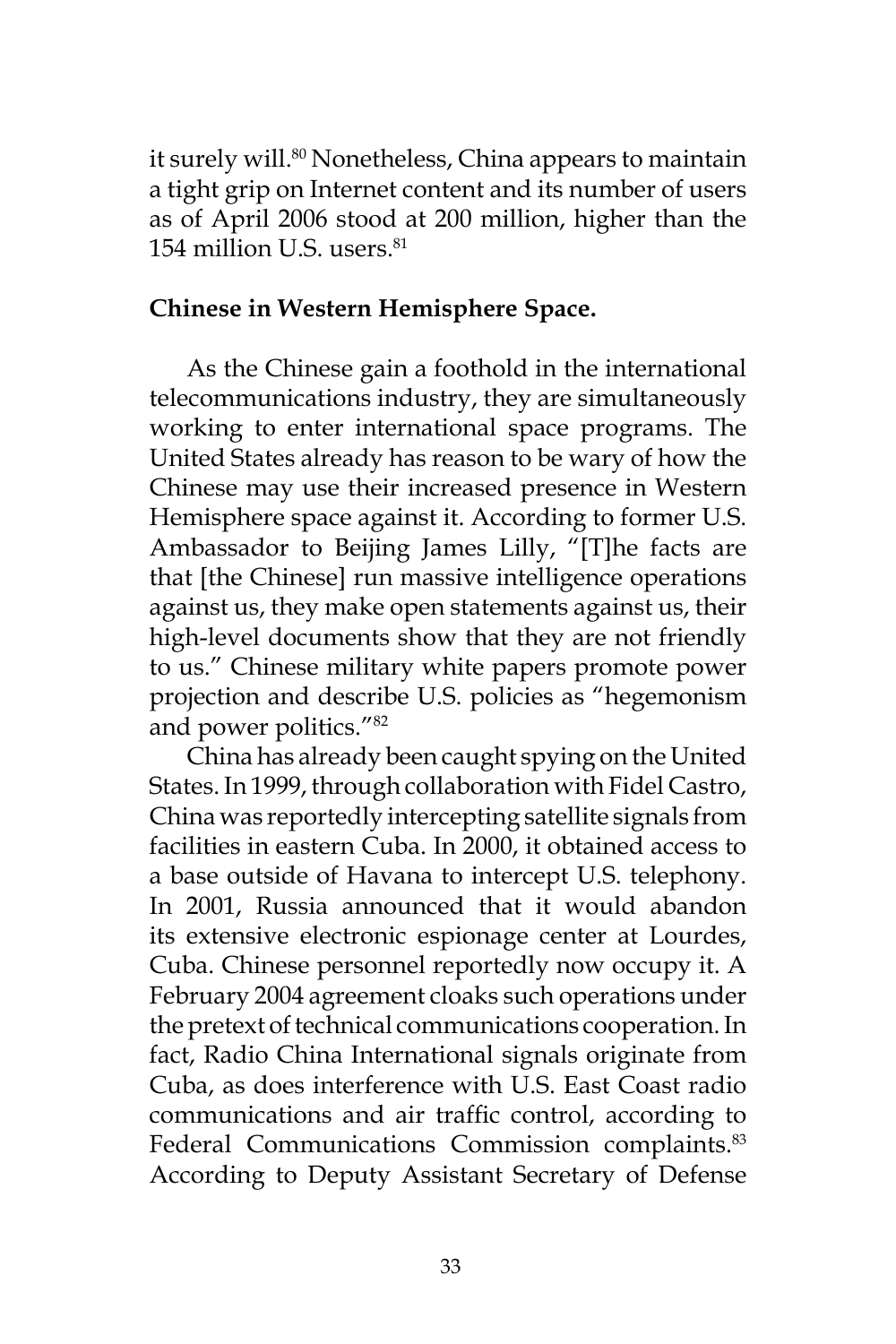Stephen Johnson, China has an eye trained on the United States. U.S. intelligence agencies are aware of this, but Washington's penchant for focusing on one threat at a time, such as the war on terrorism, could leave the United States vulnerable to Chinese industrial and military espionage.84

China's space capabilities are on the rise as evidenced by its recent antisatellite missile test. In January 2007, China successfully destroyed one of its own orbiting satellites with a ballistic missile. The test of an antisatellite weapon was perceived by Asia specialists as China's most provocative military action since it test fired missiles off the coast of Taiwan more than a decade ago. The test spurred controversy with analysts questioning China's peaceful rise. "This is the other face of China, the hard-power side, that they usually keep well hidden," said Chong-Pin Lin, an expert in Taiwan on China's military. "They talk more about peace and diplomacy, but the push to develop lethal, high-tech capabilities has not slowed down at all."85 The test makes China the third power to shoot down an object in space, after the United States and the former Soviet Union. Having a weapon that can disable or destroy satellites is considered a component of China's unofficial doctrine of asymmetrical warfare. China's army strategists have written that in the event of armed conflict with the United States, over Taiwan for example, the Chinese military intends to rely on relatively inexpensive but highly disruptive technology to impede the better-equipped and better-trained U.S. forces.

Chinese presence in Western Hemisphere space creates particular vulnerabilities for the United States. Latin America's geographical proximity makes for convenient satellite observance of the United States.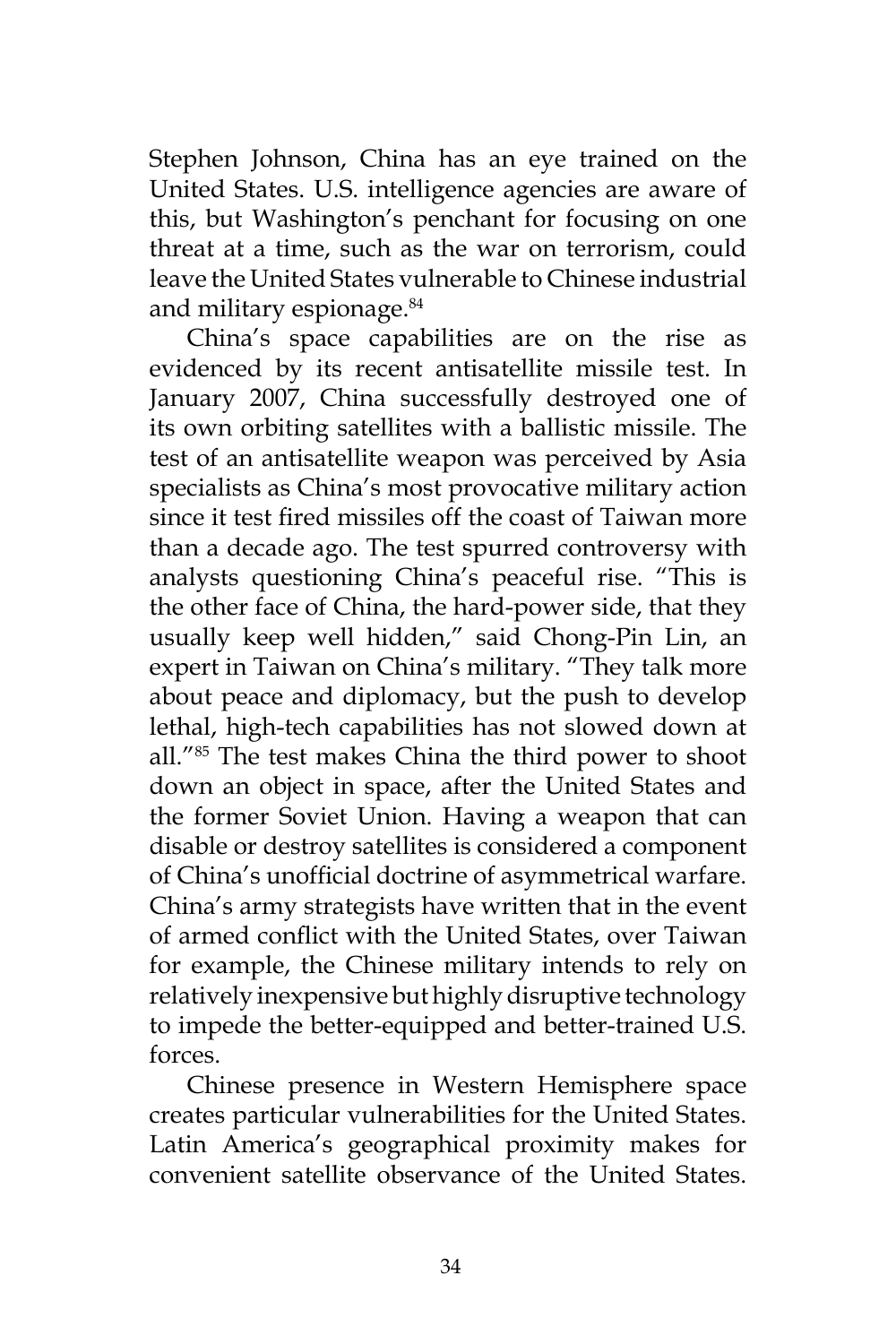Access to space tracking facilities in the region also could give China the ability to attack U.S. satellites.<sup>86</sup> Moreover, Chinese space cooperation with Latin American governments that have historically collaborated with the United States provides the Chinese an opportunity to study U.S. space technologies and practices up close. As is the case with the telecommunications industry, there is increasing competition in the international space markets. If the United States fails to maintain its preeminence in these markets, it will lose the ability to secure this extremely strategic industry.

### **China's Influence Grows as U.S. Influence Wanes.**

China's growing influence in Latin America is owed largely to increased Sino-Latin American economic ties dominated largely by trade. However, it is also attributed to increasing political and military cooperation between China and Latin American countries. As U.S. influence in the region—especially in South America—is waning, China's influence grows. When considering security vulnerabilities in areas like telecommunications and space, good relations with host governments become critical. U.S. decreasing influence in the region, therefore, creates new security vulnerabilities.

For the last several years as U.S. policymakers' attention and resources focused on the Middle East and largely diverted from Latin America, China has broken with past precedent and pursued a policy of economic engagement with the region. Sino-Latin American trade reached USD \$50 billion in 2005, with China emerging as the region's third largest trading partner. Latin American exports to China are growing at 47 percent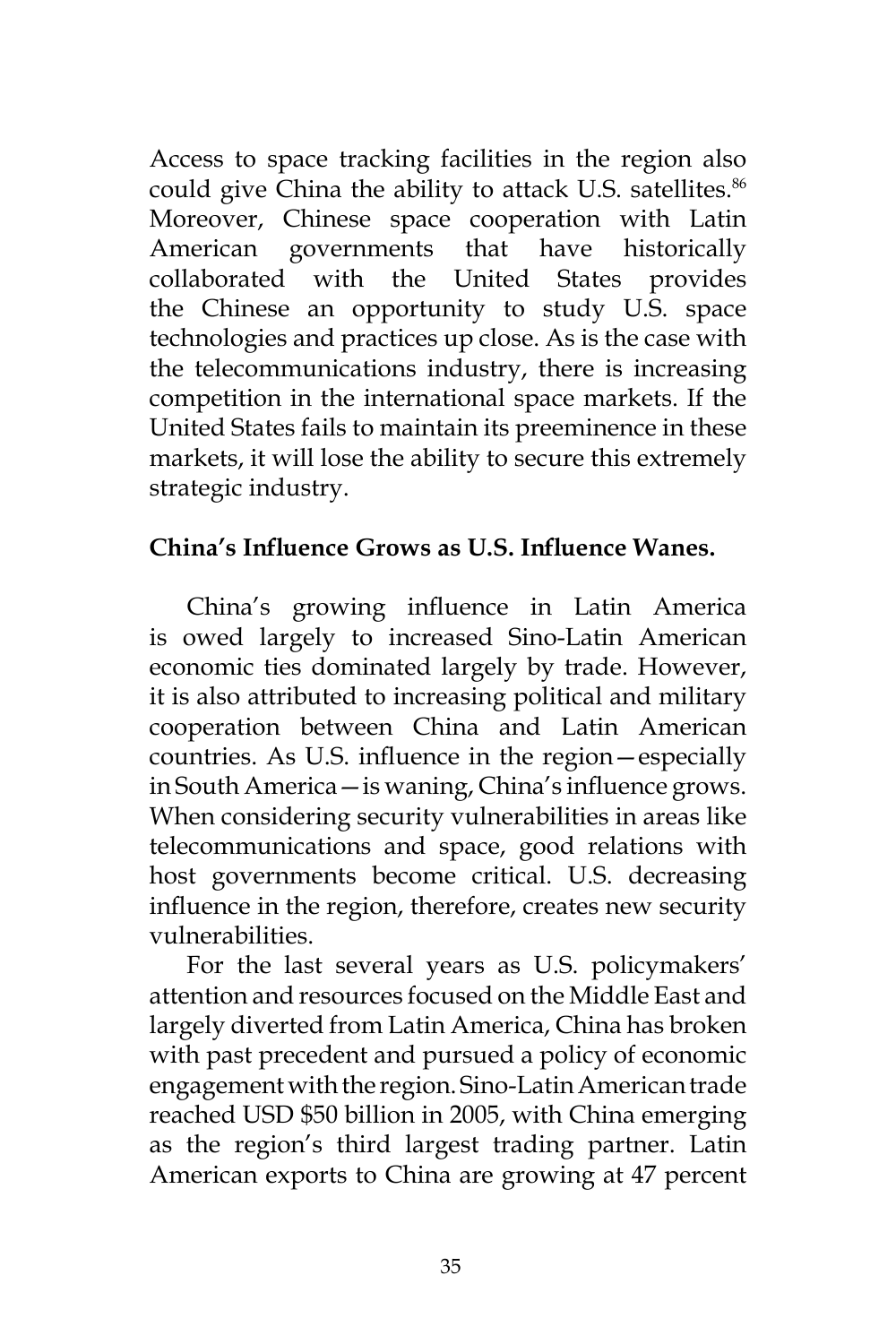a year, with Mercosur's original member countries— Argentina, Brazil, Uruguay and Paraguay—accounting for 85 percent of the total. $87$  Two-way China-Latin America trade is expected to reach USD \$100 billion by 2010. For purposes of comparison, U.S.-Latin America trade currently stands at USD \$183 billion.<sup>88</sup>

Trade is the principle source of increased Sino-Latin American ties, but economic investment and cooperation also contribute to growing relations. During his well-publicized trip to the region in November 2004, Chinese President Hu Jintao signed about 400 agreements and business deals<sup>89</sup> with Latin American countries and pledged that China would invest more than USD \$100 billion in the region over the next decade. In the case of Argentina, USD \$20 billion was promised for investment in the country's railways, oil and gas exploration, construction, and communications satellites. Moreover, five agreements were signed increasing Argentine-Chinese bilateral cooperation in the fields of space technology, education, tourism, railways, and trade. Both the cooperative agreements and investment promises are part of a larger "strategic partnership" that has prompted increased collaboration in commercial as well as noncommercial areas.

The U.S. Government is now alert to China's growing presence in the region. In April 2006, U.S. Assistant Secretary of State for Western Hemisphere Affairs Thomas Shannon traveled to Beijing to talk to Chinese government officials about their dealings with the region. This was an unprecedented meeting, highlighting China's growing presence in the region. According to Dr. Evan Ellis, a specialist in Latin American and U.S. security issues, the trip can be interpreted as a symbolic gesture recognizing China's "seat at the table."90 According to the press, Army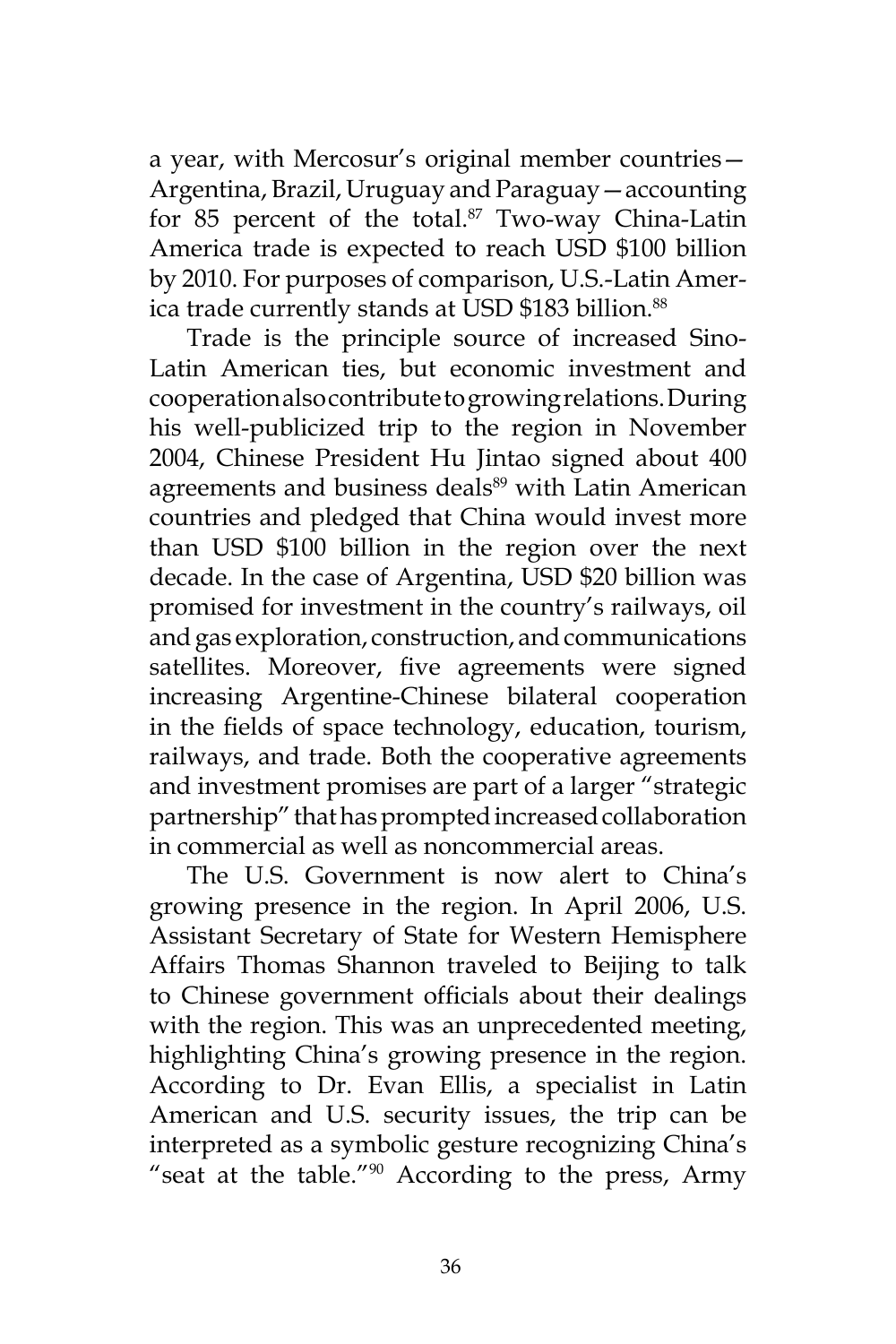General Bantz J. Craddock, who at the time oversaw U.S. Southern Command, prompted the high-level discussions when he told a Senate Armed Services Committee that "more and more Chinese nonlethal equipment" was showing up in the region, and that growing numbers of Latin American military officers were going to China for training. During Assistant Secretary Shannon's visit, Chinese analysts explained that their nation's expanded military relations with Latin America are part of its growing political, economic, diplomatic, and military ties around the world.<sup>91</sup>

U.S. policy has inadvertently strengthened China's role in military cooperation with the region with its American Service Member's Protection Act (ASPA). This law, introduced in August 2002, limits U.S. military aid and economic assistance to member countries of the International Criminal Court (ICC) in The Hague. Exemptions are granted to countries that sign Article 98 agreements, promising not to send U.S. citizens to the ICC without U.S. agreement. Exemptions to ASPA are granted to NATO and non-NATO allies, but Argentina is the only country in Latin America to enjoy that status.

The intention of the law was to protect U.S. citizens, but the unintended consequence is to limit U.S. security cooperation with the region. A dozen Latin American countries lost some U.S. military and economic assistance due to this act. $92$  In some cases, China and Venezuela have moved to fill the void left by U.S. assistance.<sup>93</sup> The U.S. Government, concerned by Washington's waning influence in Latin America as well as the current shift to leftist governments in many of the region's capitals, signed a waiver on October 2, 2006, that delinked International Military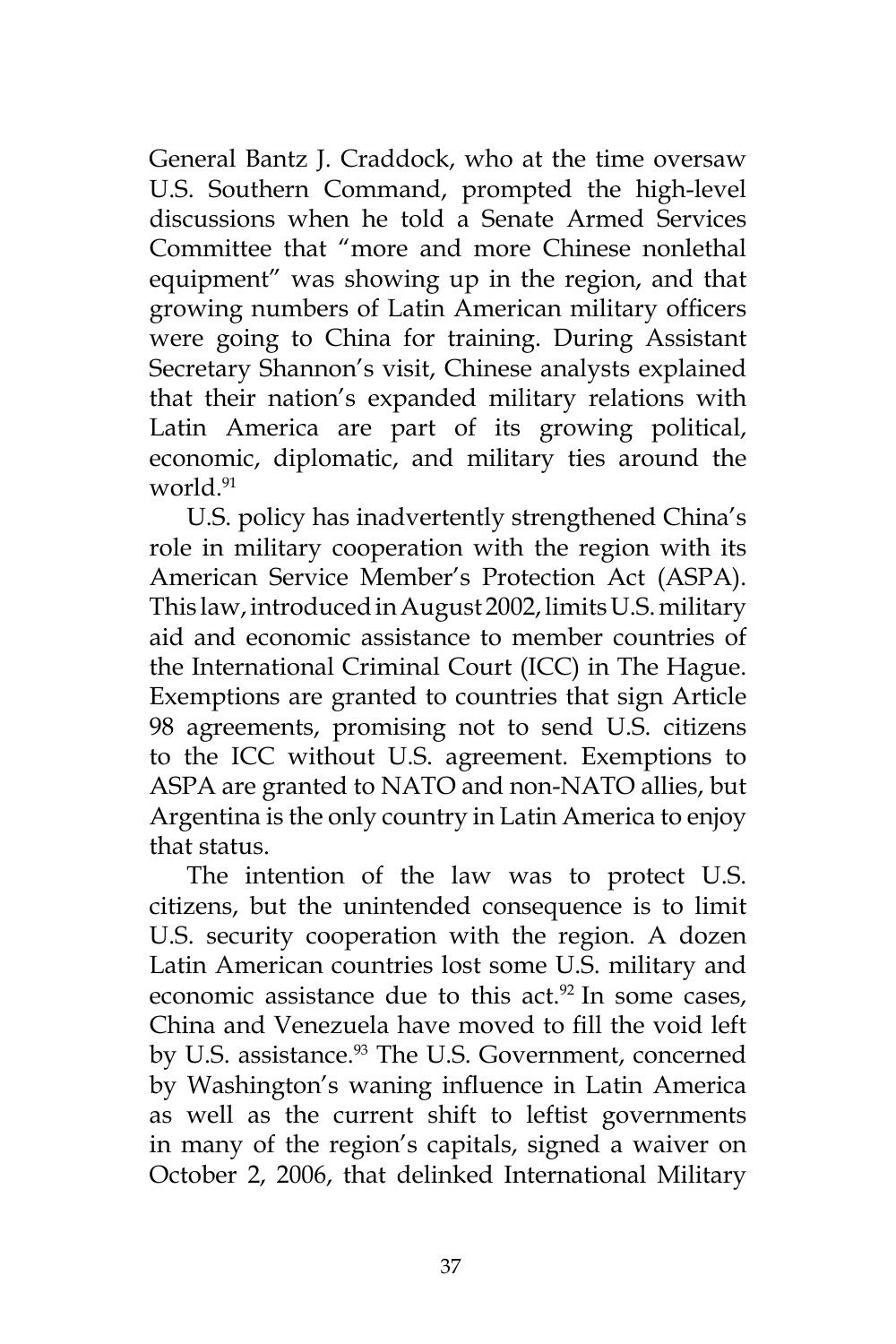Education and Training (IMET) from ICC and Article 98 status. Nonetheless, restrictions to certain military and economic assistance still apply.

China's increased involvement in Latin America is part of its long-term grand strategy. This grand strategy focuses on "comprehensive national power" necessary to achieve the status of a "global great power that is second to none" by 2049.<sup>94</sup> It seeks energy security and access to natural resources, raw materials, and overseas markets to sustain its economic expansion. It pursues military power and aims to build a network of Beijing's friends and allies through China's "soft power" and diplomatic charm offensive, trade, and economic dependencies via closer economic integration and mutual security pacts, intelligence cooperation, and arms sales.95

According to Sergio Cesarin, a well-known Argentine China scholar, when looking at China's role in Latin America, one should consider China's aspiration to increase its influence in the international system through the construction of political, economic, and military power. The Chinese have a tradition of long-term vision. They are working on a gradual and progressive insertion in the region, which is a reflection of their slow, unfolding potential in the world. Their approach is subtle, and they generally keep a low profile in the region. (Chinese President Hu Jintao's 2004 tour was an exception.) China is seen as an opportunity for Latin America to break the existing North-South asymmetry.<sup>96</sup>

Forging friendships with other developing countries is an important aspect of China's efforts to become a great power. According to Professor Jiang Shixue of the Chinese Academy of Social Sciences, China, as a developing country, always considers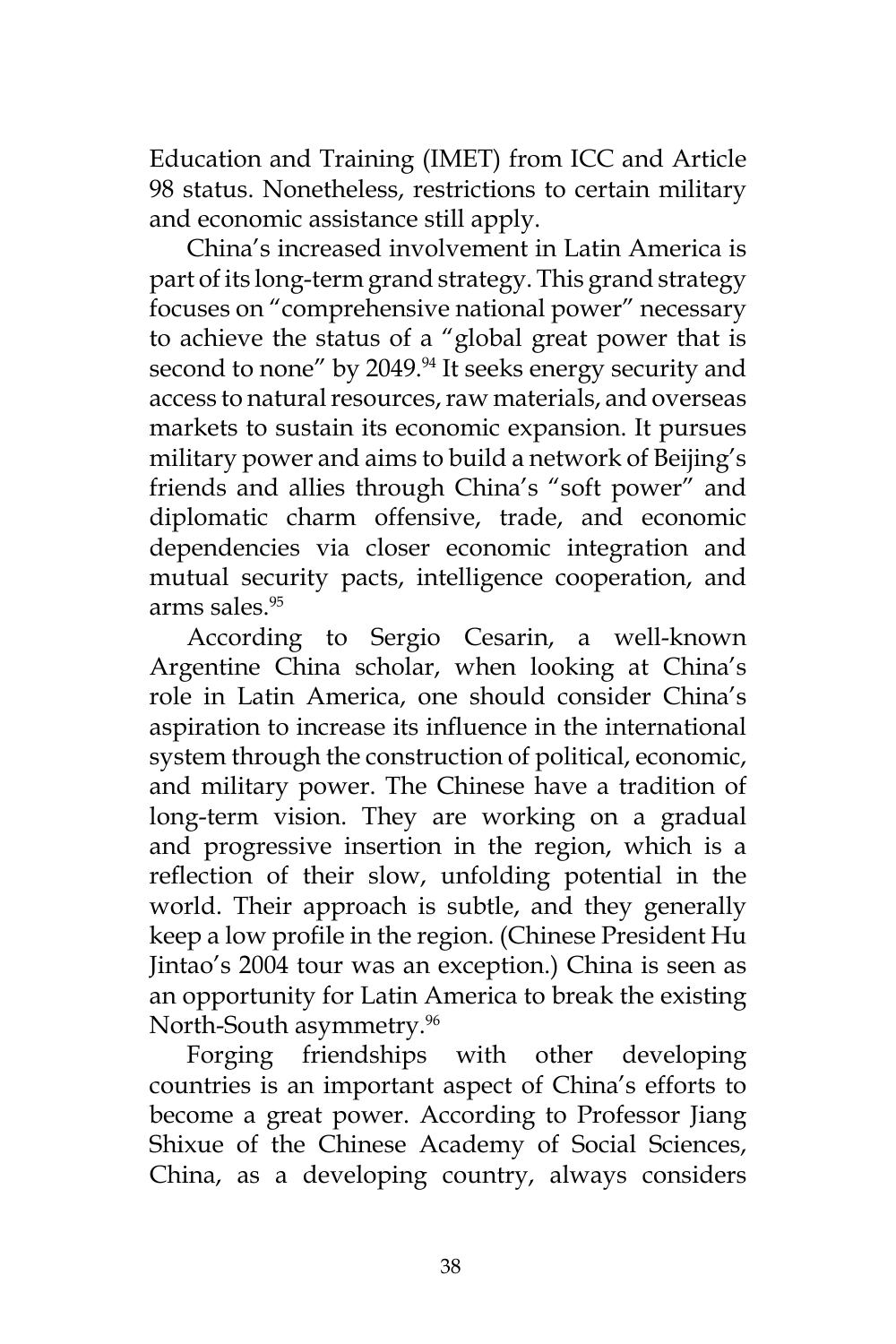its relations with other developing countries as the foundation of its foreign policies. Shixue explains that as a promoter and supporter of cooperation among developing countries, China adheres to the principle of pursuing equality, mutual benefits, effectiveness, and common development. Moreover, China's current stance toward international relations is based on four principles that sit well with other developing countries: autonomy, full equality, mutual respect, and mutual noninterference<sup>97</sup>

Latin American countries, like China, are developing nations that also covet the principle of nonintervention and believe in the protection of sovereignty. China embraces a "strong" or "black box" conception of state sovereignty, which holds that a state's internal affairs and domestic political order are only rarely and in limited ways a legitimate concern of the international community, and almost never warrant military action by foreign powers. This emphasis on sovereignty has long been a central theme of China's foreign relations.<sup>98</sup> Latin American countries also covet sovereignty and have historically promoted the principle of nonintervention, which they regard as protection from foreign interference. Indeed, the Doctrine of Non-Intervention continues to be one of the most fundamental pillars of the Inter-American system. Article 19 of the Organization of American States (OAS) Charter states:

No state or group of states has the right to intervene, directly or indirectly, for any reason whatever, in the internal or external affairs of any other state. The foregoing principle prohibits not only armed force but also any other form of interference or attempted threat against the personality of the state or against its political, economic, and cultural elements.<sup>99</sup>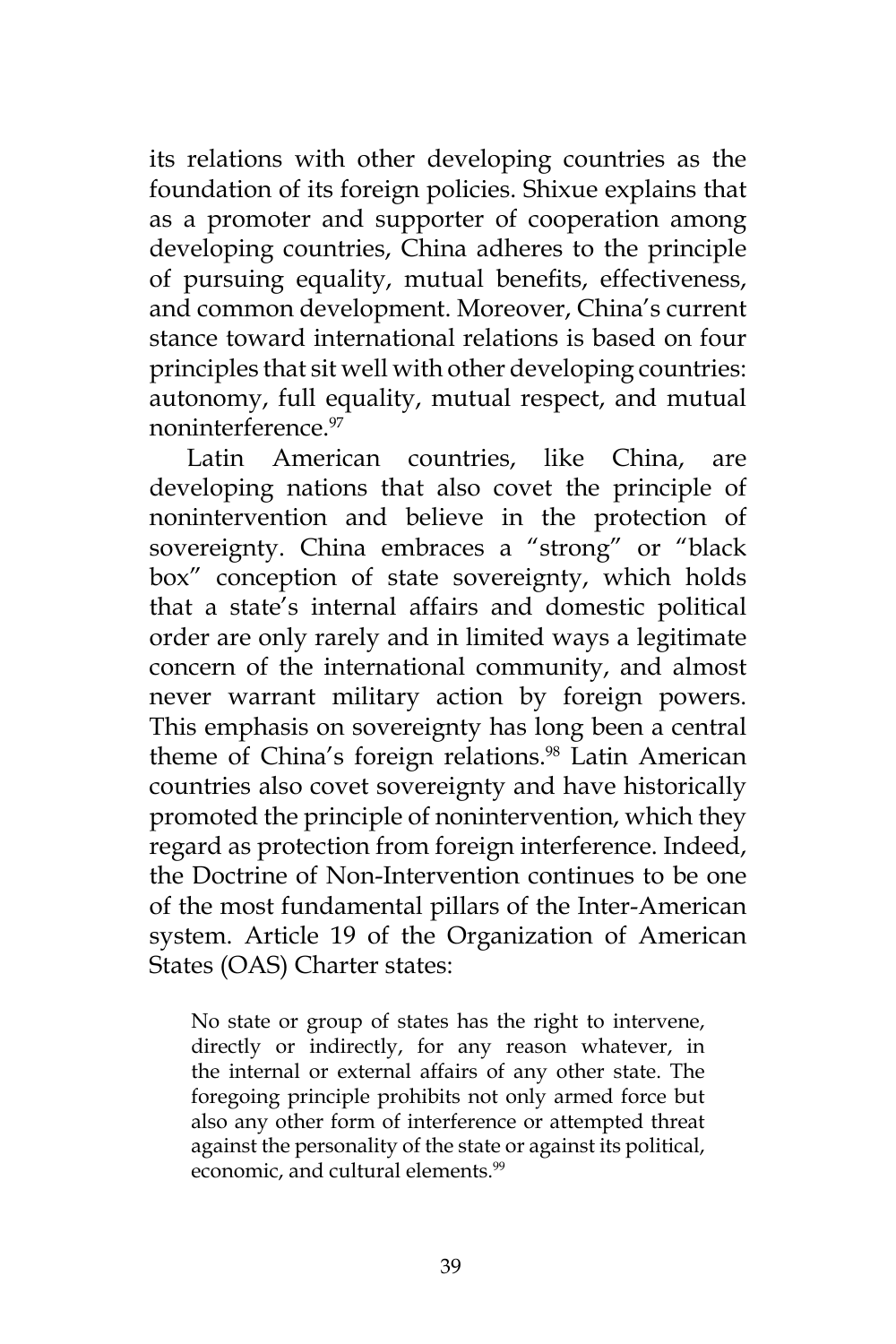Beijing's customary denials notwithstanding, "the successful Chinese model" of "development minus democracy" or "development before democracy" is being sold to the developing world as an alternative model for ending poverty. Dr. Evan Ellis believes that for Latin America, China provides a compelling illustration that an underdeveloped country can achieve rapid economic growth and prosperity without liberalizing its political system. The sheer magnitude of the Chinese success story, coupled with Chinese economic and diplomatic overtures to Latin America, provides a compelling argument to those in the region who wish to resist the U.S. agenda of democracy, free trade, and economic reform. This influence, even more than actual Chinese investment and political and military support, may "tip the scales" in helping to strengthen anti-U.S., anti-democratic, and an anti-free market leaders in the region.<sup>100</sup>

Over the years, China has been pursuing increased political cooperation with the Latin American region. China has participated in political dialogues with the Rio Group since 1990,<sup>101</sup> and in June 1994, China became the first Asian country to be an observer of the Latin American Integration Association.<sup>102</sup> China was admitted into the Caribbean Development Bank in 1997, and in March 2007 China signed a memorandum of understanding with the Inter-American Development Bank that provides a framework for its possible admission as a member of the Bank. China also has participated in official talks with Mercosur.<sup>103</sup>

Rivalry with Taiwan and an interest in strengthening its vote in the UN also have inspired China's wooing of Latin American countries. Out of the 26 nations that still have "diplomatic relations" with Taiwan, 12 of them are found in Central America and the Caribbean.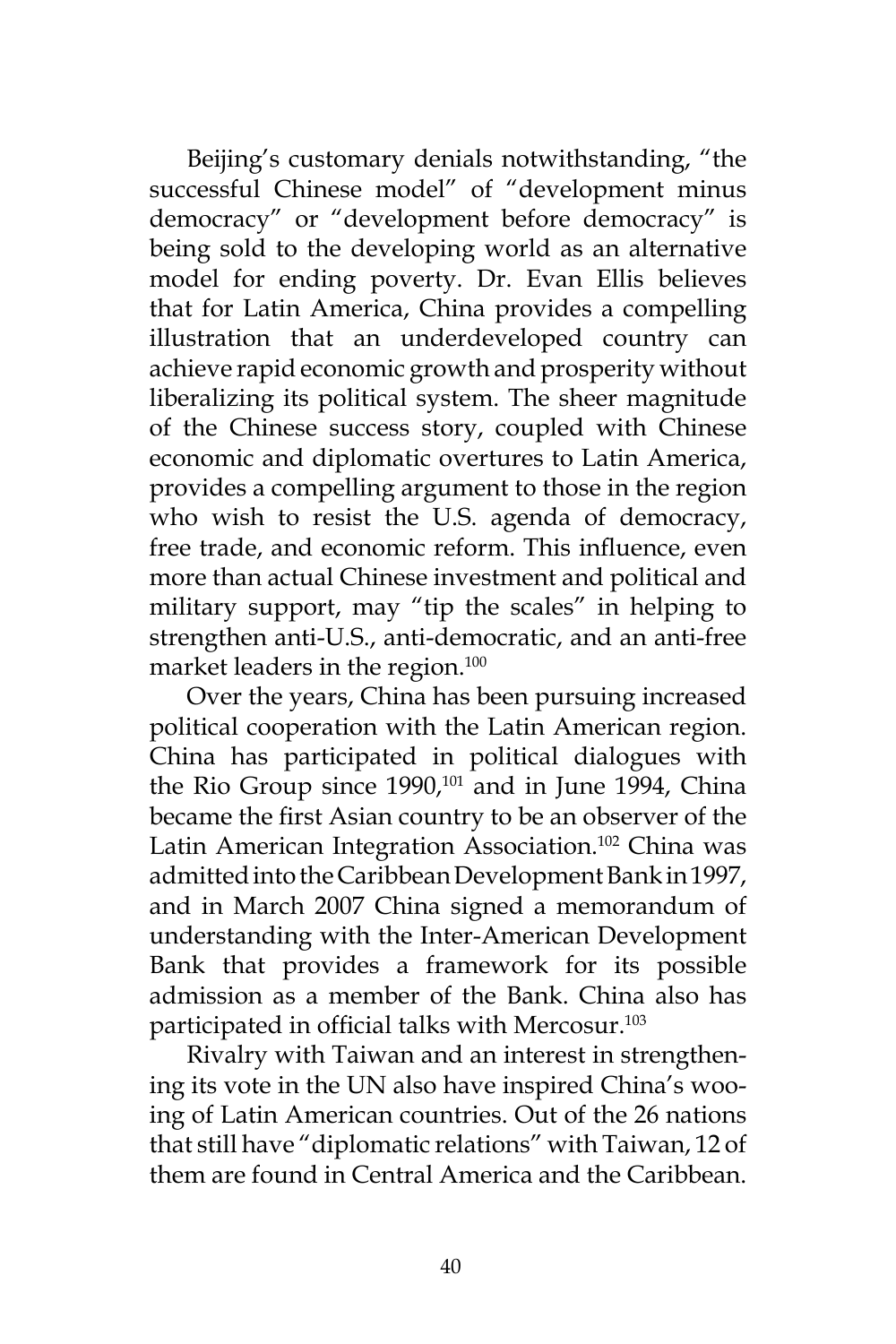Luring these 12 countries toward the "one China" policy remains a key objective of Beijing's foreign policy. Most South American countries, including Argentina, do not have official diplomatic relations with Taiwan. Taiwan's Buenos Aires Embassy closed when Argentina recognized the People's Republic of China (PRC) in 1972. Since then, its interests have been represented through a commercial office. Beyond the Taiwan question, the Chinese also believe that their relations with Latin American states will lead to similar positions towards other international issues. In a UN system where one country enjoys one vote, China could win the support from Latin American countries on some key issues.104

### **The U.S. Tarnished Image.**

U.S. influence is damaged by a tarnished image throughout the Latin American region. Nowhere in the region is U.S. popularity as low as it is in Argentina. The United States and its Washington Consensus policies of the 1990s have been largely blamed by the media and subsequent government administrations for the 2001-02 economic melt-down in the country.

As a result, Argentina has worked to obstruct the U.S. policy agenda for the region. Along with fellow Mercosur countries, Argentina helped derail the U.S. led Free Trade Area of the Americas (FTAA) talks at the Summit of the Americas it hosted in November 2005. During the official summit, the Argentine government supported an anti-U.S and anti-free trade countersummit dominated by the "anti-imperialist" diatribes of Venezuelan President Hugo Chavez. Recently, in March 2007, the Argentine government also permitted an anti-Bush rally led by Hugo Chavez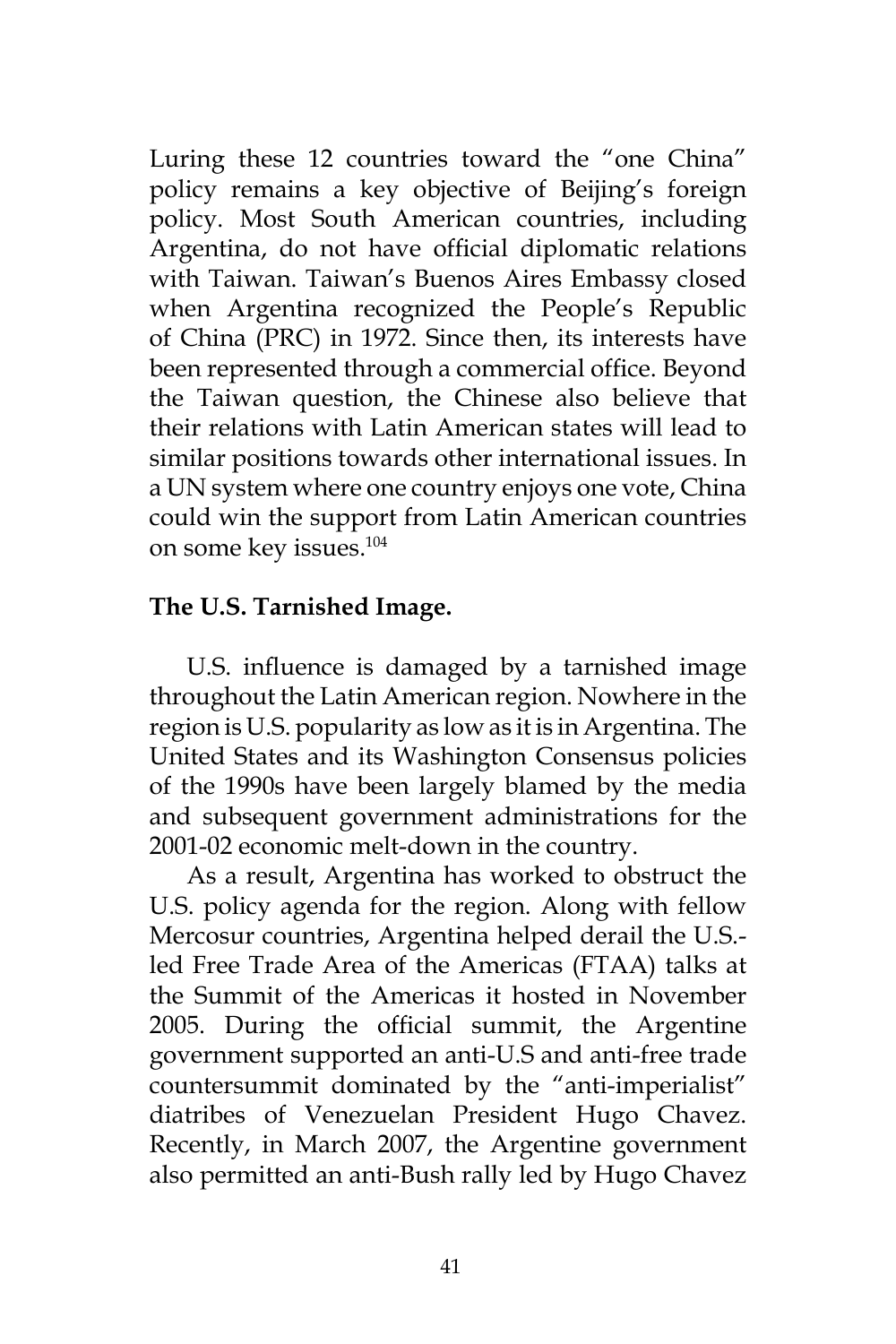in Buenos Aires as President George Bush visited neighboring Uruguay as part of a multicountry Latin American tour. The IMF, with its practice of "tough love" during Argentina's economic crisis, bore the brunt of Argentina's frustration with U.S.-led policies. In early 2006, Argentina—following Brazil—paid off its debt to the IMF using Venezuelan money, freeing itself from loan conditions that it considered violations of its national sovereignty.

The Argentine government's anti-American stance reflects its electorates' sentiments. According to the 2005 report of *Latinobarómetro*, an annual public opinion survey for Latin America, Argentina is the Latin American country which has the "least positive" image of the United States. While between 70 and 87 percent of Central Americans, for example, have a "rather good" opinion of the United States, only 32 percent of Argentines are reported to have a good opinion of the country.

While the United States is associated with failed economic policies of the 1990s, China is praised for contributing to several years of export-led growth in Argentina and other South American countries. Not surprisingly then, Argentina views China as an alternative to U.S. hegemony. As it disassociates from the United States, Argentina pushes for increased ties to China and other growing global economies. It prefers China's seemingly less intrusive approach to business and politics. The United States insists on meddling in issues of human rights, free-trade, and democracy in Argentina and other Latin American countries, while China to date eschews interference in domestic political concerns. Argentina and other Latin American countries, valuing the principle of sovereignty above all else, have reacted favorably to China's hands-off approach.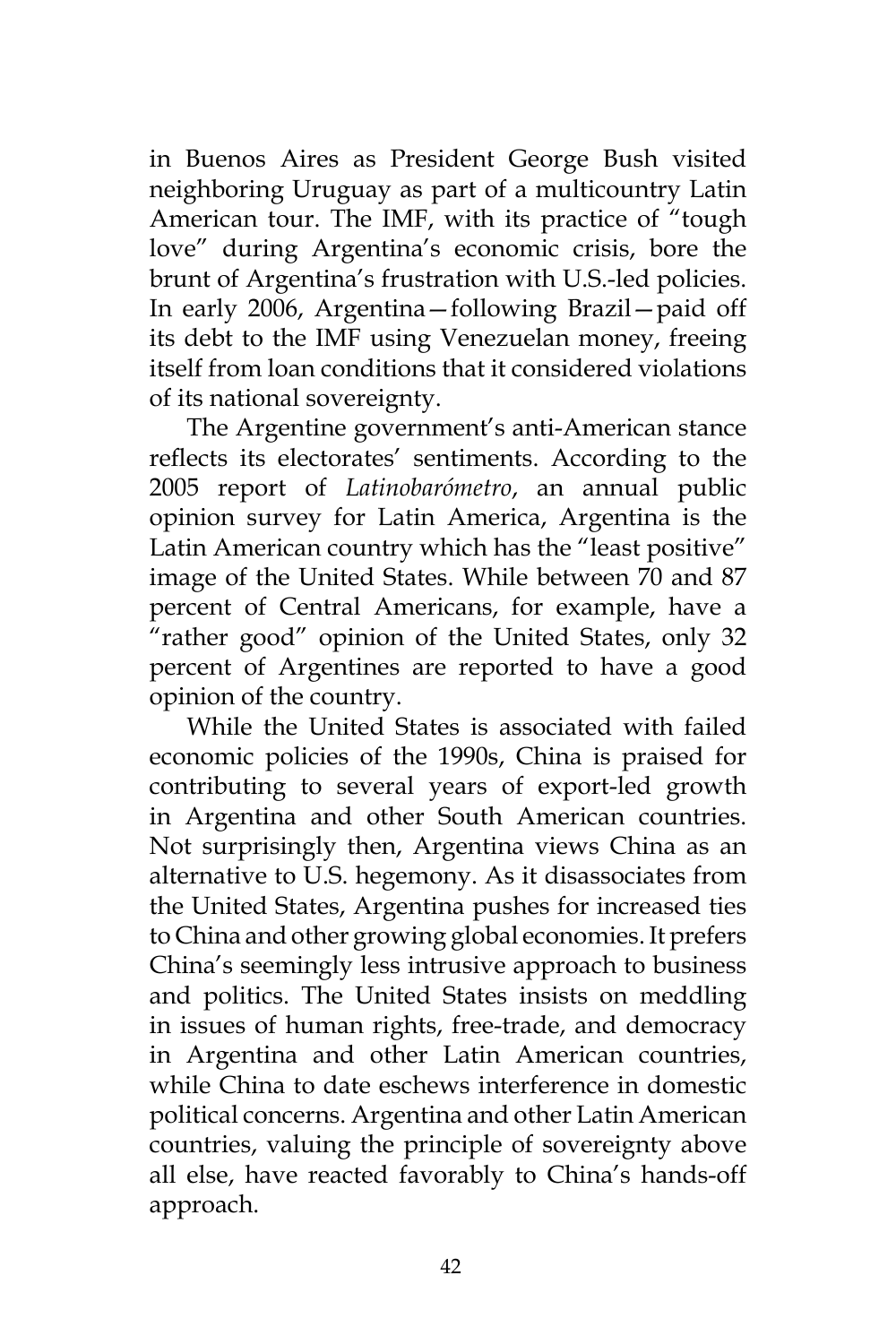China has received positive reviews from Argentines and Latin American citizens as a whole in recent opinion polls. According to a February 2006 *Opinion Analysis Report* of the U.S. State Department, a December 2005 poll reveals that 57 percent of Argentines hold a favorable image of China (even though the same poll shows that Argentines are not very informed about China105). According to the State Department report, Argentine opinion toward China is part of a broader regional phenomenon as Latin American citizens consider the Asian power an alternative to the U.S. and European markets.106

The Argentines are embracing China's rise in the cultural and academic realms as well. The University of Buenos Aires in Argentina, for example, started a Chinese-language department in 2004 after Hu Jintao's visit. Instead of the 20 students expected, more than 600 signed up for classes. Now there are more than 1,000 students studying Chinese at the university in nearly 70 classes.107 There also has been an increase in academic and educational exchanges between the two countries, with some universities creating programs for Chinese students to study Spanish and other courses in Argentina. The rector of a private Jesuit university in Buenos Aires has visited China frequently in 2006 to establish an exchange program for the Chinese revolving around the study of Jorge Luis Borges, the famous Argentine writer. According to a source close to the rector, the Chinese are crazy for Borges. Moreover, in an unprecedented academic seminar on September 11, 2006, Chinese and Argentine scholars participated in a forum discussing issues related to their "shared" economic development experiences. At the day-long event organized by the Chinese Academy of Social Sciences (CASS) and the Latin American Council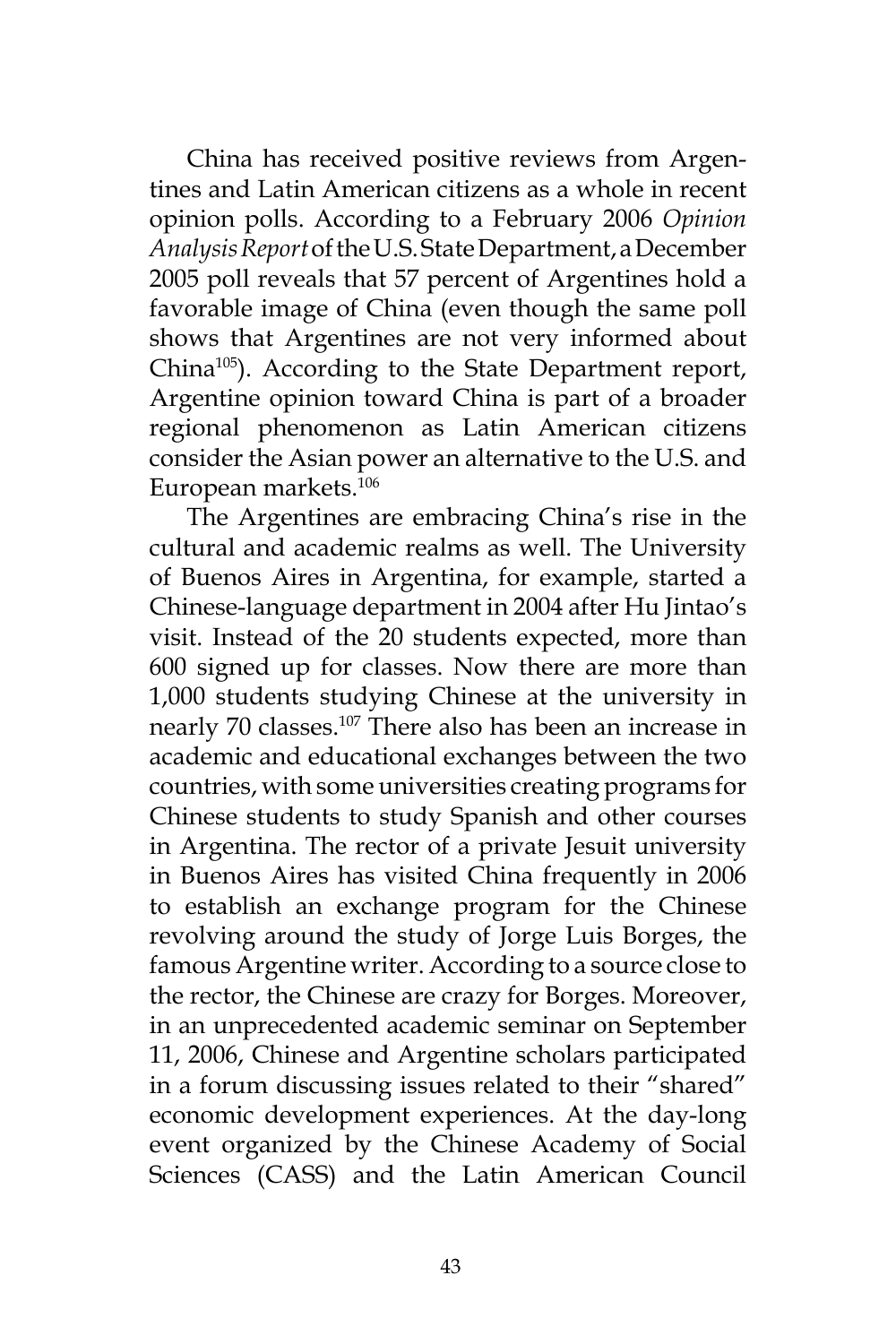of Social Sciences (known by its Spanish acronym CLACSO), a Cooperation Framework Agreement was signed between the two organizations promising future collaboration.

#### **Policy Recommendations and Conclusion.**

The United States has a series of factors working against it in Latin America that make it especially vulnerable in the telecommunications and space sectors. First, U.S. companies no longer dominate foreign telecommunications and space industries. There is increased competition internationally—especially from China, which is now targeting developing markets for both economic and strategic reasons. Chinese telecommunications companies like Huawei and ZTE enjoy generous government credits, buffering them from short-term loss in these less profitable markets. Moreover, the Chinese government is offering the Argentine government satellite services way below international market prices. Second, China is actively seeking superiority in information technology capabilities. Its increasing pool of talented cheap labor in this industry is likely to perpetuate China's success in this area. More disconcertingly, Chinese military strategy emphasizes the use of IW as a means to overcome asymmetric warfare with the United States. The Chinese are long-term strategists, and one should not discount the possibility that they are working to gain a strategic foothold in telecommunications industries around the world for strategic and military interests as much economic ones. Third, Chinese influence is rising in the Latin American region as a whole, which could eventually give it more sway over local governments that ultimately control in-country information systems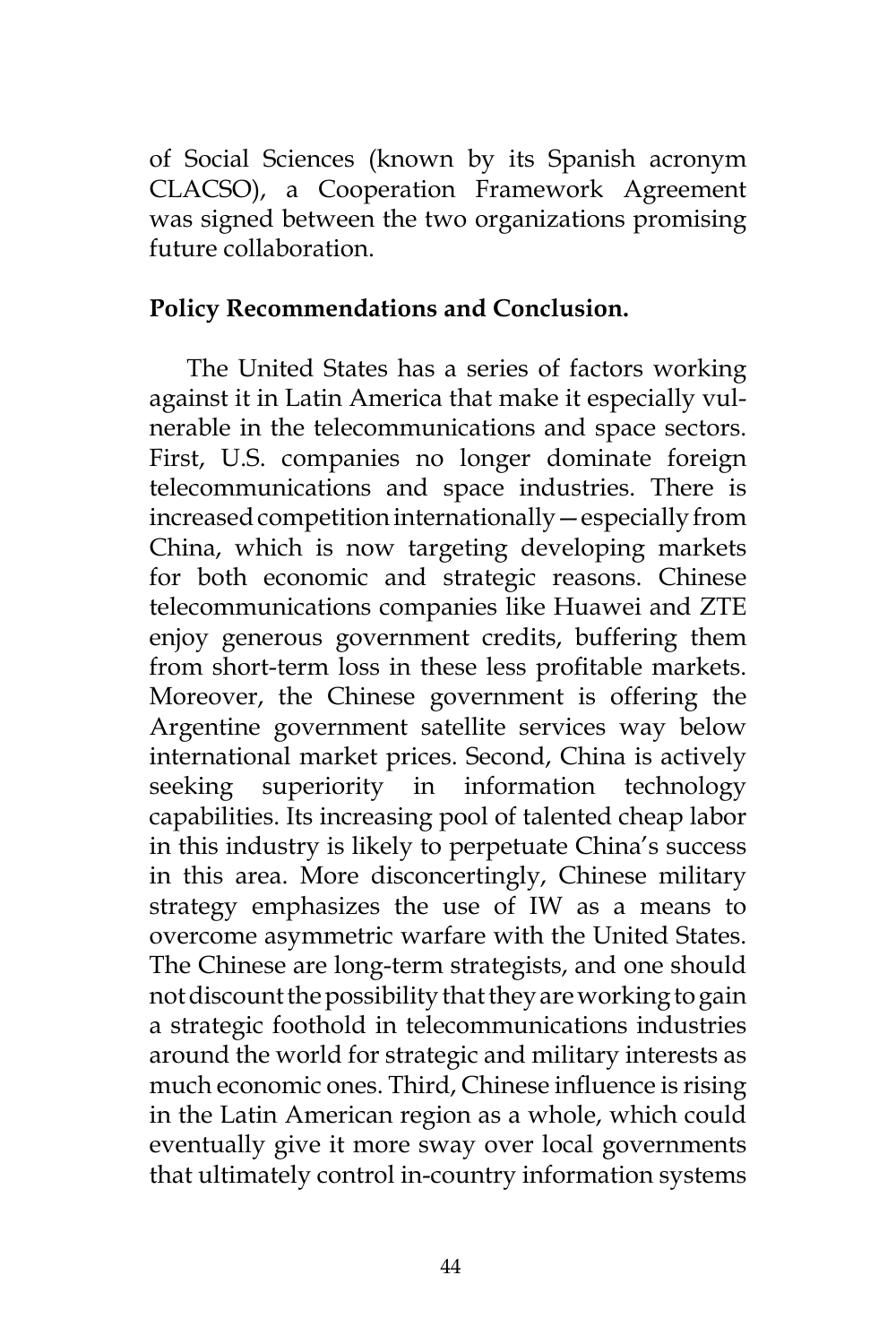and networks. U.S. popularity is low in the region, and China's is growing. Argentina now feels more comfortable allying itself with Venezuela and doing business with the Chinese than cooperating with the United States.

While China is not currently building a significant military presence in Latin America, the human and commercial infrastructure that it is building increasingly gives China a powerful lever for disrupting and distracting the United States in the Western Hemisphere should Sino-U.S. relations turn sour in the future.<sup>108</sup> The United States should work to counter China's growing influence in the region in order to mitigate future threats. To do so requires improving U.S. relations with Latin American countries and making U.S. companies more competitive in the region—especially in strategic markets where U.S. security is at stake.

The most effective way for the United States to improve its standing and influence in Argentina, and the Latin American region as a whole, is to help these countries succeed economically through increased aid, trade, and investments. The United States has neglected the region as it pursues other foreign policy objectives in the Middle East. Besides Plan Colombia and counternarcotics and terrorism programs in the Central American and Andean subregions, other economic and humanitarian assistance programs have been reduced over the last several years due to budget constraints largely associated with the war in Iraq. The United States has left a void in the region. Venezuela, rich with petro-dollars, and China, rich in foreign exchange after decades of unprecedented economic growth, are trying to fill it. So far, they have been succeeding.

Peter DeShazo, Director of the Americas Program at the Center for Strategic and International Studies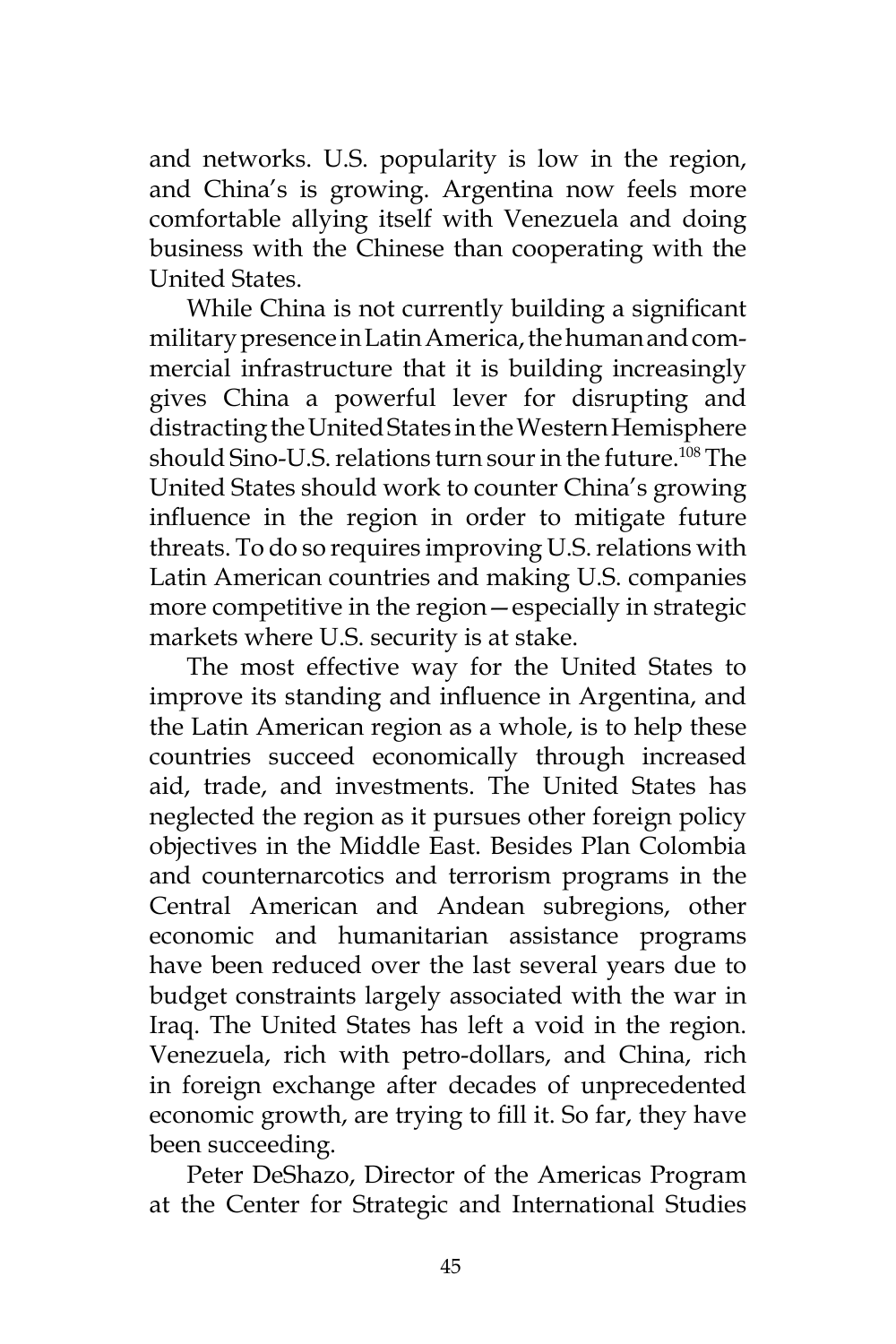(CSIS), testified before the Congress House Arms Service Committee about the need to assist the region with what he termed "second generation structural reforms" to help with job creation and poverty reduction by providing more economic assistance and flexibility to policymakers in the region. DeShazo emphasized, "We have to be seen as a country really concerned about poverty to help people in the hemisphere to improve their lives." We need to greatly improve public diplomacy in the hemisphere. Cuts in assistance to the region put us at a disadvantage. $^{\prime\prime}$ <sup>109</sup>

One of the issues for Southern Cone countries is that they fall in the middle-income bracket, which means they do not qualify for U.S. economic assistance through U.S. Agency for International Development (USAID) programs. Measuring U.S. assistance based on per capita income, however, is a mistake, and leaves many deserving friendly nations without U.S. assistance. Per capita income does not take into consideration pervasive income inequalities that affect the region. Argentina, according to 2005 World Bank figures, has a Gross National Income (GNI) per capita of USD \$4,470 which qualifies it as a middle-income economy. Yet 34 percent of its population lives under the poverty line, with 12 percent living in extreme poverty. The poverty figure reached 57 percent in 2002 during the country's Depression-level economic crisis.110 The United States did not offer any economic assistance then to Argentina and does not offer any now. Failure to assist Argentina during its devastating economic crisis in 2002 damaged bilateral relations and tarnished the U.S. image. Argentina has since allied itself closely with Venezuela and increased bilateral engagement with China.

The United States should look to provide economic assistance regardless of qualification requirements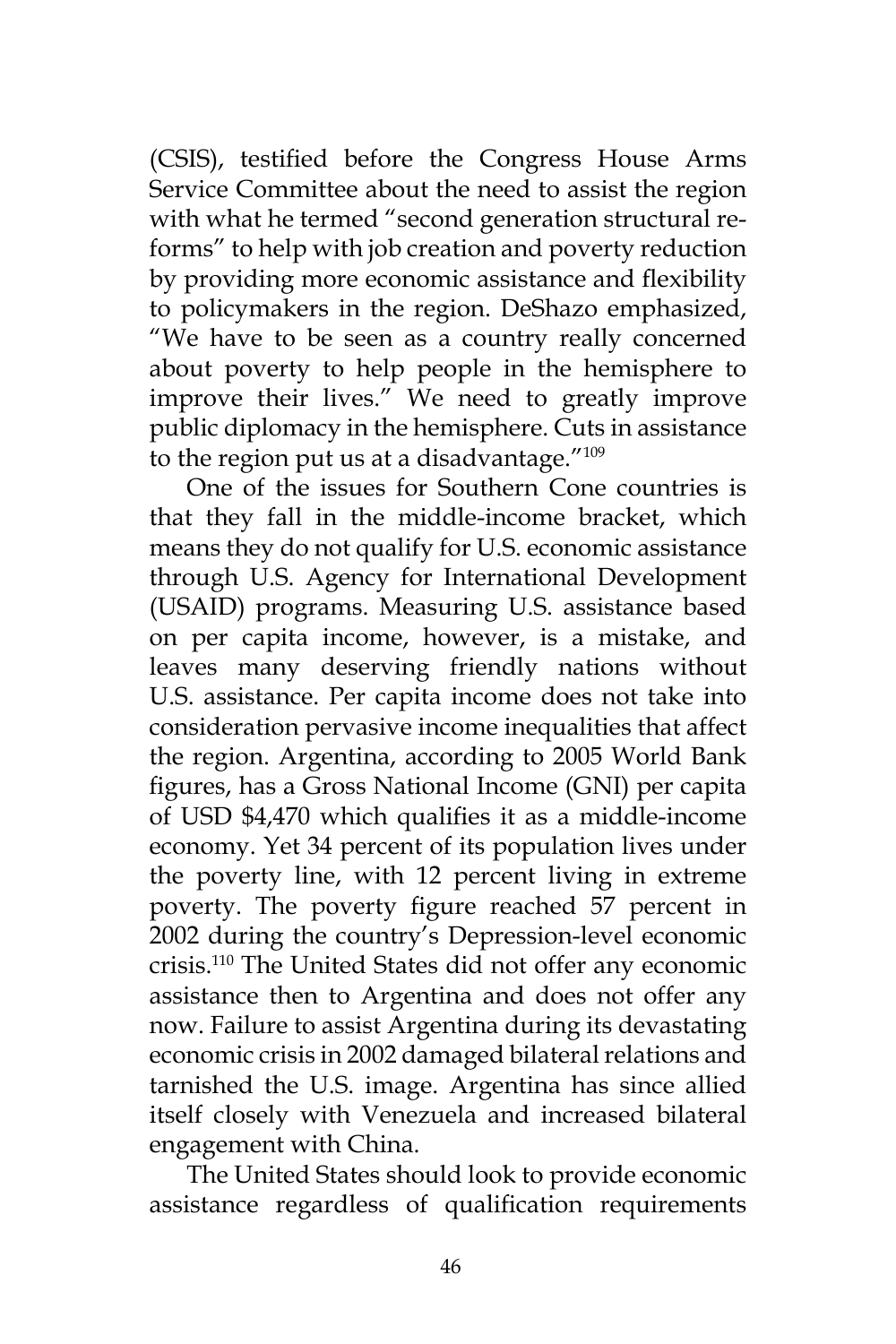devised in a by-gone era. Jay Cope, Director of the Western Hemisphere Program at the Institute for National Strategic Studies (INSS) at the National Defense University in Washington, DC, argues that many aid qualification requirements were developed in the Cold War era when the regional strategic environment was different and when, in some countries, poverty levels were lower. Cope explains that we are in a different era and a new environment, and the U.S. Government should adapt its policies to the new security realities. He believes that now, more than ever before, we need to be clever in our endeavors to help Latin American countries succeed. U.S. popularity is low, and regional governments are particularly sensitive to any actions or behaviors that can be interpreted as paternalistic and arrogant. The United States does not—nor can it—play Santa Claus in Latin America. Nor do the countries in the region need it to play this role. Many regional governments are sophisticated and have much to contribute, and they also have more partnership options. They no longer depend solely on assistance from the United States. According to Cope, the United States can best assist these countries by supporting their development efforts. He concludes, "Let them take the lead, and we will support them."<sup>111</sup>

The U.S. Government should also expand creative, cost-effective forms of development assistance. In a time of war, this may be the only means up ramping up our aid efforts. One cost-effective way to improve bilateral relations through development assistance is to strengthen technical cooperation programs. These programs can be catered to the strategic telecommunications and space industries. When done well, they foment knowledge-sharing, economic development, and mutual understanding. Argentina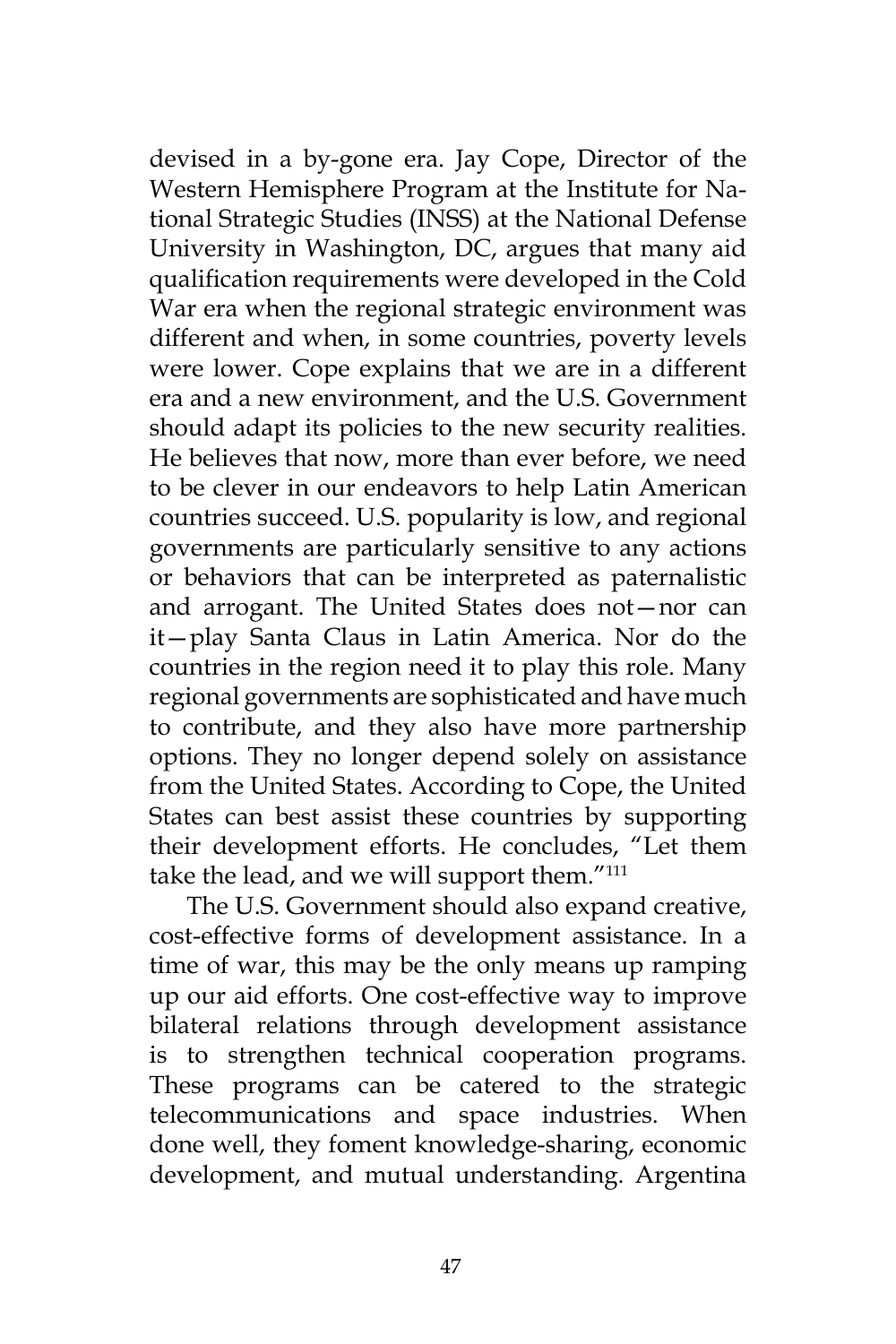participates in scientific-technological cooperation with Germany and France and more project-oriented technical cooperation with Japan, Germany, Italy, and Spain.112 The United States does not participate in technical cooperation programs with Argentina, as they tend to be run through USAID which does not have a presence in Argentina for reasons stated above.

The U.S. Government could boost technical cooperation in Argentina and other middle-income countries that do not qualify for USAID assistance by supporting the programs of the U.S. Trade Development Agency (USTDA). USTDA's mission is to advance economic development and U.S. commercial interests in developing and middle-income countries. To this end, the agency funds various forms of technical assistance, investment analysis, training, orientation visits, and business workshops that support the development of a modern infrastructure and a fair and open trading environment.<sup>113</sup> The agency could focus its efforts more on the strategic sectors like telecommunications and space in Argentina and other countries where it behooves the United States to have a presence for reasons related to national security. In February 2007, USTDA held a conference in San Francisco, California, with African officials to discuss communications and technology needs in Africa. More than USD \$2 billion in business and procurement opportunities was presented at the event.<sup>114</sup> It could be advantageous to hold a similar event for Latin American countries to promote U.S. investment in the region.

According to Deputy Assistant Secretary of Defense Stephen Johnson, China does not currently pose a direct military threat in Latin America and has steadily embraced market concepts, but it represents serious competition that could dilute U.S. influence in the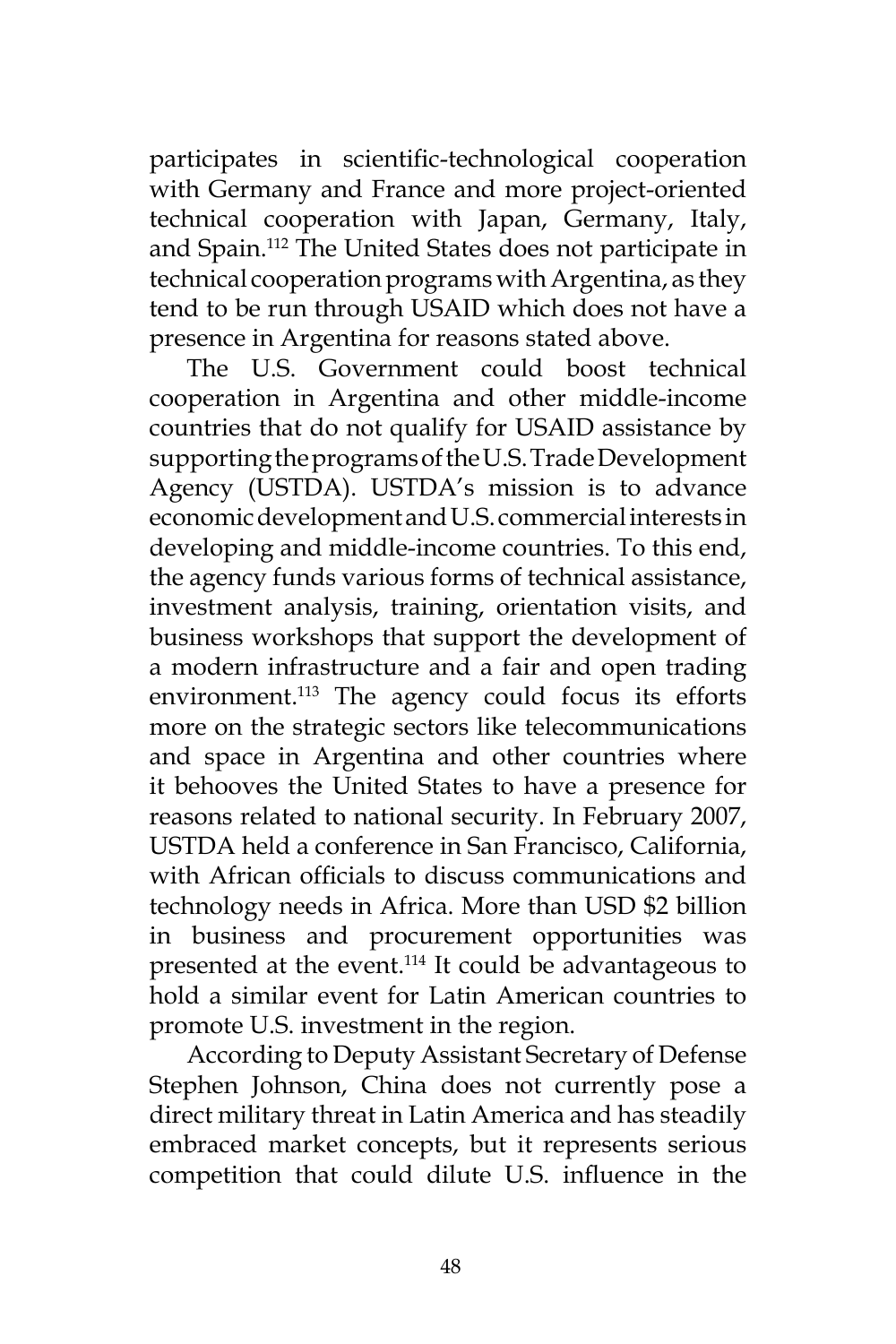region. This could have serious security implications for the United States in the medium to long term. The Chinese are long-term planners, and their presence in less profitable, strategic sectors should serve as a warning to the U.S. Government. The time to act is now while China's presence is still at a nascent phase. The United States should begin to encourage U.S. company presence in strategic industries like telecommunications and space. The current lack of involvement in the telecommunications sector in Argentina is leaving the United States vulnerable. More importantly, Argentina is just one of many countries where U.S. companies have withdrawn from this strategic sector.

China's state-sponsored companies have an advantage in developing world countries. With cheaper products, generous lines of credit and mandates to stick it out for the long term, they will eventually beat out more profit-driven U.S. companies. The U.S. Government must step up its promotion of doing business in developing countries, especially in strategic industries. This requires increased funding for the U.S. Commercial Service to ensure they have the resources and personnel necessary for detailed market research, targeted communications of business opportunities to U.S. companies, and promotion of U.S. companies abroad. The U.S. Government also needs to step in and provide incentives to U.S. companies to maintain a presence in developing countries' telecommunications and space sectors despite low-profit margins in the short term. The U.S. Government could devise a cost-sharing scheme where it funds a portion of U.S. companies' investment in less-profitable yet highly strategic industries. Essentially it would help cushion these companies from economic instability and shortterm loss as they establish themselves in the more volatile developing economies.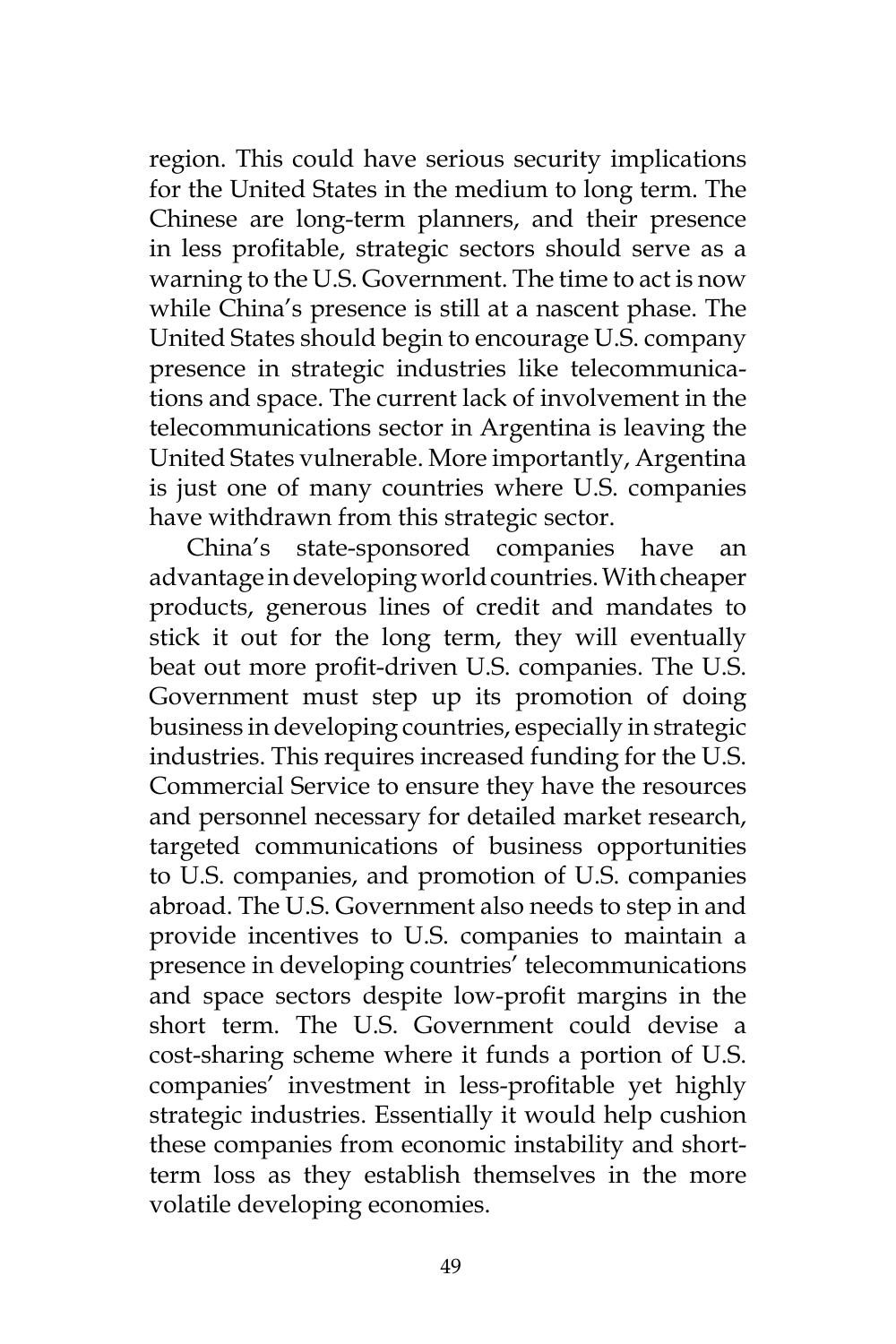The U.S. Government should continue to push for free trade throughout the region, but it should do so in a more generous way. Free trade agreements have been the hallmark of U.S. policy toward Latin America since the 1990s and are an effective mechanism for increased cooperation and economic development. In order to succeed in the creation of the FTAA, the United States should drop its agricultural and steel subsidies that dissuade potential South American partners and cost taxpayers money. Improved U.S. trade relations will open market access for both U.S. and South American enterprises and provide an outlet for industrial growth.<sup>115</sup> Failure to reach a trade agreement will further alienate friendly nations in South America—namely Brazil and Argentina. These countries will then most likely continue to strengthen ties with alternative trading partners like China.

The United States Government should also work toward maintaining good relations with regional militaries. On the whole, the United States remains popular amongst Latin American military leaders. Many grew up with U.S. military doctrine and were groomed through U.S. military training and exercises. Regional militaries suffer from diminished budgets and have grown to rely on U.S. military assistance for training and the purchasing of equipment. ASPA has stifled the free flow of U.S. assistance to friendly militaries, and, as a result, they have looked for alternative assistance from others, including China. It is imperative that the United States lift military assistance restrictions before good relations turn sour.

The United States would also benefit from strengthening other forms of cooperation with regional militaries. Bilateral working groups including crisis simulation exercises organized by the Office of the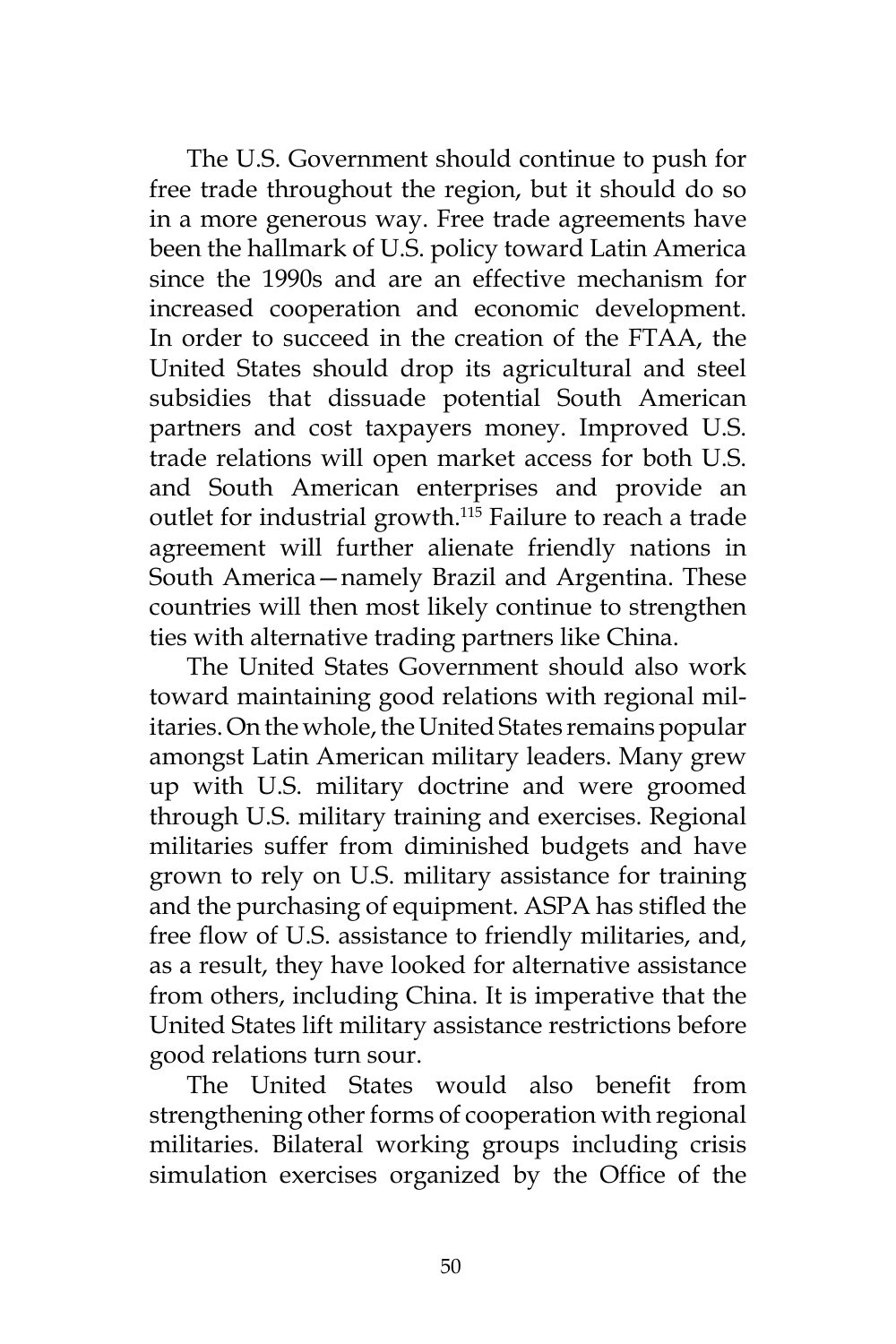Secretary of Defense (OSD) have been successful in the past in Argentina and are worth repeating. They provide an opportunity for U.S. Government officials to get to know Argentine officials. They also provide an opportunity for relationship building among estranged Argentine civilian and military leaders. Forums for dialogue between the U.S. and Argentine military leadership revolving around Argentina's current efforts with modernization reform could also serve to increase friendship. Moreover, continuing with international educational exchanges is critical for knowledge-sharing and friendship building. It is in the U.S. security interest that regional militaries feel like they can count on it for support and guidance when requested.

The United States is now in competition in the Latin American region. It cannot take for granted that regional governments, militaries, or publics will automatically approve of the United States or want to work with it. The United States has to sell itself in the region.116 To do so, it needs to work harder to assist regional governments to succeed through aid, trade, and investment. The United States also needs to refine its public diplomacy, toning down residual arrogance from a by-gone era. The Latin American countries now have alternatives and have formed new partnerships. U.S. business, assistance, and friendship are proving less imperative for their success in today's global economy.

Consecutive years of double-digit economic growth and huge dollar reserves are facilitating China's current wave of international expansion. The Chinese are strategically beginning their expansion efforts in the developing world where competition is leaner, its cheaper products are in highest demand, and where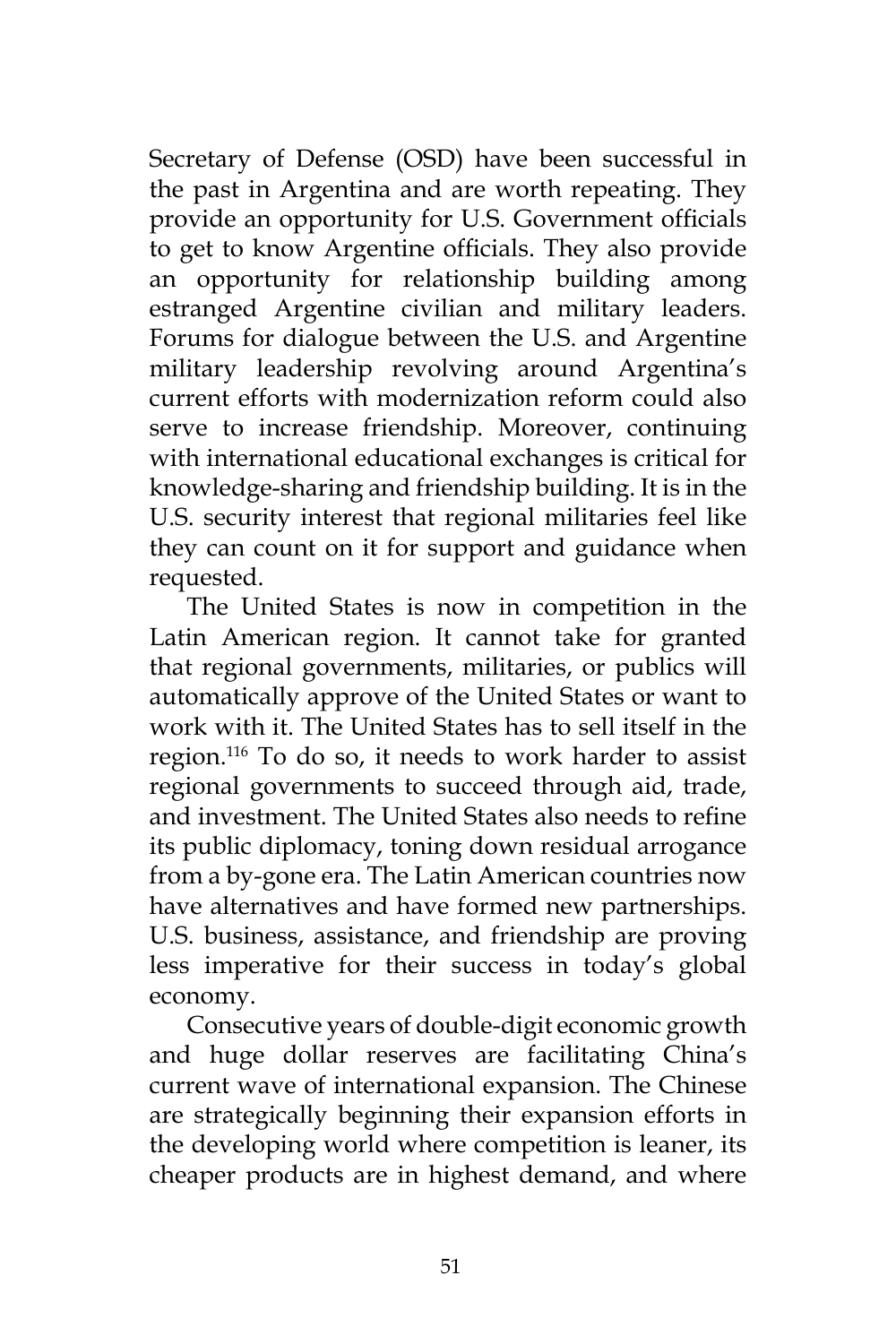its status as a developing country creates synergies. As the Argentine case highlights, China's growing presence in strategic sectors in the developing world is a concern for U.S. national security.

China achieved quick success in the Argentine telecommunications market. The Chinese companies, Huawei and ZTE, entered through the backdoor, starting in rural markets with less competition and working their way to the urban centers. In just a few short years, both companies are making a profit in the Argentine market and are supplying the country's key monopolies. And these large international monopolies are now aligning themselves with the Chinese in the marketplace.

As all of this transpires, U.S. companies are withdrawing from Argentine—and other international—markets. They are forgoing opportunities in growing developing markets to make a more secure profit at home and in developed foreign economies. This could have serious consequences for the United States as international information systems become more vulnerable and as they play a larger role in security, defense, and warfare. China is a strategic rival of the United States, and it is building its capabilities in information technologies and IW. Its growing presence in Western Hemisphere air and space should be considered a warning. Just as India feared Huawei's involvement in its information networks, the United States should be wary of China's increased involvement in Latin America's information networks. With today's interdependent information systems, the United States becomes more dependent on networks in foreign countries controlled by foreign governments.

It is not too late for the U.S. Government to take remedial action to increase its presence in Latin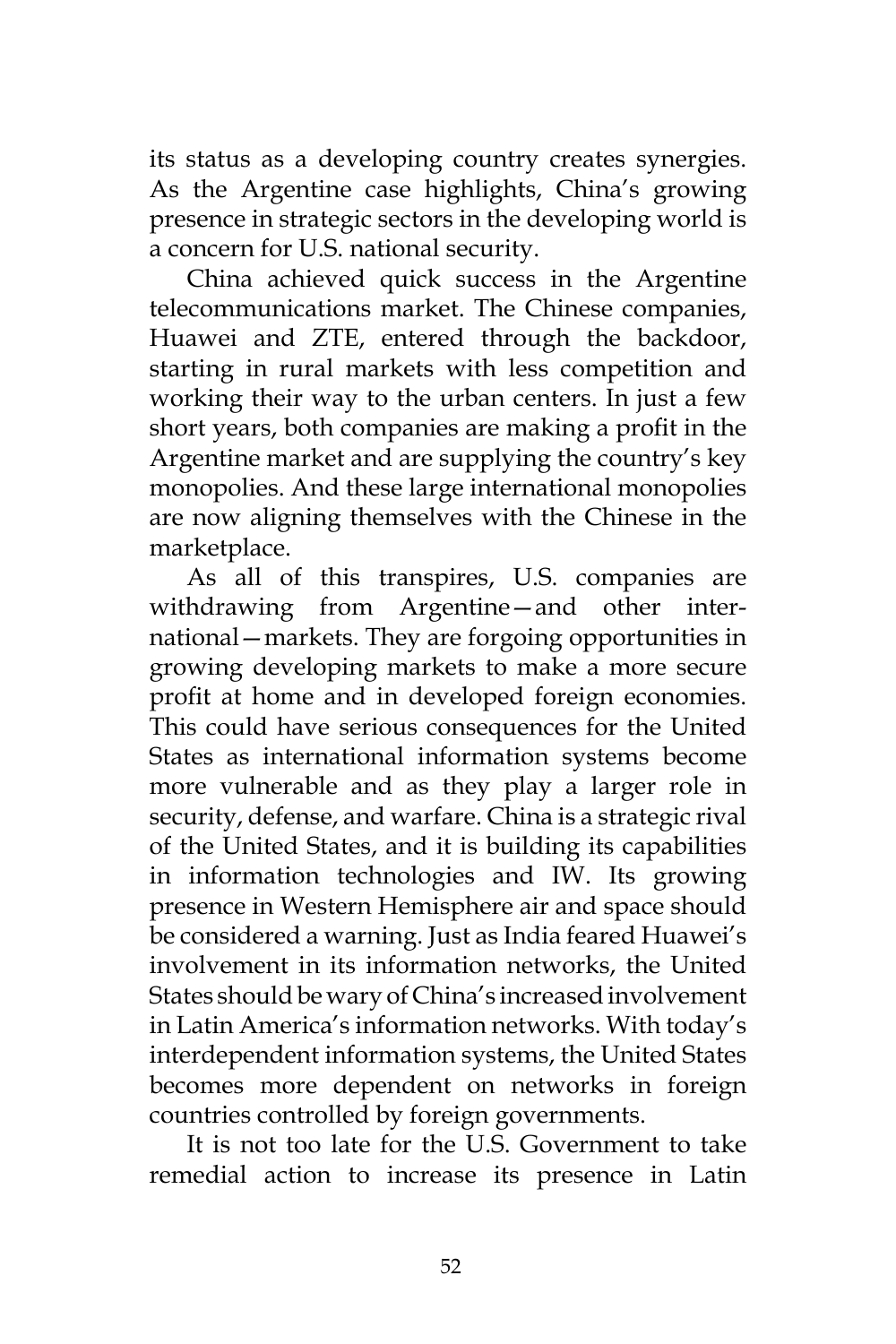American telecommunications and space sectors. Commercial efforts should be complemented by a heavy dose of improved public diplomacy—especially in countries similar to Argentina where U.S. popularity is low and where China has made substantial inroads. China's expansion into and U.S. withdrawal from Latin America's strategic telecommunications and space sectors require further examination and longterm strategic planning in order to protect U.S. national security.

#### **ENDNOTES**

1. "China's Growing Interest in Latin America," CRS *Report for Congress*, April 20, 2005, p. 6, at *fpc.state.gov/documents/ organization/45464.pdf*.

2. "China's Growing Involvement in Latin America," *Power and Interest News Report*, June 12, 2006.

3. "Emerging Markets Pushing Cell-Phone Growth," Copyright 2005 by United Press International, at *www.physorg.com/news5335. html.*

4. Statistics shared by Carlos Blanco, Market Research Director, Signals Consulting, interview by author, Buenos Aires, Argentina, February 23, 2007.

5. Data from the Comisión Nacional de Comunicaciones (National Communications Commission), at *www.cnc.gov.ar/ indicadores/estadisticas/*.

6. Silvia Yaber, "Argentina: Increasing Demand for Broadband Access and Wireless Services-2006," U.S. Commercial Service, Department of Commerce, July 2006, p. 1.

7. Internet World Stats, *Usage and Populations Statistics*, at *www. internetworldstats.com/sa/ar.htm*.

8. "Wi-Fi Market in Argentina," ISA, U.S. Commercial Service Market Research, June 2005.

9. Silvia Yaber, "IP Telephony Market Overview 2005," U.S. Commercial Service, Department of Commerce, September 2005.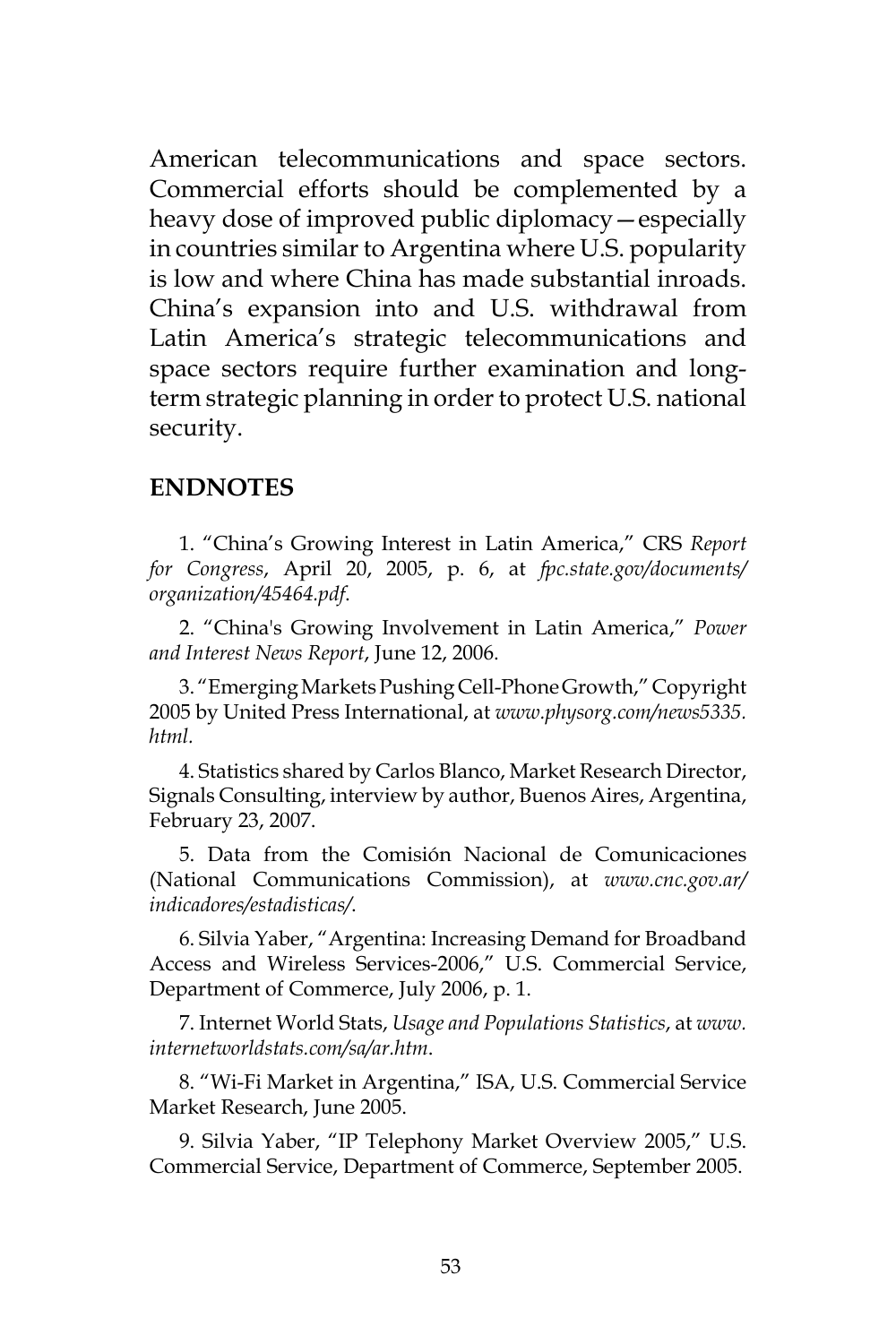10. Silvia Yaber, *Commercial Report*, U.S. Commercial Services, Department of Commerce, March 2003.

11. *Ibid.*

12. "Telecommunications Equipment and Services-Market Research," U.S. Commercial Service website, at *www.comerciousa. org/argentina\_editable/-syaber/telecommunications/Market\_Research. asp*.

13. "Huawei Secures Major Brazilian Deal," *China. com*, November 23, 2006, at *english.china.com/zh\_cn/business/ telecom/11024502/20061123/13762965.html*.

14. Sylvia Cadena, "Huawei To Invest a Million Dollars in Telephone Cooperatives in Argentina," July 11, 2005, at *www. regulateonline.org/content/view/474/76/*.

15. Information obtained by the American Embassy in Buenos Aires, Argentina, in 2005 and confirmed by local sources.

16. "Avanzada tecnológica china en Santa Cruz" (Advanced Chinese Technology in Santa Cruz), June 25, 2005, at *weblogs. cfired.org.ar/blog/archives/001587.php*.

17. "Primeros proyectos en CDMA 450" (First CDMA 450 Projects), at *weblogs.cfired.org.ar/blog/archives/001605*.*php*, June 29, 2005.

18. Information obtained by the American Embassy in Buenos Aires, Argentina in 2005 and confirmed by local sources.

19. Li Cheng, "China's Telecom Industry on the Move: Domestic Competition, Global Ambition, and Leadership Transition," *China Leadership Monitor*, Vol. 19, 2006.

20. China News, Global Executive Forum, at *www. globalexecutiveforum.net/China.htm*; *a*nd "Huawei Secures Major Brazilian Deal," *China.com*, November 23, 2006, at *english.china. com/zh\_cn/business/telecom/11024502/20061123/13762965.html*.

21. "Huawei Clinches US\$50M NGN Deal with Venezuela's CANTV," *India PR Wire*, September 26, 2006, at *www.indiaprwire. com/pressrelease/telecommunications/20060926636.htm*.

22. Natalia Obiko Pearson, "Venezuela To Buy Telecom, Energy Stakes," *BusinessWeek.com*, February 13, 2007, at *www. businessweek.com/ap/financialnews/D8N95P6O2.htm*.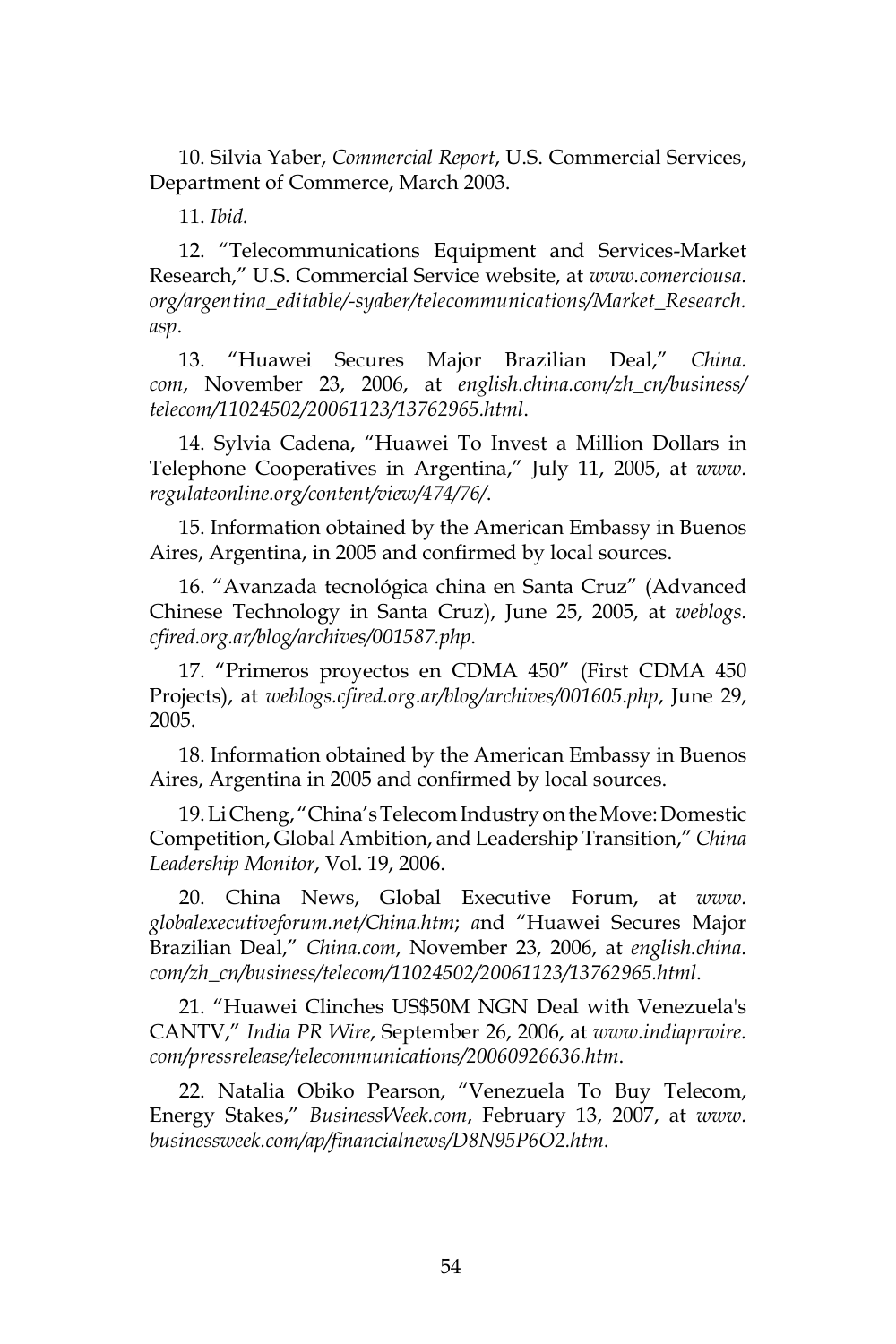23. Li Cheng, "China's Telecommunications Industry on the Move: Domestic Competition, Global Ambition, and Leadership Transition," *China Leadership Monitor*, No. 19, Fall 2006, p. 7.

24. *Ibid.*

25. "Chinese Take-out, ZTE, Huawei Expanding Rapidly," *Xchange Online*, July 1, 2005, at *www.xchangemag.com/ articles/506/506\_571strategy1.html*.

26. "Weapons Proliferation and the Military-Industrial Complex of the PRC," Canadian Security Intelligence Service, Summer 2003.

27. *Ibid.*

28. "Blowing in the Wind," Special Report China, *The Observer, Guardian Unlimited*, August 14, 2005.

29. John Ribeiro, "Report: Indian Government Cites Security Concerns," August 17, 2005, at *www.worldaffairsboard.com*.

30. Navika Kumar, "Chinese Firm Gets Raw Deal," *Times of India*, August 16, 2005, at *www1.timesofindia.indiatimes.com/ NEWS/India/Chinese\_firm\_gets\_a\_RAW\_deal/articleshow/msid-1201359,curpg-1.cms*.

31. "Sleeping With the Enemy" News Insight, *The Public Affairs Magazine*, September 29, 2006, at *www.indiareacts.com/ archivedebates/nat2.asp?recno=1490*.

32. Bruce Einhorn, "Good Telecom Calls In China," *Business Week Online*, July 11, 2005, at *www.businessweek.com/magazine/ content/05\_28/b3942417.htm*.

33. "ZTE Takes Growing Interest in LatAm Market," *Telecommunications Insight*, July 2006, at *www.telecomsinsight.com/ file/36961/zte-takes-growing-interest-in-latam-market.html*.

34. Bruce Einhorn, "Good Telecom Calls In China," *Business Week Online*, July 11, 2005, at *www.businessweek.com/magazine/ content/05\_28/b3942417.htm*.

35. Bruce Einhorn and Andy Reinhardt, "A Global Telecom Titan Called . . . ZTE?," *Business WeekOnline*, March 7, 2005, at *www.businessweek.com/magazine/content/05\_10/b3923071.htm*.

36. Li Cheng.

37. Blanco, interview by author.

38. *Ibid.*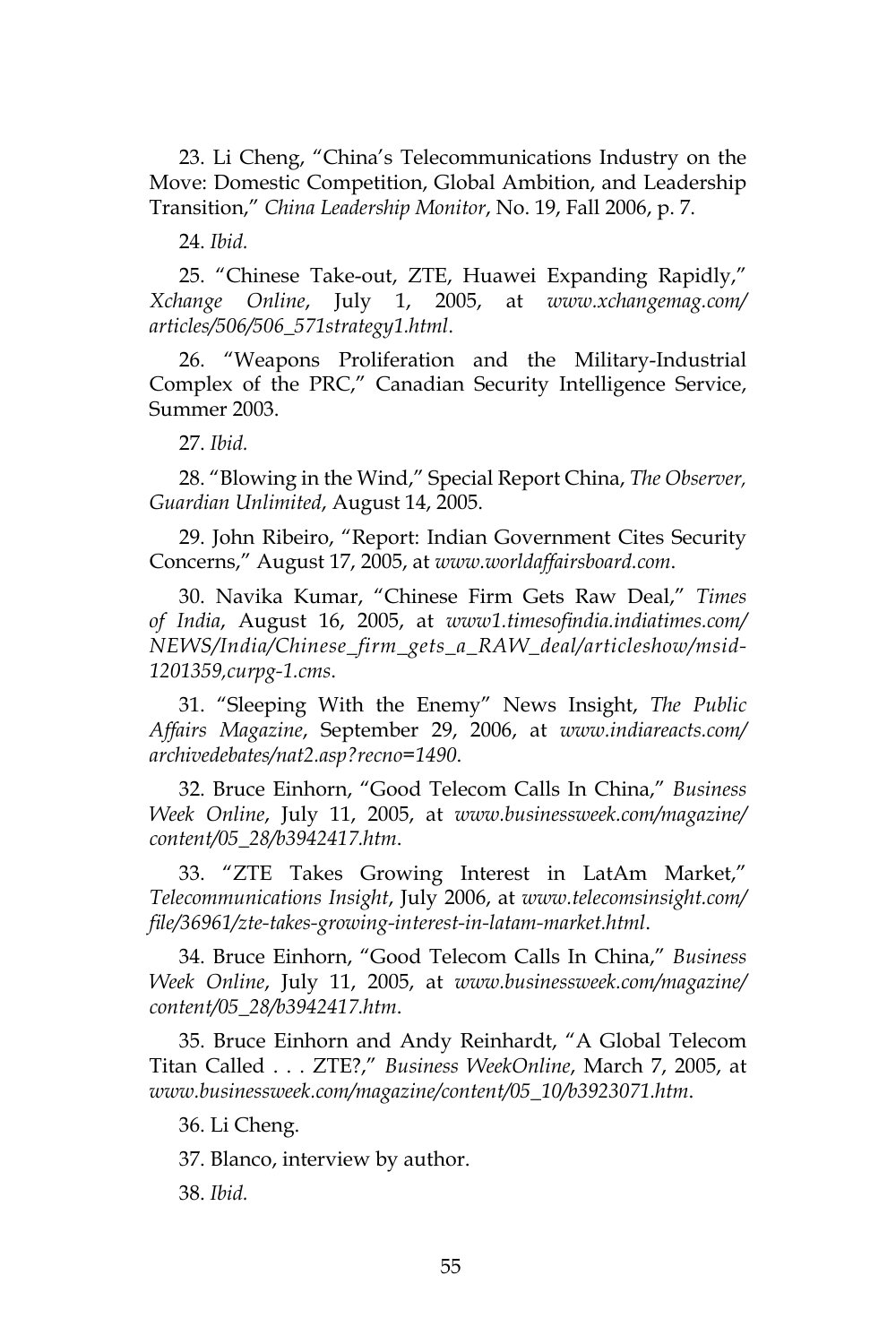39. Heather Timmons, "Buyers Circle Hutchison Whampoa's Indian Cellphone Business," *International Herald Tribune-Business*, December 21, 2006, at *www.iht.com/articles/2006/12/21/business/ Hutch.php*.

40. *Ibid.*

41. See *www.hutchisonwhampoa.com/eng/ports/international/the\_ americas.htm#Argentina*.

42. Telefónica, Informe Financiero 2005 (*Financial Report* 2005), at *www.telefonica.es/informeanual/esp/pdf/Informe\_financiero\_ 2005ESP\_completo.pdf*.

43. "Telefónica To Buy China Netcom Stake for \$290m," *Financial Times Online*, July 7, 2005, *at www.ft.com/cms/s/b3965468 ef1a-11d9-8b10-00000e2511c8,dwp\_uuid=d4f2ab60-c98e-11d7-81c6- 0820abe49a01.html*.

44. Blanco, interview by author.

45. *Ibid.*

46. "China Asks Closer Space Industry Cooperation," Xinhua News Agency, August 29, 2006, *at www.china.org.cn/english/2006/ Aug/179444.htm*.

47. U.S. Embassy Buenos Aires, Environment, Science and Technology Section, at *buenosaires.usembassy.gov/science.html*.

48. "EO-1/SAC-C Space Craft Successfully Launched," NASA News Agency Archive, November 1, 2000, at *earthobservatory.nasa. gov/Newsroom/NasaNews/2000/200011214247.html*.

49. U.S. Embassy Buenos Aires, Environment, Science and Technology Section, at *buenosaires.usembassy.gov/science.html*.

50. "President Hu Jintao of the People´s Republic of China visits INVAP," November 18, 2004, at *www.invap.net/news/novedadese.php?id=20041118185407*.

51. "Firman Argentina y China acuerdo sobre asesoría en satellites" (Argentina and China Sign Satellite Consulting Agreement), Oficina del Consejero Comercio-Economico de la Embajada de la Republic Popular China en la Republica de Argentina (Economic Commercial Advisory Office of the People's Republic of China in Argentina), May 23, 2005, at *ar2.mofcom.gov. cn/aarticle/bilateralvisits/200505/20050500096729.html*.

52. "New Trends To Make Up a New Satellite Market in Latin America" Convergencia Latina, December 1, 2006, at *www.*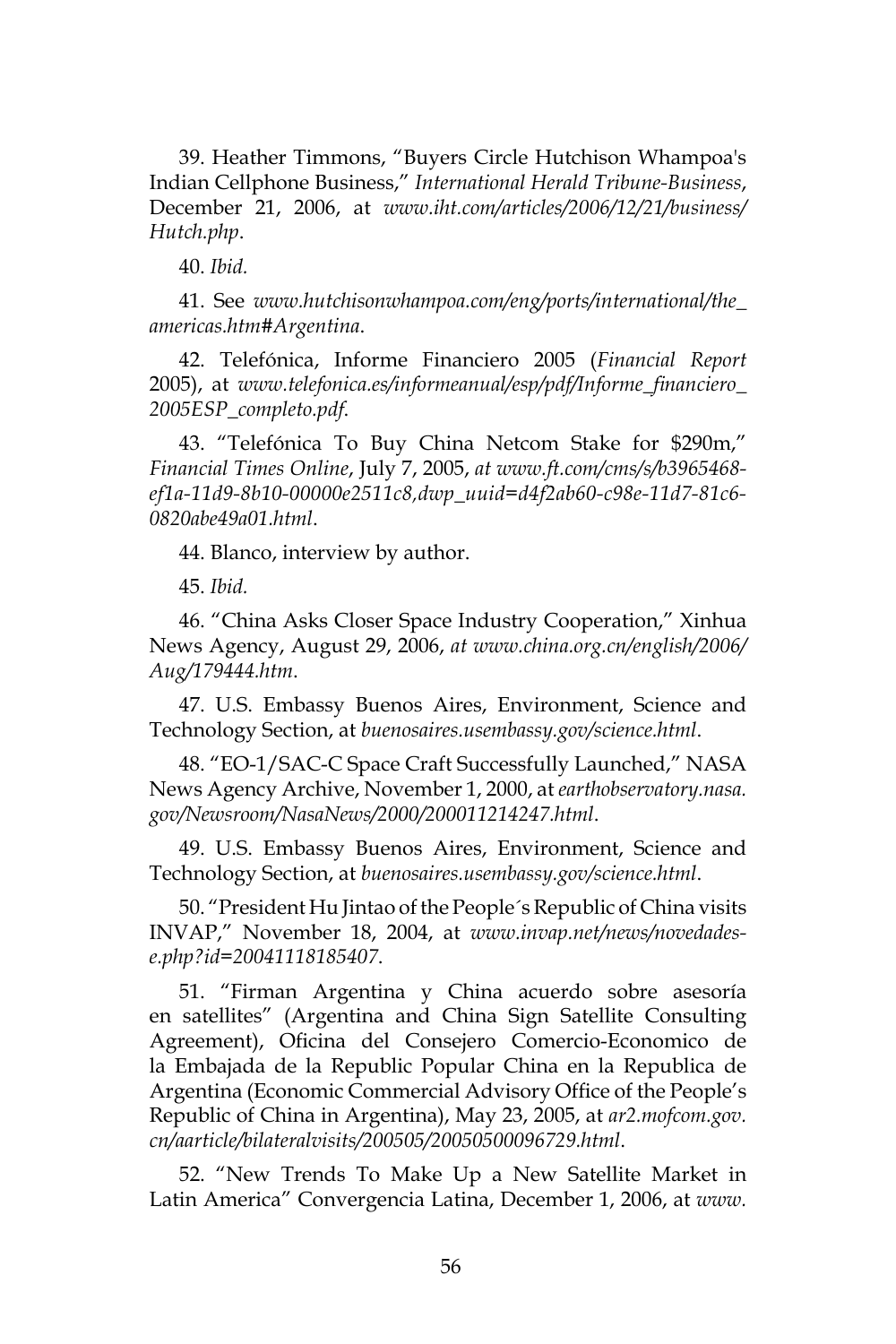*convergencialatina.com/en//mapanota.php?id=60326&PHPSESSID=d 3ce2d0c621897f6620769876903ae1c*.

53. "China, Argentina Cooperate in Astronomical Research," *People's Daily Online*, September 9, 2005.

54. R. Evan Ellis, Associate Booz Allen Hamilton, "The Military-Strategic Dimensions of Chinese Initiatives in Latin America," China-Latin America Task Force, Center for Hemispheric Policy, University of Miami, March-June, 2006, p. 5.

55. Stephen Johnson, "Balancing China's Growing Influence in Latin America," Heritage Foundation Backgrounder, October 24, 2005.

56. Peter Hakim, "Is Washington Losing Latin America?" *Foreign Affairs*, January/February 2006, at *www.foreignaffairs. org/20060101faessay85105/peter-hakim/is-washington-losing-latinamerica.html*.

57. Robert Fonow, "The New Reality of International Telecommunications Strategy," Washington, DC: Center for Technology and National Security Policy, January, 2006.

58. *Ibid*, p. 2.

59. Lawrence Greenberg, "Danger.com: National Security in a Wired World," Patrick J. DeSouza, ed., *Economic Strategy and National Security: A Next Generation Approach*, Boulder, CO: Westview Press, 2000; Robert Fonow, "The New Reality of International Telecommunications Strategy," Washington, DC: Center for Technology and National Security Policy, January, 2006, p. 4.

60. Fonow, "The New Reality of International Telecommunications Strategy," p. 4.

61. *Ibid,* p. 4.

62. *Ibid,* p. 32.

63. Stephen Johnson, "Balancing China's Growing Influence in Latin America," *Heritage Foundation Backgrounder*, October 24, 2005.

64. Fernando Guerrero, Vice President, Nextel, interview by author, Buenos Aires, Argentina, February 16, 2007.

65. At *www.ncs.gov/intac/nstac.html*.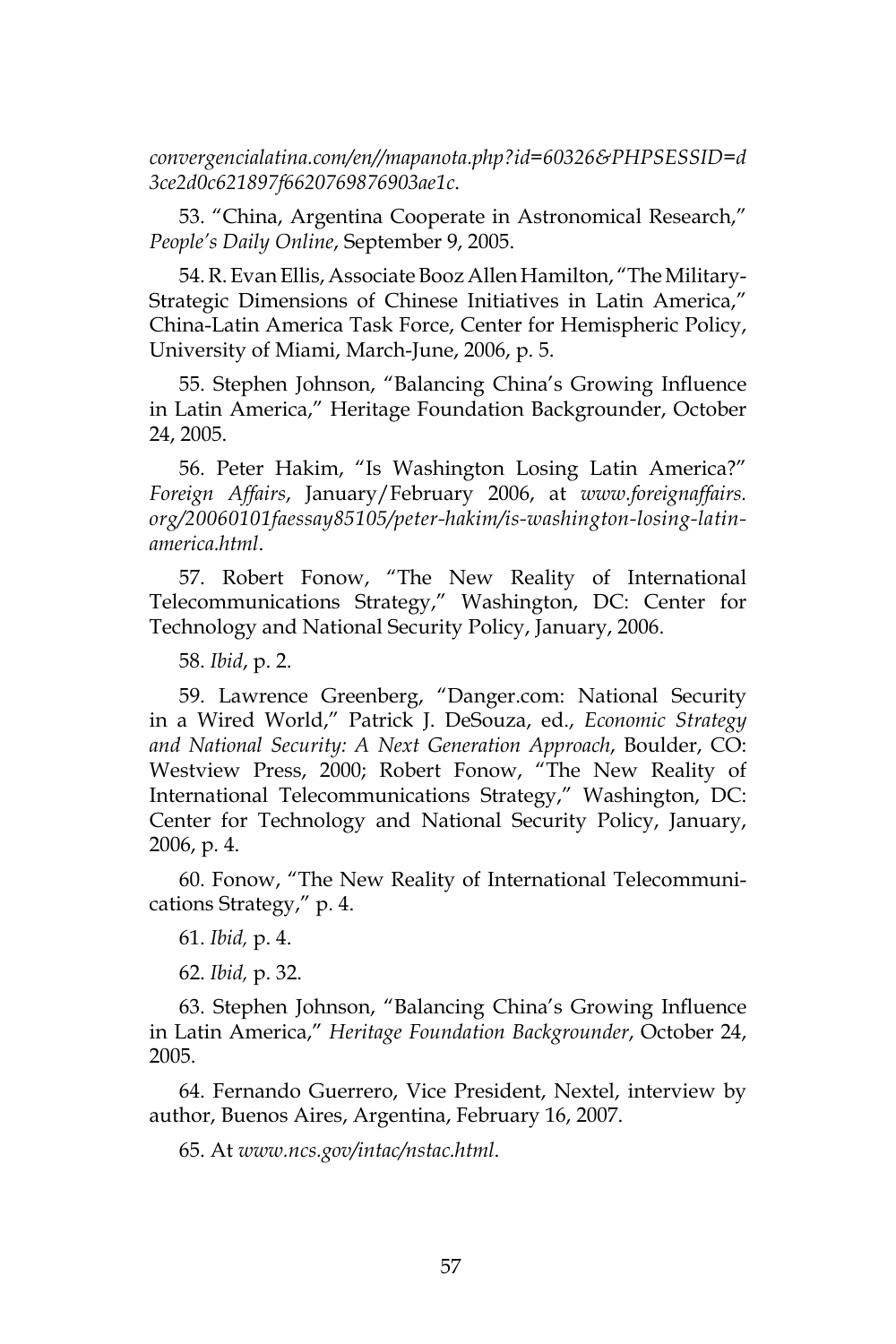66. John Lowry, "Technical Considerations in Cyber Conflict," *Journal of Cyber Conflict Studies*, Vol. 1, No. 1, Arlington, VA: Cyber Conflict Studies Association, November 2005.

67. Michael Tanji, "Buccaneer.com," *Journal of Cyber Conflict Studies*, Vol. 1, No. 1, Arlington, VA: Cyber Conflict Studies Association, November 2005.

68. *Ibid.*

69. Clay Wilson, "Emerging Terrorist Capabilities for Cyber Conflict Against the U.S. Homeland," *Journal of Cyber Conflict Studies*, Vol. 1, No. 1, Arlington, VA: Cyber Conflict Studies Association, November 2005.

70. *Ibid.*

71. *Ibid.*

72. John Lowry, a principal scientist at Internet service provider BBN Technologies, telephone interview by author, November 11, 2006.

73. Lian Qiao, and Wang Xiangsui, *Unrestricted Warfare*, Beijing: PLA Literature and Arts Publishing House, February 1999, *Foreign Broadcast Information Service* (FBIS) translation.

74. Toshi Yoshihara, "Chinese Information Warfare: A Phantom Menace or an Emerging Threat?" Carlisle Barracks, PA: Strategic Studies Institute, U.S. Army War College, November 2001.

75. John Arquilla and Solomon M. Karmel, "Welcome to the Revolution . . . in Chinese Military Affairs," *Defense Analysis*, Vol. 13, No. 3, December 1997, p. 259, as quoted in Toshi Yoshihara, "Chinese Information Warfare: A Phantom Menace or an Emerging Threat?" Carlisle Barracks, PA: Strategic Studies Institute, U.S. Army War College, November 2001, p. 11.

76. Hai Lung and Chang Feng, "Chinese Military Studies Information Warfare, *Kuang Chiao Ching*, January 16, 1996, in *FBIS-CHI*, February 21, 1996, pp. 33-34, as quoted in Toshi Yoshihara, "Chinese Information Warfare: A Phantom Menace or an Emerging Threat?" Carlisle Barracks, PA: Strategic Studies Institute, U.S. Army War College, November 2001, p.11.

77. "Cyber attack: The National Protection Plan and its Privacy Implications," Testimony of Frank J. Cilluffo, Deputy Director, Organized Crime Project Director, Task Force on Information Warfare & Information Assurance, Washington, DC: Center for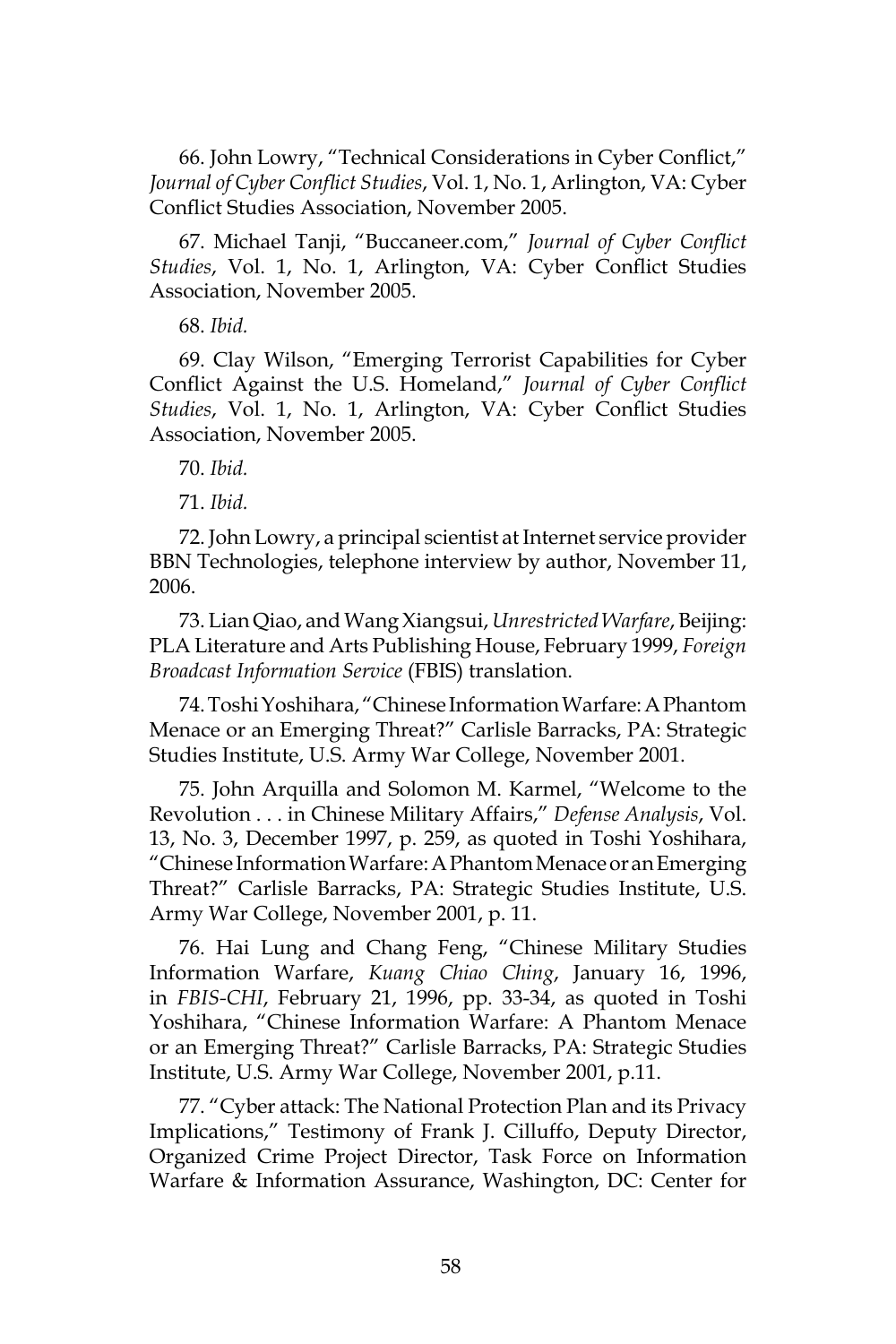Strategic & International Studies, before the Subcommittee on Technology, Terrorism, and Government Information Committee on the Judiciary, February 1, 2000.

78. John Gannon, Assistant Director of Intelligence for Analysis and Production, Address to the National Security Telecommunications and Information Security Committee, April 3, 2001, at *www.fas.org/irp/cia/product/adci\_040301.html*.

79. Minxin Pei, "The Dark Side of China's Rise," *Foreign Policy*, March/April 2006.

80. Lowry, telephone interview by author.

81. Natalie Pace, "China Surpasses the United States in Internet Use," *Forbes.com*, April 3, 2006, at *www.forbes.com/ columnists/2006/03/31/china-internet-usage-cx\_nwp\_0403china. html?partner=rss*.

82. Jane Bussey, and Glenn Garvin, "China Exerting Regional Influence, Analysts Warn of Political, Strategic Challenges to U.S. in Latin America," *The Miami Herald*, April 15, 2001, p. A1, at *www.latinamericanstudies.org/cuba/china-influence.htm*, October 13, 2005, in Johnson, "Balancing China's Growing Influence in Latin America."

83. Albert Santoli, "China's Strategic Reach into Latin America," testimony before the U.S.–China Economic and Security Review Commission, Washington, DC, July 21, 2005, at *www.uscc. gov/hearings/2005hearings/written\_testimonies/05\_07\_21\_22wrts/ santoli\_albert\_wrts.htm* September 18, 2005, in Johnson, "Balancing China's Growing Influence in Latin America."

84. Johnson, "Balancing China's Growing Influence in Latin America."

85. Joseph Kahn, "U.S. Dominance in Space Challenged by China's Test," *New York Times,* January 19, 2007.

86. Johnson, "Balancing China's Growing Influence in Latin America."

87. Inter-American Development Bank figures cited in "China's Growing Involvement in Latin America."

88. Evan Ellis, "Chinese Interests in Latin America: Overview and Implications for Regional Security Issues," Presentation for the Latin America Orientation Course (LAOC) Hulburt Field, FL: U.S. Air Force Special Operations School (USAFSOS), March 1, 2007.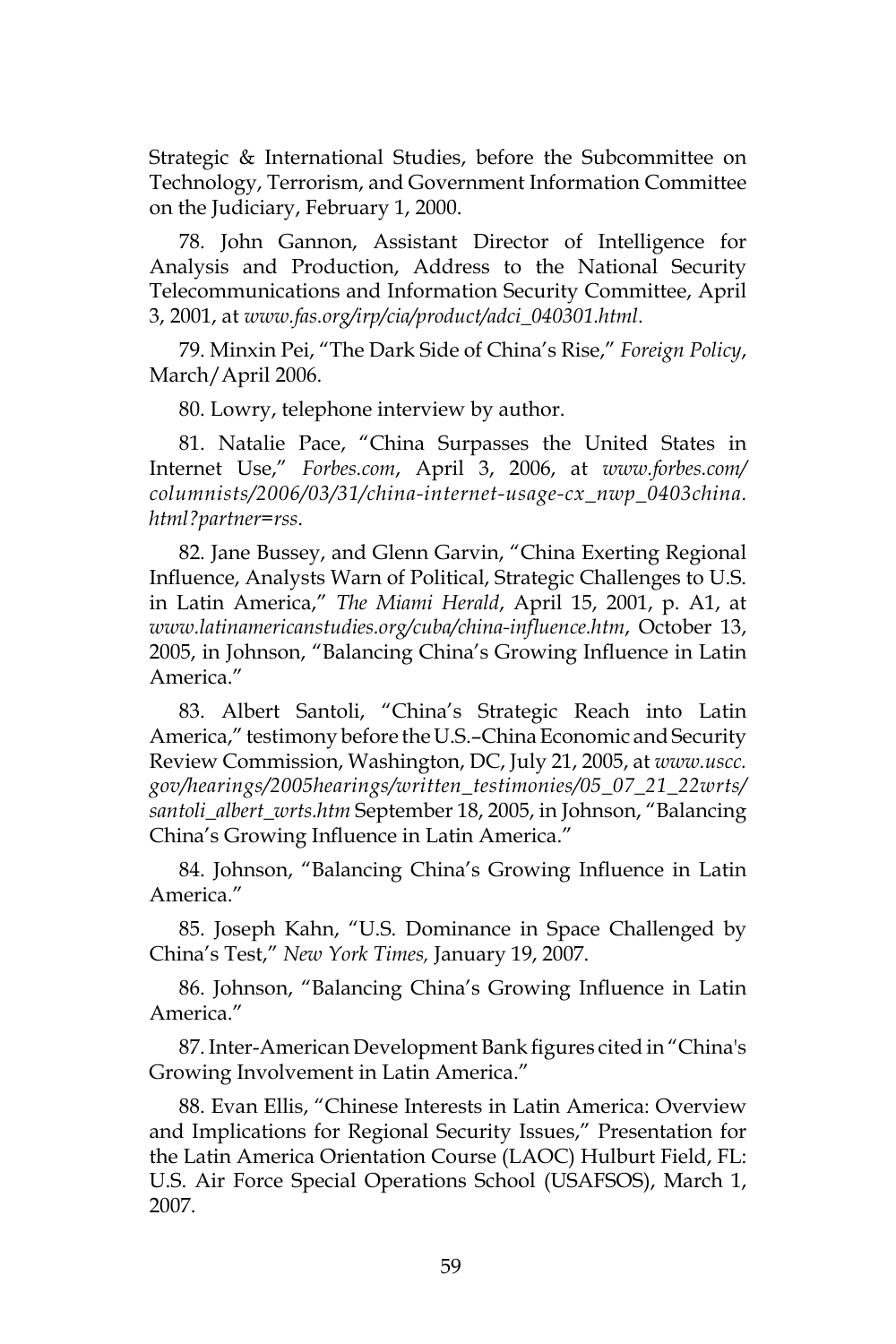89. Chairman Dan Burton's Opening Statement, "China's Influence in the Western Hemisphere," Subcommittee on the Western Hemisphere Committee on International Relations, April 6, 2005.

90. Ellis, "Chinese Interests in Latin America: Overview and Implications for Regional Security Issues," p. 70.

91. "U.S. Is Watching China's Latin American Moves," Mark Magnier, Times Staff Writer, April 15, 2006.

92. "Article 98 Agreements and the International Criminal Court," Washington, DC: Center for International Policy On Line, May 2006, at *www.ciponline.org/facts/art98.htm*.

93. "The Impact on Latin America of the Servicemembers' Protection Act," Hearing before the Committee on Foreign Relations, U.S. Senate, 109th Congress, 2nd Sess., March 8, 2006.

94. Power and Interest, "China's Growing Involvement in Latin America," June 12, 2006.

95. *Ibid.*

96. Sergio Cesarin, "La relación sino-latinoamericana, entre la práctica política y la investigación académica" ("Sino-Latin American Relations, Between Political Practice and Academic Research") in *El Desafío Chino*, Nueva Sociedad, No. 203, May/ June 2006.

97. Jiang Shixue, "South-South Cooperation in the Age of Globalization: Recent Development of Sino-Latin American Relations and Its Implications," Beijing: Institute for Latin American Studies and Chinese Academy of Social Sciences, October 2005.

98. Jacques deLisle, "Into Africa: China's Quest for Resources and Influence," Philadelphia, PA: Foreign Policy Research Institute, February 19, 2007.

99. Charter of the Organization of American States, at *www. oas.org/juridico/English/charter.html#ch2*.

100. R. Evan Ellis, Associate Booz Allen Hamilton, "The Military-Strategic Dimensions of Chinese Initiatives in Latin America," China-Latin America Task Force, Coral Gables, FL: Center for Hemispheric Policy, University of Miami, March-June, 2006.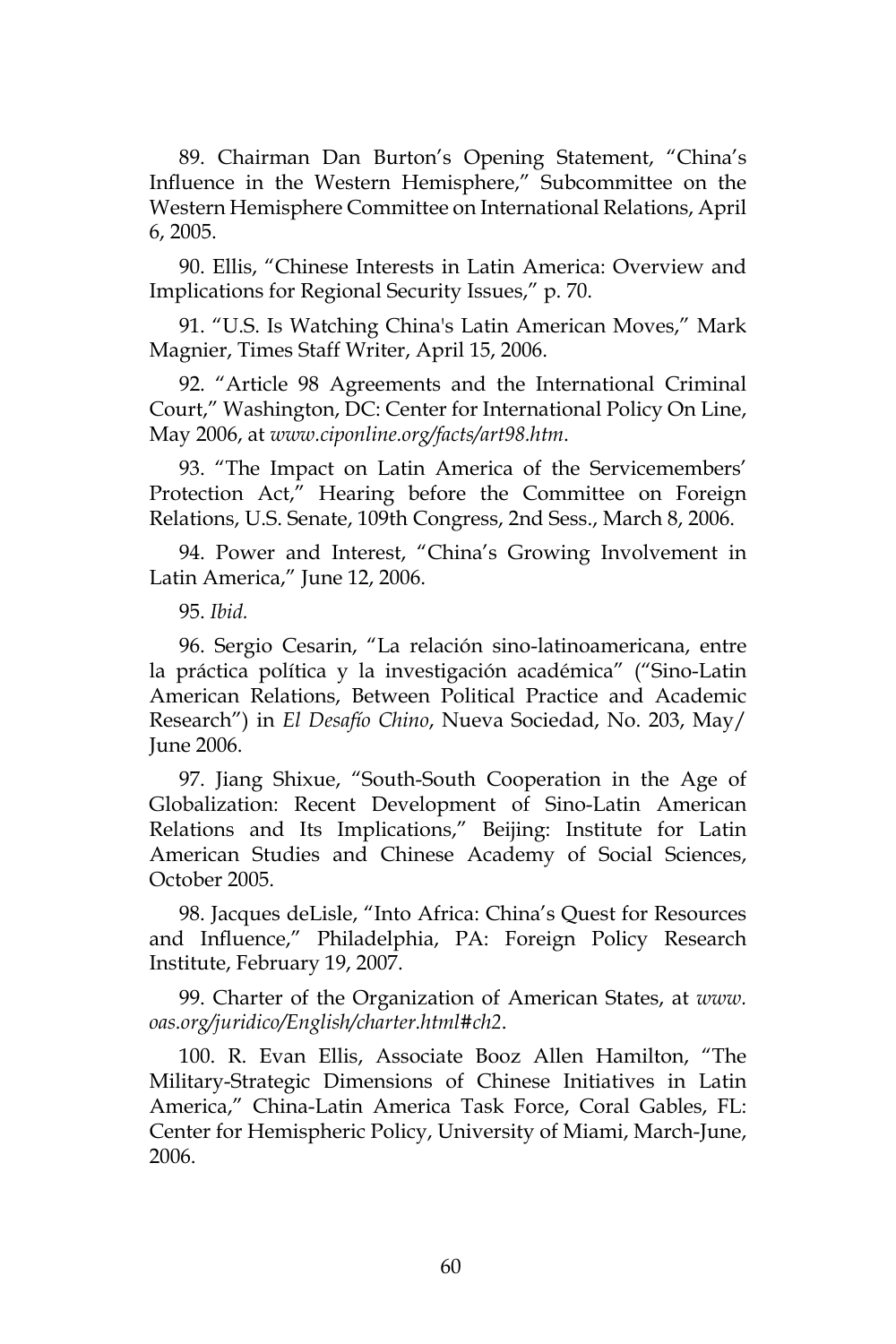101. The Rio Group, established in 1986, is an association of 19 Latin American countries asking a common foreign policy on a variety of issues.

102. The Latin American Integration Association (LAIA), is an organization formed in 1980 by Argentina, Bolivia, Brazil, Chile, Colombia, Ecuador, Mexico, Paraguay, Peru, Uruguay, and Venezuela, which took over the duties of the Latin American Free Trade Association (LAFTA) established in 1960.

103. Mercosur is a regional trading bloc founded in 1991. Its original members include Argentina, Brazil, Paraguay, and Uruguay. Venezuela joined Mercosur in December 2005. Chile, Bolivia, Perú, Ecuador, and Colombia are associate members.

104. Jiang Shixue, "South-South Cooperation in the Age of Globalization: Recent Development of Sino-Latin American Relations and Its Implications," Beijing: Institute for Latin American Studies and Chinese Academy of Social Sciences, October 2005.

105. While six-in-ten have a positive view of China and its prospects as a trade partner, only about two-in-ten Argentines know much about the country, as is also the case in Brazil and Chile.

106. "Argentines Positive about China, Though Most Not Familiar with It," *Opinion Anaysis*, Washington, DC: Office of Research, U.S. Department of State, February 7, 2006.

107. Juan Forero, "Across Latin America, Mandarin Is in the Air," *Washington Post Foreign Service*, Friday, September 22, 2006, p. A01.

108. Ellis, "The Military-Strategic Dimensions of Chinese Initiatives in Latin America."

109. Peter DeShazo, Director of the Americas Program at the Center for Strategic and International Studies (CSIS), testimony before the Senate Foreign Relations Subcommittee on Western Hemisphere, Peace Corps and Narcotics Affairs, Wednesday, March 8, 2006.

110. International Monetary Fund, Public Information Notice No. 06/03, "IMF Executive Board Concludes 2006 Article IV Consultation with Argentina," July 28 2006.

111. Jay Cope, Director of the Western Hemisphere Program at the Institute for National Strategic Studies (INSS), Washington,